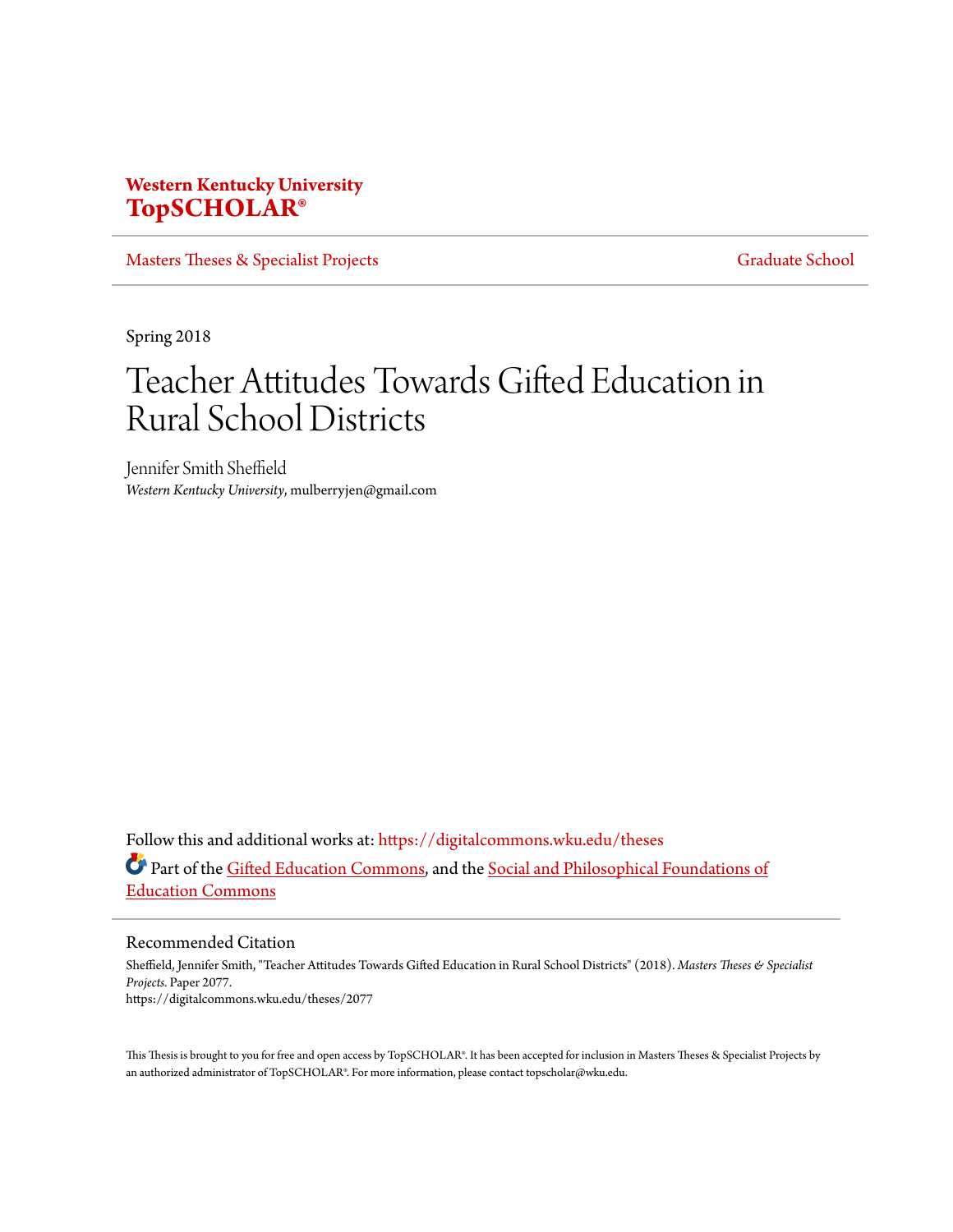### TEACHER ATTITUDES TOWARDS GIFTED EDUCATION IN RURAL SCHOOL DISTRICTS

A Specialist Project Presented to The Faculty of the School of Teacher Education Western Kentucky University Bowling Green, Kentucky

> In Partial Fulfillment Of the Requirements for the Degree Specialist in Education

> > By Jennifer Sheffield

> > > May 2018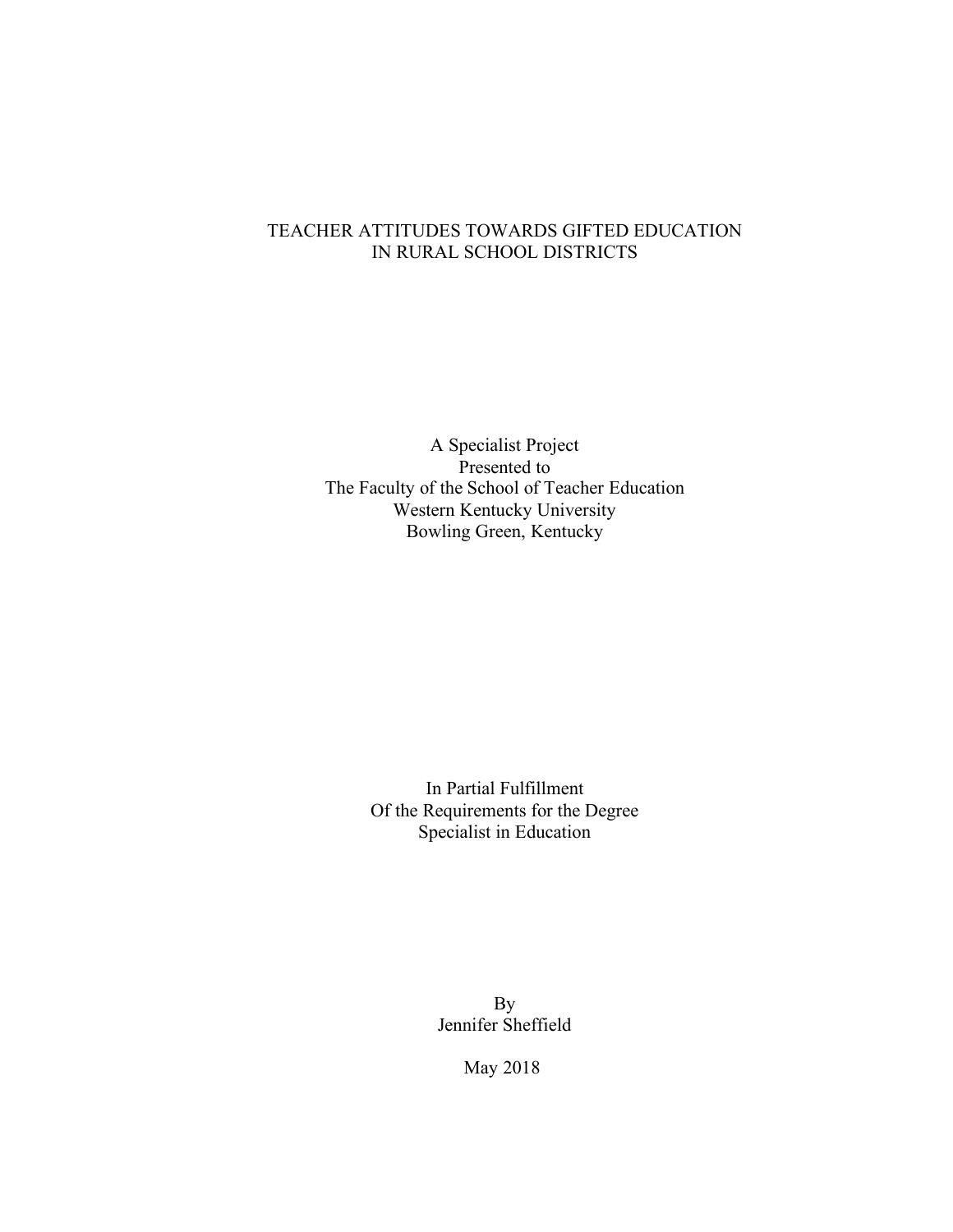## TEACHER ATTITUDES TOWARDS GIFTED EDUCATION IN RURAL SCHOOL DISTRICTS

Date Recommended *(April 11, 2018*  $\boldsymbol{\mathcal{P}}$ Fulle Roberts, Director of Specialist Project esa Dr ttonia Szymanski Arme Dr. Tracy Innan

Dean, Graduate Studies and Research **Date**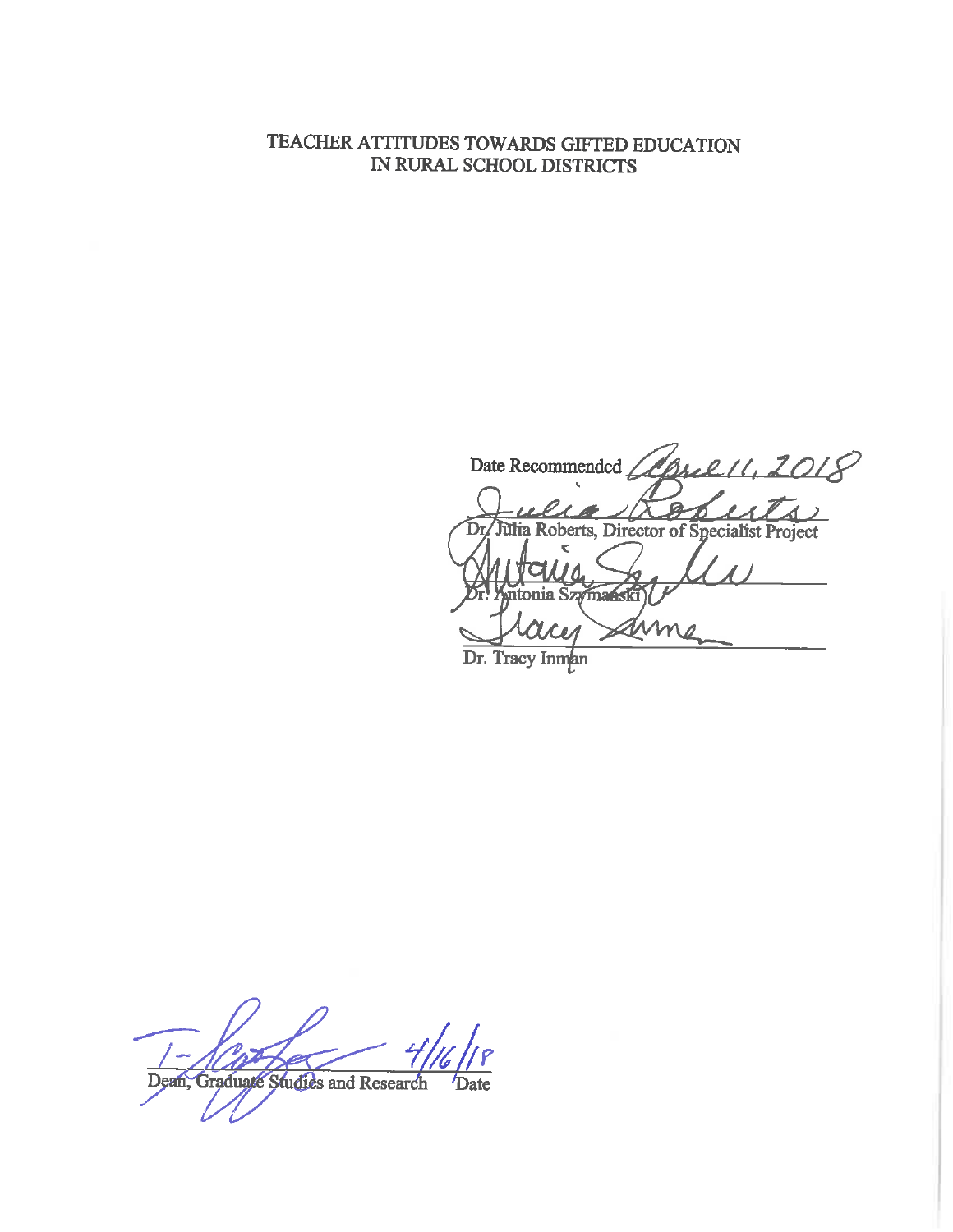I dedicate this thesis to my husband, Mike Sheffield, for always supporting me in my ongoing journey as an educator.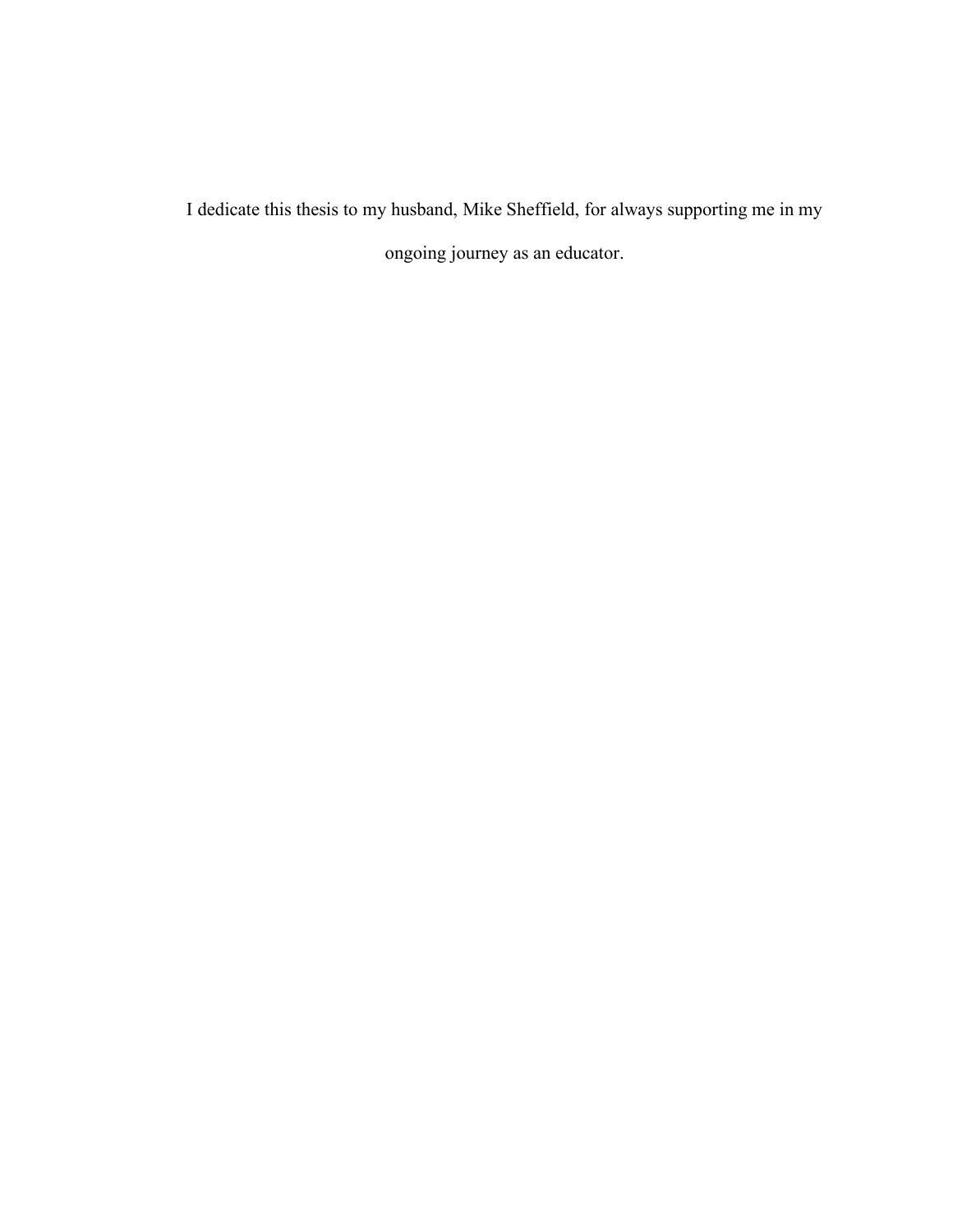#### ACKNOWLEDGMENTS

To begin, I would like to thank Dr. Julia Roberts, Mahurin Professor for Gifted Education, Executive Director of The Center for Gifted Studies at Western Kentucky University, and my advisor and specialist project committee chair, for believing in my abilities as an educator and continually providing me multiple opportunities to grow and learn as a professional in the field of gifted education.

I would like to express my gratitude to the other members of my specialist project committee as well. I am grateful to Dr. Toni Szymanski for urging me forward when my progress on this project was flagging and taking time during her evenings and weekends to explain the basics of statistical analysis. I appreciate Dr. Tracy Inman's unwavering support as both a colleague and a friend, and her steadfast efforts to push me to become a better writer.

I extend my appreciation to Dr. Françoys Gagné, of the University of Montréal, for graciously allowing me to utilize the survey instrument he developed for this study.

I would also like to thank my colleague in the field of gifted education and frequent writing partner, Tyler Clark, for sharing the trials and triumphs of the research process; Melissa Biggerstaff and Rendy Belcher from the Green River Regional Educational Cooperative for reminding that if I can churn out federal grants I can handle writing a thesis for a specialist project; and my father, Gene Stinchcomb, for instilling in me a belief in the values of education and activism.

Lastly, I would like to thank all of my students – past, present, and future – for feeding my spirit as an educator.

iv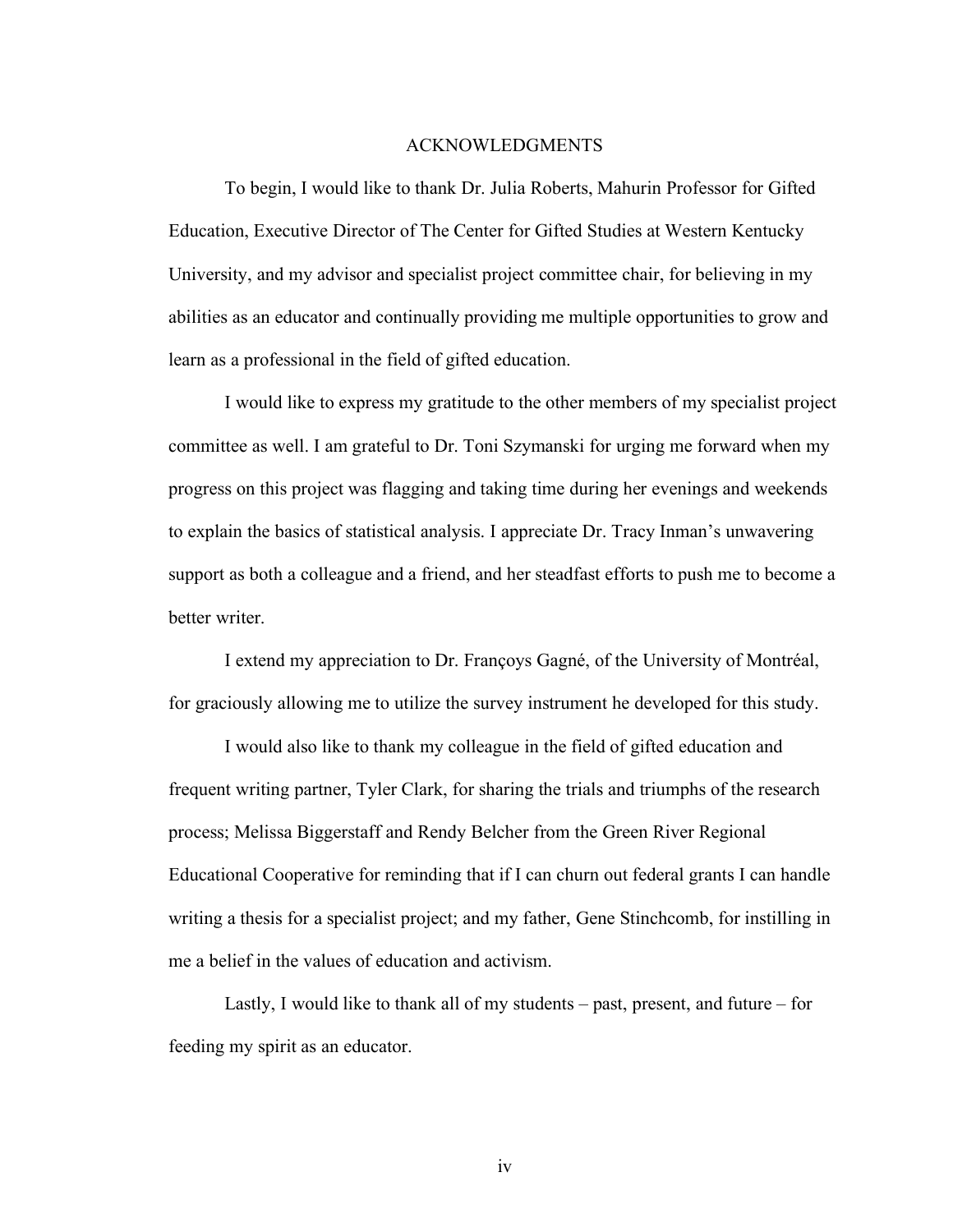|  | <b>TABLE OF CONTENTS</b> |
|--|--------------------------|
|  |                          |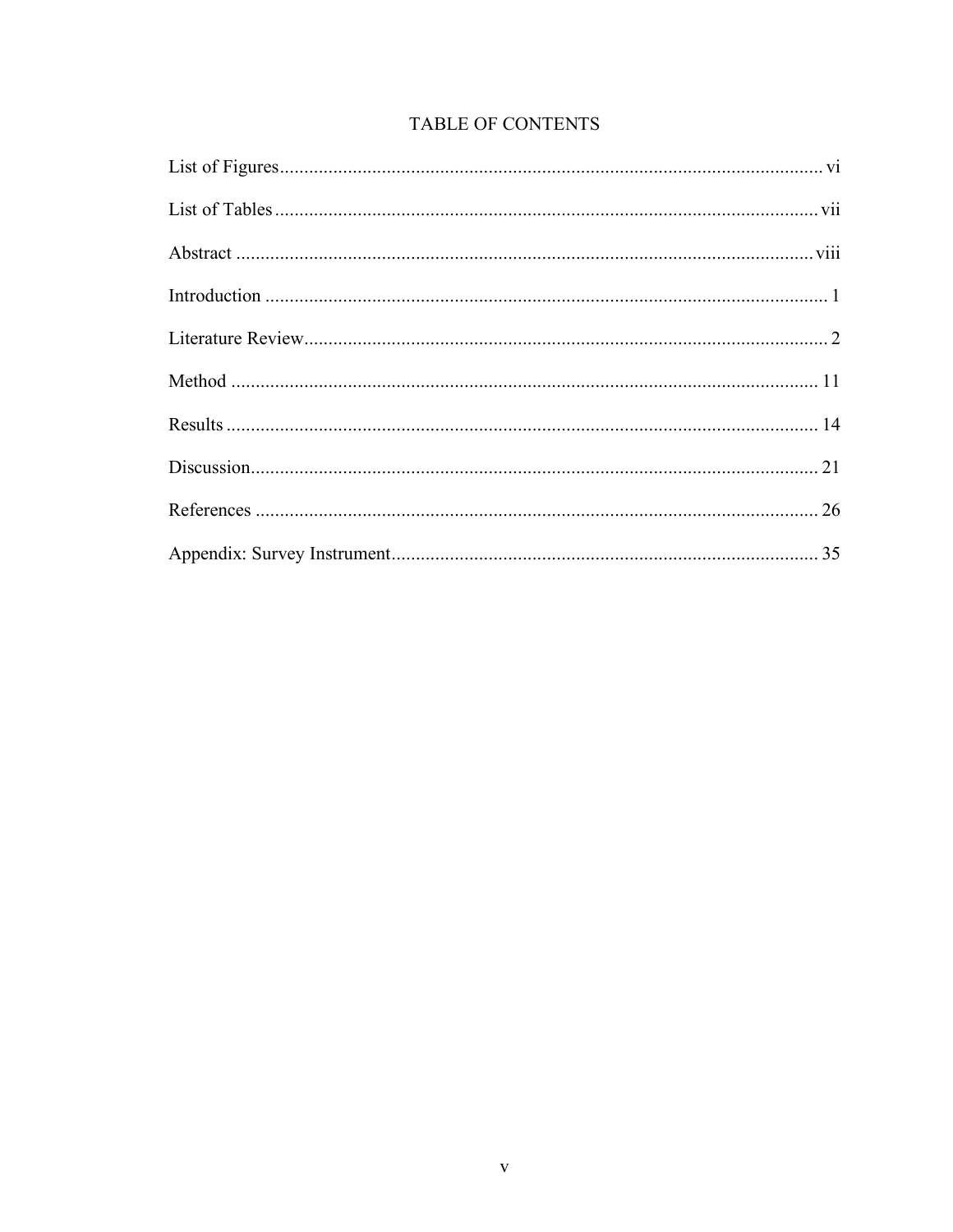## LIST OF FIGURES

|--|--|--|--|--|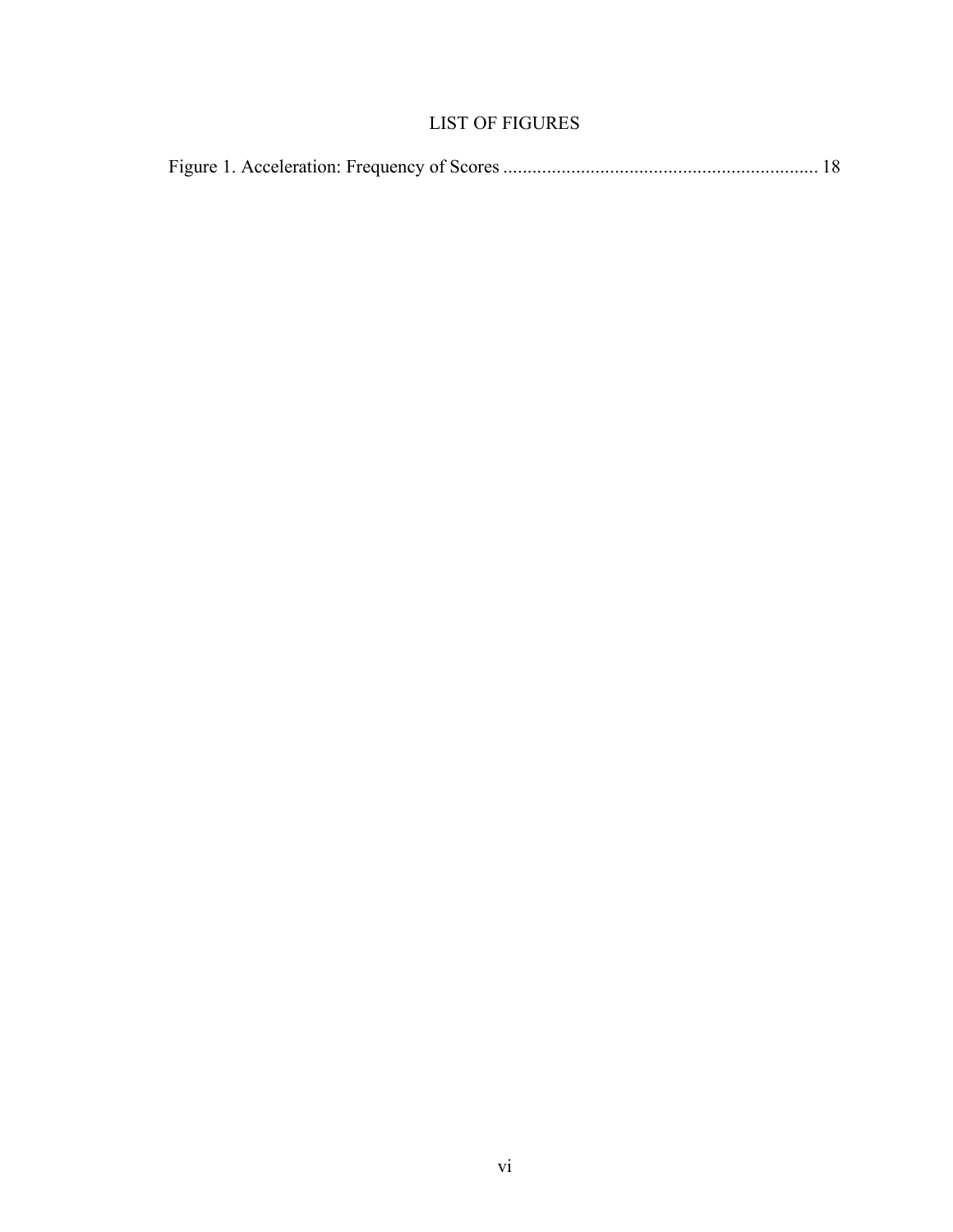## LIST OF TABLES

| Table 1. National Center for Education Statistics Urban-Centric Locale Codes  2 |  |
|---------------------------------------------------------------------------------|--|
|                                                                                 |  |
|                                                                                 |  |
|                                                                                 |  |
| Table 5. Means, Minimum/Maximum Scores, and Standard Deviations for             |  |
|                                                                                 |  |
|                                                                                 |  |
|                                                                                 |  |
|                                                                                 |  |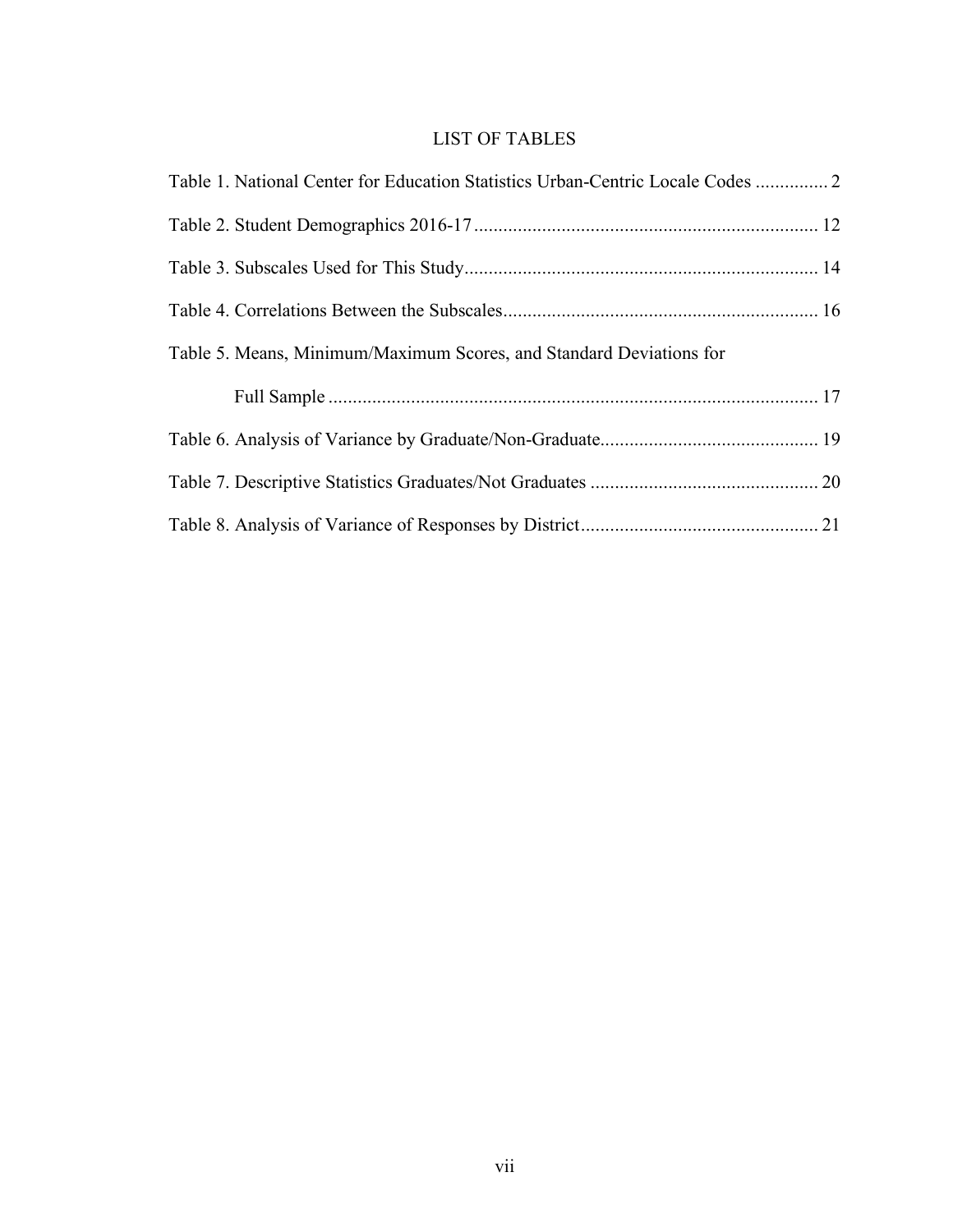#### TEACHER ATTITUDES TOWARDS GIFTED EDUCATION IN RURAL SCHOOL DISTRICTS

46 Pages Jennifer Sheffield May 2018 Directed by: Julia Roberts, Antonia Szymanski, and Tracy Inman School of Teacher Education Western Kentucky University

The purpose of this study was to determine the attitudes of teachers in rural locales towards giftedness and gifted education. Gagné and Nadeau's (1991) Opinions About the Gifted and Their Education was used as the survey instrument. A total of 78 teachers from four public school districts in Kentucky classified as rural participated in the study. The respondents indicated slightly positive attitudes toward the need for specialized instruction for gifted students and the social value of giftedness but slightly negative mindsets towards acceleration. These results as a whole mirrored the findings of several previous studies utilizing the same survey instrument. However, individual teacher's attitudes varied widely, with some very negative responses and some more positive, rendering the results determined using averaged scores from the full sample a somewhat inaccurate indicator of broad-scope, overall teacher mindset towards gifted education. When comparing the attitudes towards acceleration of teachers who had graduated from the district in which they teach to those who graduated from a district outside of where they teach, a significantly more negative attitude was indicated in teachers who remained within their home districts. Further study is recommended to determine if this could be an influence of more traditional and anti-intellectual mindsets often found in rural communities and if it has any effect on the quality of services and programming opportunities available to gifted students in rural locales.

viii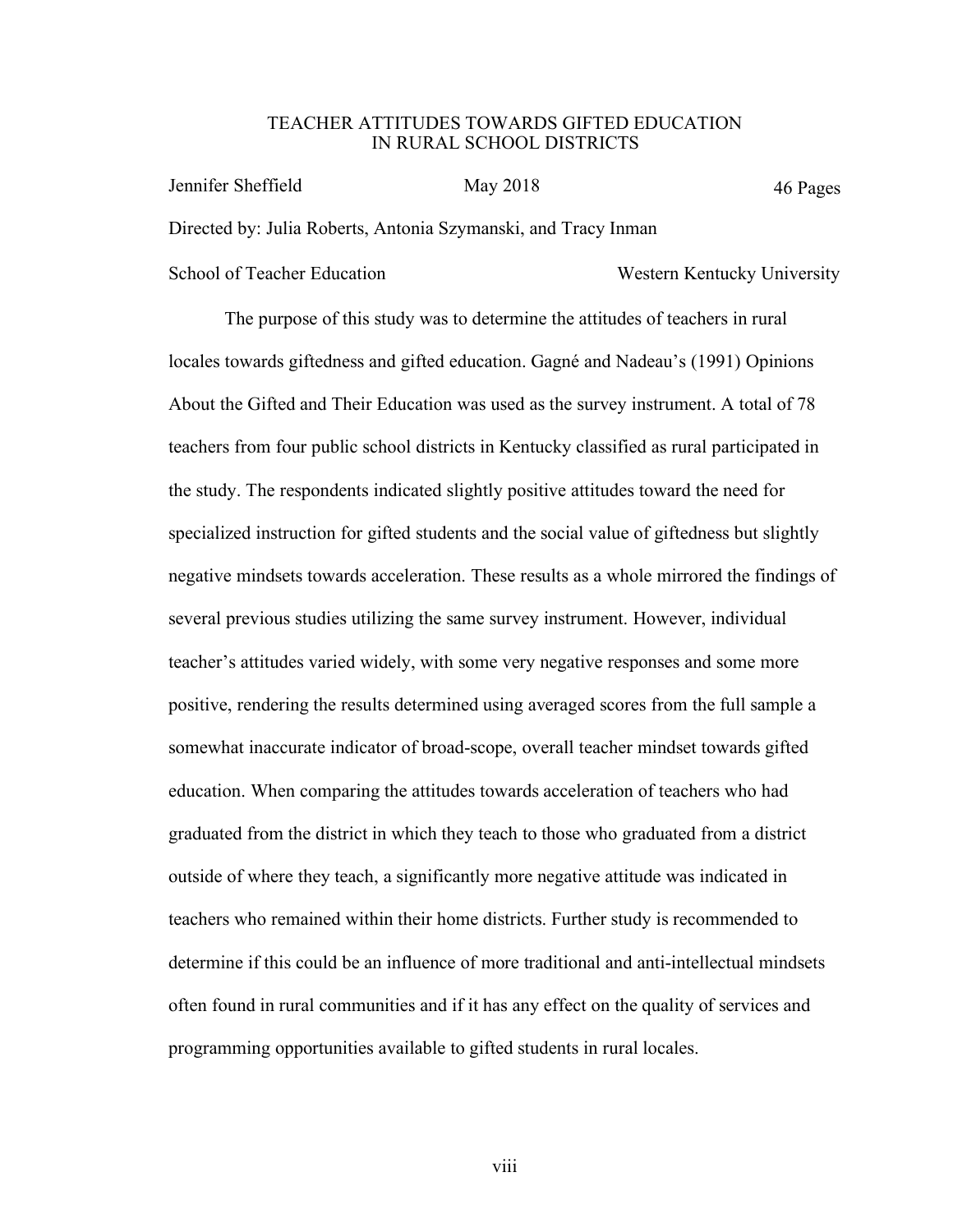#### **Introduction**

Gifted students exist across different socio-economic demographic groups in the United States as well as in different geographical areas. High-ability learners can hail from high-density urban areas, leafy suburban enclaves, or far-flung rural communities. Nearly 50 percent of all public-school districts in the United States are located in small towns and rural communities, and nearly 20 percent of all public-school students - over 9,000,000 - live in rural areas as defined by the National Center for Education Statistics (U.S. Department of Education, 2014; NCES, 2006). Gifted students in rural settings are underrepresented in the body of research in fields of both rural education and gifted education (Azano, Callahan, Missett, & Brunner, 2014; Puryear & Kettler, 2017). In the last few decades, much attention has been paid to barriers of race, gender, and poverty in identifying and providing opportunities to gifted students, but little research has been focused on geographical barriers endemic to rural locales (Stambaugh, 2015; Colangelo, Assouline, & New, 1999).

Enrollment in rural schools in the United States continues to grow, out-pacing non-rural enrollment growth, with ever-increasing rates of poverty, diversity, and students with special needs (Johnson, Showalter, Klein & Lester, 2014). As the student population in rural areas continues to increase and diversify, it is important for researchers to examine the unique challenges inherent to this population in order to ensure equity in identification and services to gifted students in these locales.

Regular education classroom teachers have an influential role in whether the needs of gifted students are effectively met in public schools (Szymanski & Shaff, 2013). They function both as gatekeepers, through teacher nomination of students for referral for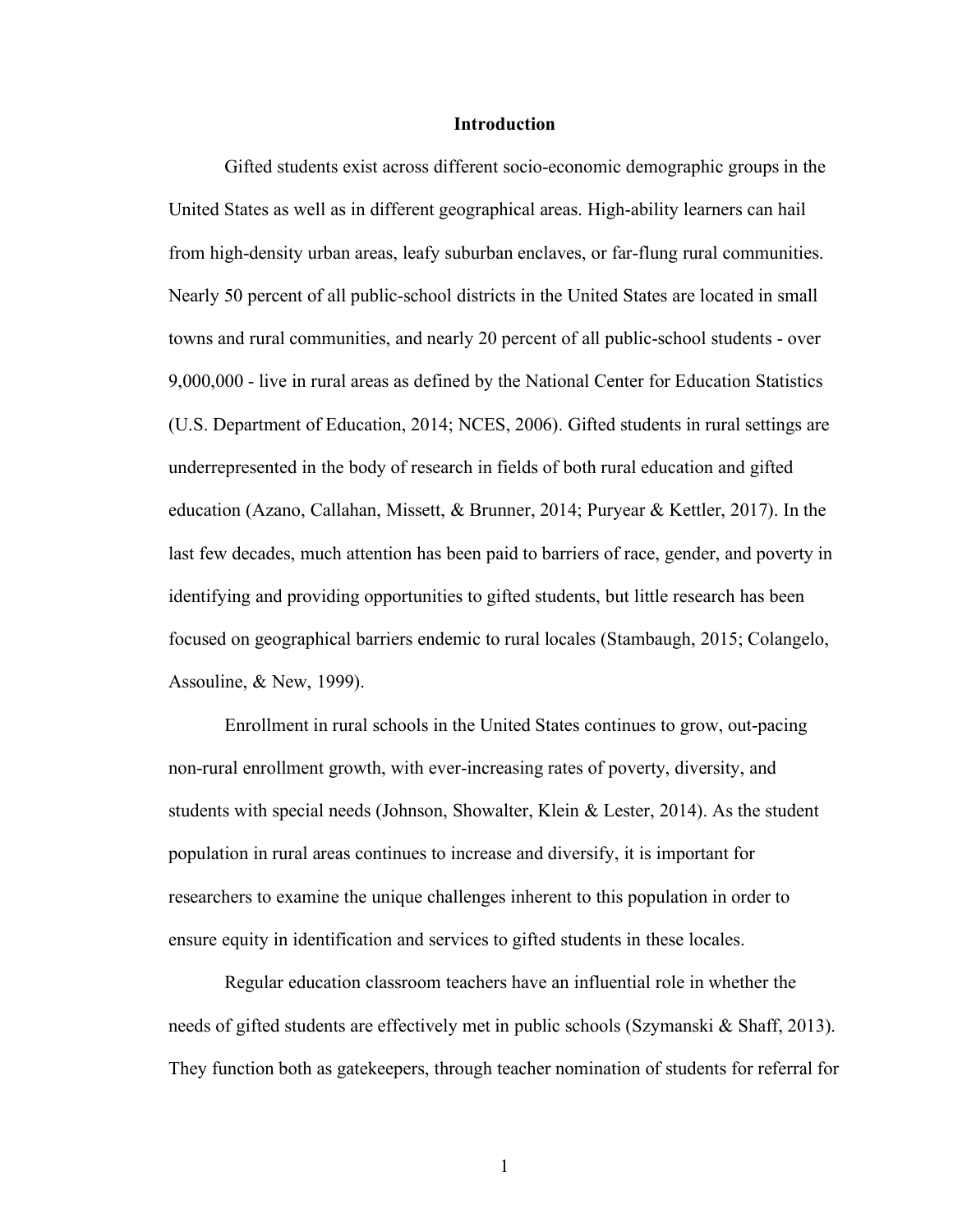gifted identification, and as facilitators, planning the curriculum and delivering instruction to gifted students within their mainstream classrooms. To effectively address the needs of gifted students, teachers must understand the characteristics and needs of gifted students and reject myths about giftedness that persist in the field of education (Cross, 2002). Although approximately 31 percent of all public-school teachers are employed in rural schools (Jimerson, 2003), little research exists specific to rural teachers' perceptions and attitudes towards gifted students and gifted education (Azano et al., 2014).

#### **Literature Review**

Although varying definitions of *rural* are seen across the literature, the most commonly used definition for locale in education research is the National Center for Educational Statistics Urban-Centric Codes (2006), as described in Table 1. Table 1

| Locale          | <b>Definition</b>                                                       |
|-----------------|-------------------------------------------------------------------------|
| Rural - Fringe  | Census-defined rural territory that is less than or equal to 5 miles    |
|                 | from an urbanized area, as well as rural territory that is less than or |
|                 | equal to 2.5 miles from an urban cluster                                |
| Rural - Distant | Census-defined rural territory that is more than 5 miles but less than  |
|                 | or equal to 25 miles from an urbanized area, as well as rural territory |
|                 | that is more than 2.5 miles but less than or equal to 10 miles from an  |
|                 | urban cluster                                                           |

*NCES Urban-Centric Locale Categories for Rural Classification*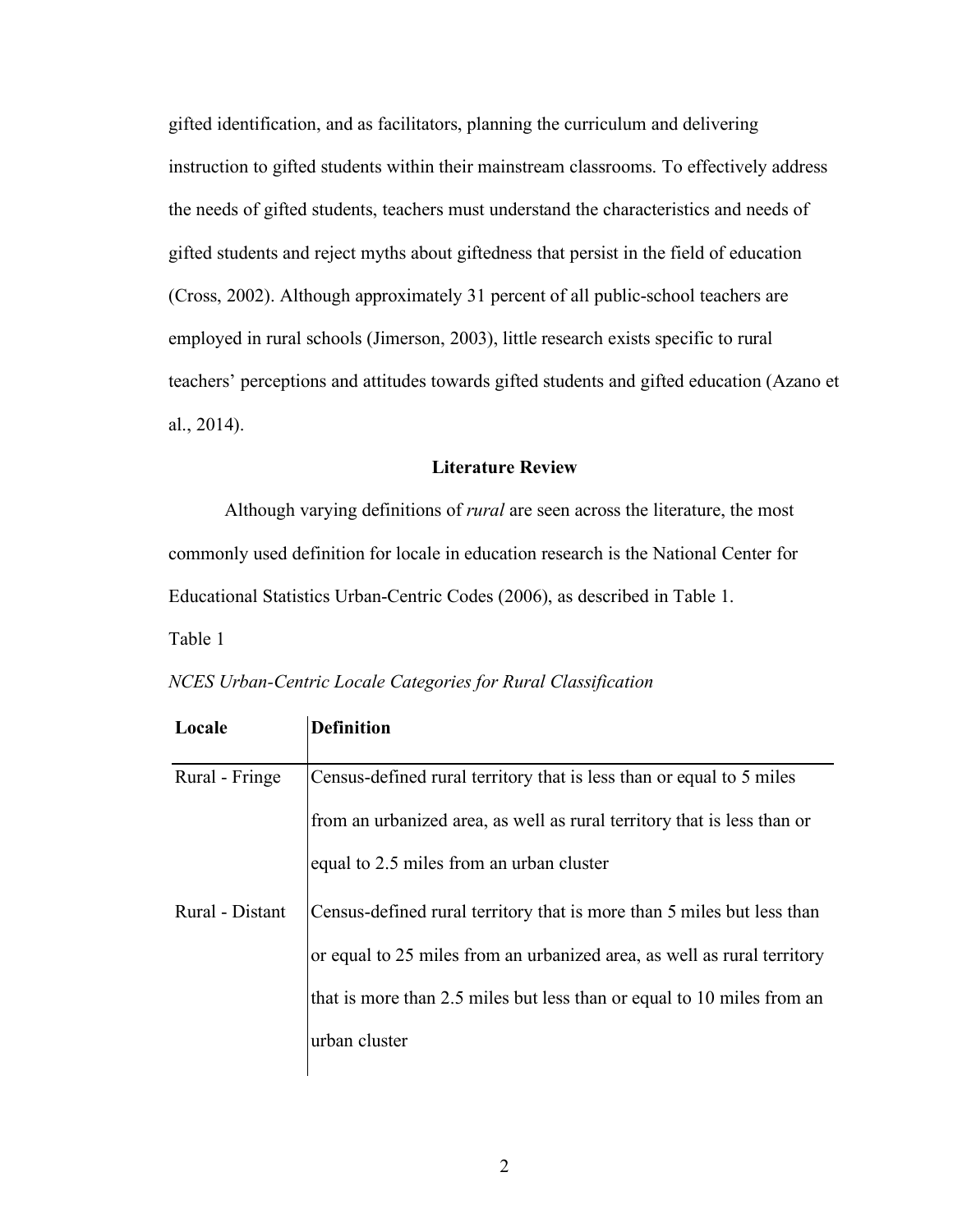## Rural - Remote Census-defined rural territory that is more than 25 miles from an urbanized area and is also more than 10 miles from an urban cluster

*Note:* From *Definitions*, by National Center for Education Statistics, 2006, par. 6.

Rural America is not a singular set of geographical locations or demographic profiles. Rural student populations vary as low as 6 percent in some states and as high as 78 percent in others (Puryear & Kettler, 2017). Hamilton, Hamilton, Duncan, and Colocousis (2008) break down American rural communities into four distinct categories: (a) Amenity Rich communities with beautiful scenery and recreational activities that attract outsiders, (b) Declining Resource Dependent communities that once relied heavily on agriculture, manufacturing, and/or extraction industries that are in decline, thus experiencing population loss, (c) Amenity/Decline communities that were dependent upon natural resources that are depleted but may have other amenities that could lead to growth in population, and (d) Chronically Poor communities with inadequate resources and infrastructure due to decades of economic deprivation. Variations in social culture and value systems within each type of rural community affects inhabitants' mindsets towards formal education and the establishment of advanced educational opportunities for gifted students (Mattingly  $&$  Schaefer, 2015). For example, communities can question investment in gifted education, which may be seen as encouraging students to move away to pursue college and careers (Howley, Rhodes, & Beall, 2009; Lawrence, 2009). There is a mindset in some rural communities that gifted education programs set apart an elite group of highly capable students who will then be siphoned away, robbing support from the local area's economic future (Jones & Southern, 1992). The broad variation in the socioeconomic profiles of rural areas underpin complex cultural dynamics, making it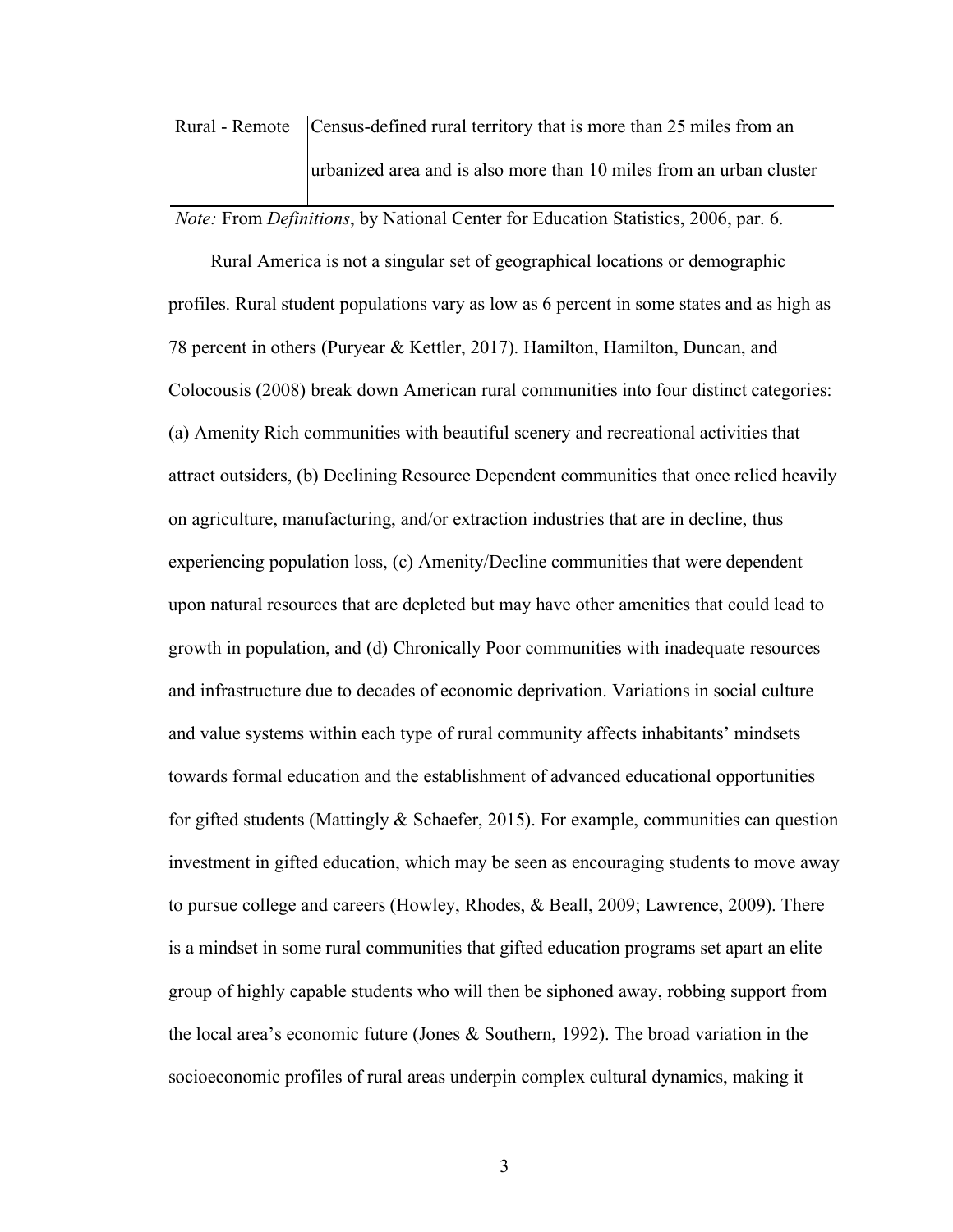nearly impossible to generalize research findings as applicable to rural communities across the United States.

The makeup of the rural student population in the United States is overwhelmingly white, but these data do not accurately represent the demographic makeup of rural schools as a whole. If viewed on a national scale, 25 percent of students in rural areas are non-White, and this percentage continues to increase at a rapid rate (Howley et al., 2009; Johnson, Showalter, et al., 2014). Demographics vary widely in different geographic regions and states. For example, in the South, there are pockets of rural schools in poverty with majority African American populations, Hispanic populations in rural schools in the Southwest are rapidly increasing, and many rural school populations are heavily Native American and Hawaiian and Pacific Islander in other regions (Lavalley, 2018; Showalter, Klein, Johnson, & Hartman, 2017). By 2009, several states, including Hawaii, New Mexico, Alaska, Arizona, and California, reported minority students made up over 50 percent of their rural student population (Howley, et al., 2009).

As a group, rural students tend to have different educational and life experiences compared with their urban and suburban peers (Lewis, 1999). Questions and examples on standardized tests often refer to resources or situations that exist in everyday life in more urbanized settings but are rare in rural ones (Lewis, 1999). This bias can lead to lower scores on tests used for gifted identification purposes, thus limiting opportunities for rural children regardless of culture (Spicker, Southern, & Davis, 1991). The persistent underrepresentation of minority and/or low-income students in gifted programs (Ford 2010; Ford, 2013; 1998; McBee, 2006; Ramos, 2010) should also be addressed within the context of rural school districts as distinct from those in urban and suburban areas.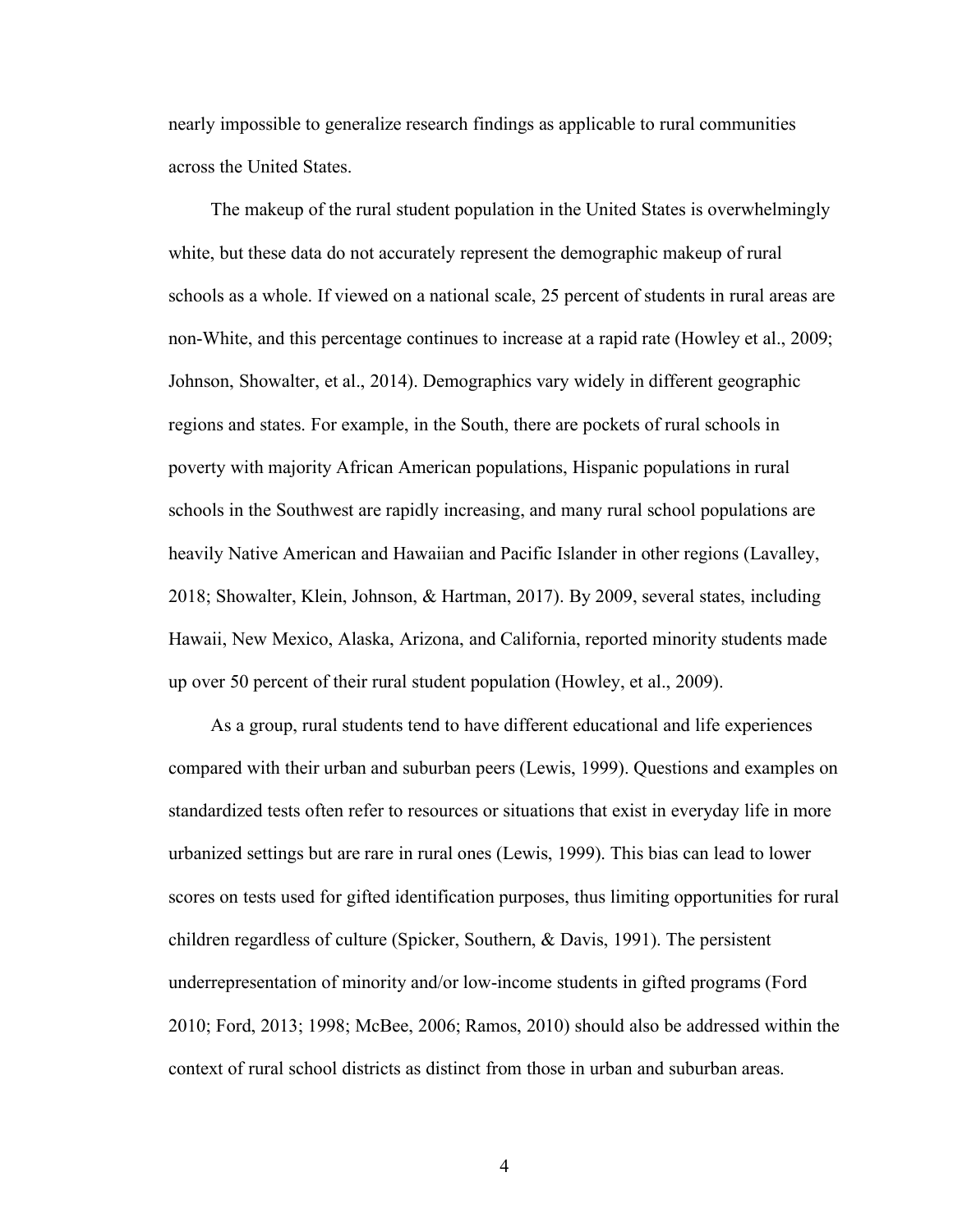#### **Rural Schools: Unique Challenges Related to Gifted Education**

Researchers have noted many challenges to adequately serving the needs of gifted and talented students within impoverished and geographically-isolated rural school districts (Azano et al., 2014). Rural schools face many of the same barriers to meeting the academic and social-emotional needs of gifted students from low-income and poverty backgrounds as do suburban and urban schools. However, many rural schools face additional challenges such as geographical barriers, lack of adequately trained teachers, fewer program options, elevated transportation costs, and disproportionately lower levels of national financial support than urban and large suburban communities (Colangelo, Assouline, & New, 2001; Cross & Burney, 2005; Johnson & Strange, 2007). Plucker (2013) identified poverty, rural provincialism, limited financial and human resources, and negative perceptions of gifted programs as factors that challenge delivery of services for gifted students in rural schools. The rate of child poverty in rural communities is, on average, higher than in urban and suburban areas (Malhoit, 2005) thus in many U.S. states, the term *rural* has become synonymous with *poor*. These factors contribute to decreased opportunities for gifted students, both academically and socially, in rural communities with high levels of poverty.

Limited funding is a pervasive reality in rural schools (Howley et al., 2009; Malhoit, 2005). This problem has been exaggerated since the 2008 recession, with 34 states decreasing their financial support to rural schools (Richards & Stambaugh, 2015). Rural school districts designate proportionately less funding for gifted programs than do their suburban and urban counterparts (Moon, Callahan, Oh, & Hailey, 2012; Richards & Stambaugh, 2015). In fact, teachers of the gifted can be perceived as an unaffordable and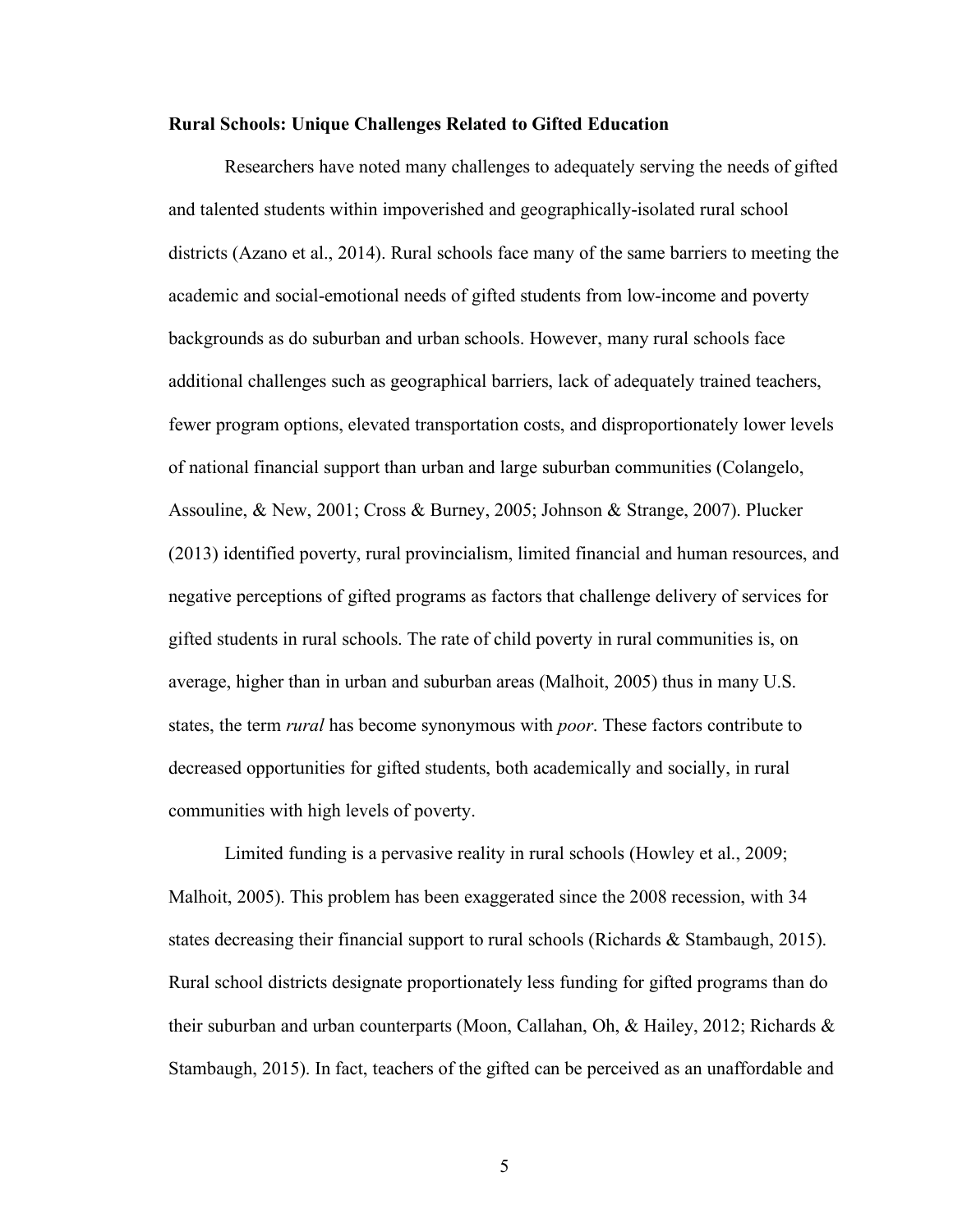unnecessary luxury; therefore, human and financial capital are often redirected away from high-achieving students to those students needing academic remediation and intervention in order improve their performance enough to satisfy benchmark indicators for accountability purposes (Azano et al., 2014; Colangelo et al., 2001). It is necessary to gain understanding of rural teachers' mindsets towards gifted education in order to inform professional learning and resource allocation decisions that will improve the quality of opportunities available to gifted students in those regions.

Rural schools generally pay teachers less, which leads to difficulties recruiting and retaining experienced and highly-qualified teachers (Arnold, Newman, Gaddy  $\&$ Dean, 2005; Croft, 2015; Jimerson, 2003). Therefore, rural schools often have a higher proportion of new teachers (those in first or second year of teaching) as compared to schools in small towns and suburban areas (Mattingly  $\&$  Schaefer, 2015). Additionally, small student populations equate to smaller teaching staff, which can limit course offerings available to advanced students. Funding additional staff is often not an option, and requiring existing staff to pursue the advanced coursework necessary to achieve multiple certifications is often cost-prohibitive and hindered by limited access geographically as compared to suburban and rural areas (Lavalley, 2018). The lack of ability to maintain adequate teaching staff in many rural schools further exacerbates the challenge of providing appropriate service options to gifted students.

Reininger (2012) found that 80 percent of U.S. teachers remain within a 13-mile radius of their hometown when seeking employment. "Rural schools often operate under a *de facto* 'grow your own' system in seeking and developing new teacher talent" (Lavalley, 2018, p. 15) relying on the locally available pool of teacher candidates. Often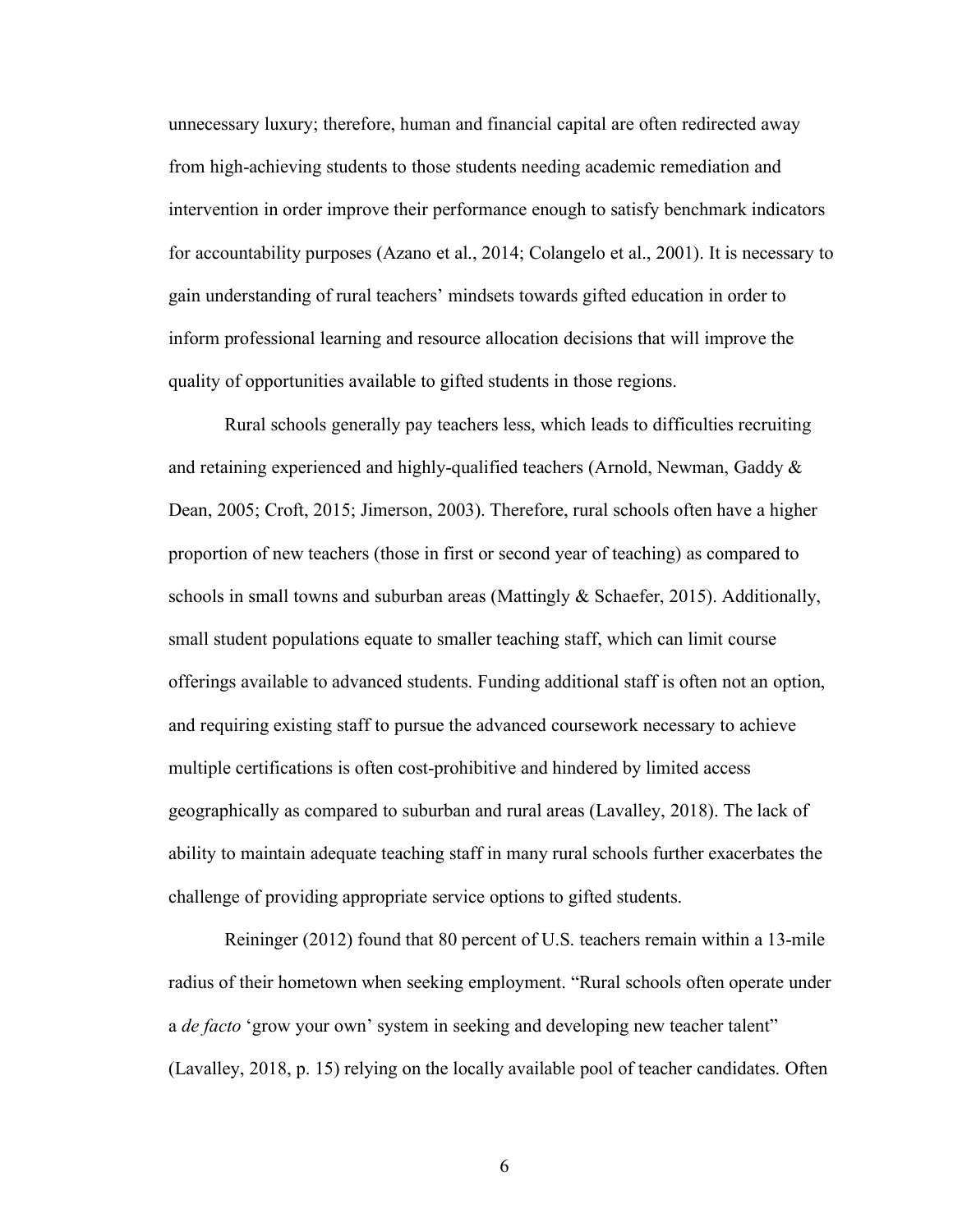these teachers grew up in the local community and attended the same rural school districts in which they are now employed as teachers. Research has indicated that rural teachers across the United States are more likely to have graduated from a less selective college than teachers in other locales (Fowles, Butler, Cowen, Streams, & Toma, 2014; Player, 2015), and better qualified teachers from rural areas tend not to return to their hometowns. Rural schools report increased difficulty in filling teacher vacancies at the middle and high school levels, especially for STEM-related positions (Player, 2015). Having hard-to-fill positions can lead administrators to retain poor-performing teachers due to the difficulty in finding qualified replacements (Johnson, Mitchel, & Rotherham, 2014). Less-qualified teachers, in turn, then develop the next generation of teacher candidates from that region, continuing the cycle. Myths and misconceptions about the characteristics and needs of gifted students may remain unchallenged without an influx of more highly-qualified teachers with appropriate training in gifted education. Research is needed to explore if this geographically-circular teacher pipeline contributes to the perpetuation of negative perceptions of gifted education in rural areas.

#### **Attitudes towards Gifted Education and Gifted Students**

Understanding the attitudes of teachers towards gifted education is important, as they implement the instructional practices necessary to ensure gifted students are appropriately challenged in their classrooms and schools. Scholars in the field of gifted education have been studying the attitudes of regular education teachers towards gifted students and gifted education since the mid-20th century (Justman & Wrightstone, 1956; Peachman, 1942; Tannenbaum, 1962) with no clear positive or negative results emerging as a whole. Some research suggested teachers generally had positive attitudes overall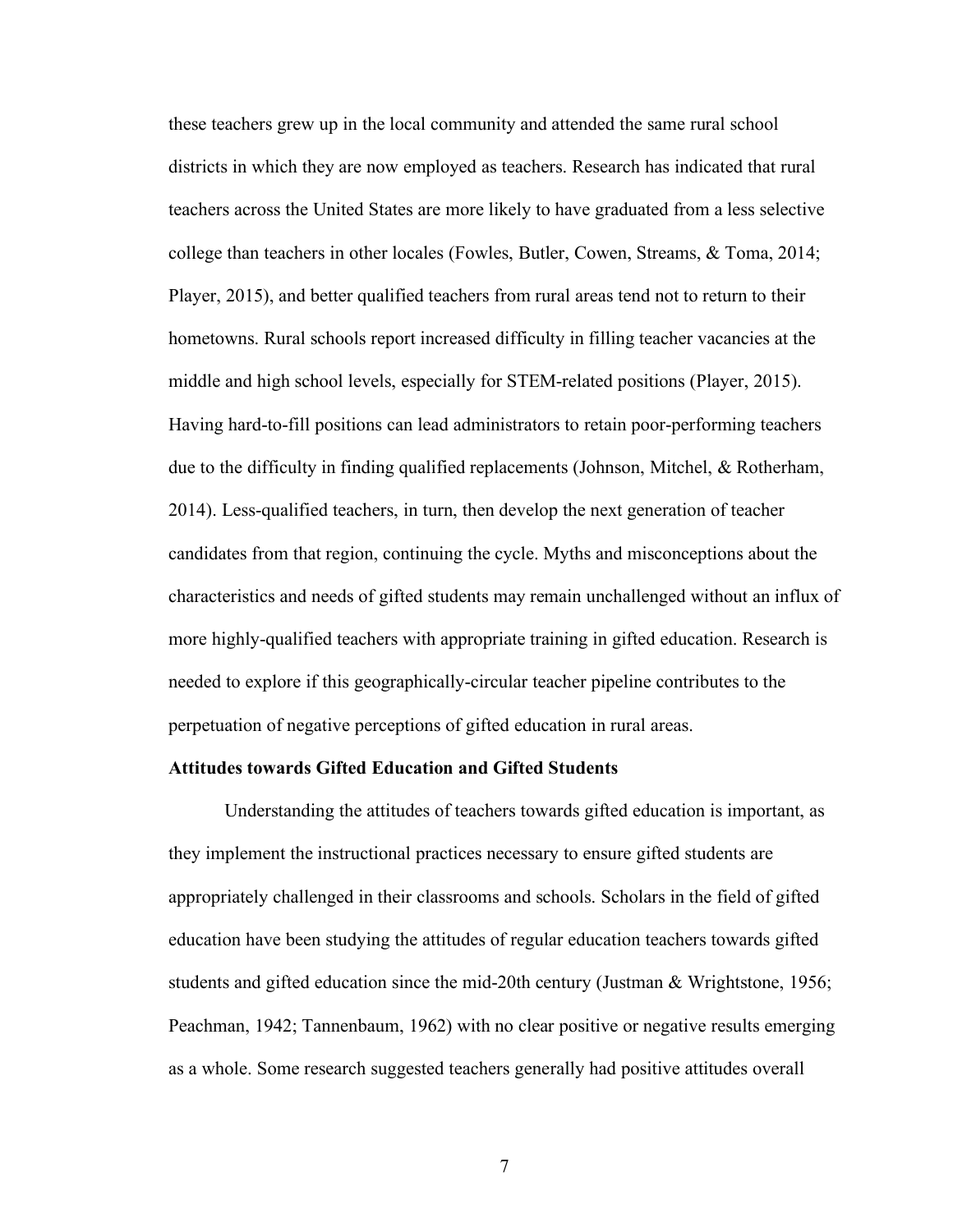towards gifted learners (Gagné, 1983; McCoach & Siegle, 2007). Other studies found teachers had positive attitudes to most aspects to gifted education such as the social value of giftedness and the need for special academic accommodations such as special classes but concurrently retained a more negative mindset towards grade acceleration (Allodi  $\&$ Rydelius, 2008; Lassig, 2009; Perković Krijan, Jurčec, & Borić, 2015; Watts, 2006). One study focusing explicitly on teacher attitudes towards acceleration for gifted students (Siegle, Wilson, & Little, 2013) found the majority of teachers sampled at a summer conference on gifted education felt positively about acceleration, but more broad-based samples of public school teachers at large tended to express more negative views (Jones & Southern, 1992; Rambo & McCoach, 2012). Some results showed teachers harbored more negative attitudes in general towards giftedness (Cramond & Martin, 1987; Geake, & Gross, 2008), while others showed mixed results, with both positive and negative attitudes towards the gifted (Copenhaver & McIntyre, 1992; Megay-Nespoli, 2001; Morris, 1987; Rubenzer & Twaite, 1979). Although the McCoach and Siegle (2007) study showed teachers had an overall neutral attitude towards gifted education, there was quite a bit of variability among the individual teachers' responses. Some teachers had strongly positive attitudes while others were extremely negative, leading the researchers to conclude that attitudes towards gifted education would be more accurately assessed on an individual basis as opposed to generalized as a whole.

Some studies focusing exclusively on attitudes of preservice teachers towards gifted students have suggested a positive effect on teacher attitudes after teachers received information and training on the needs of gifted students (Morris, 1987; Plunkett & Kronborg, 2011; Troxclair, 2013). However, Baudson and Preckel's (2013)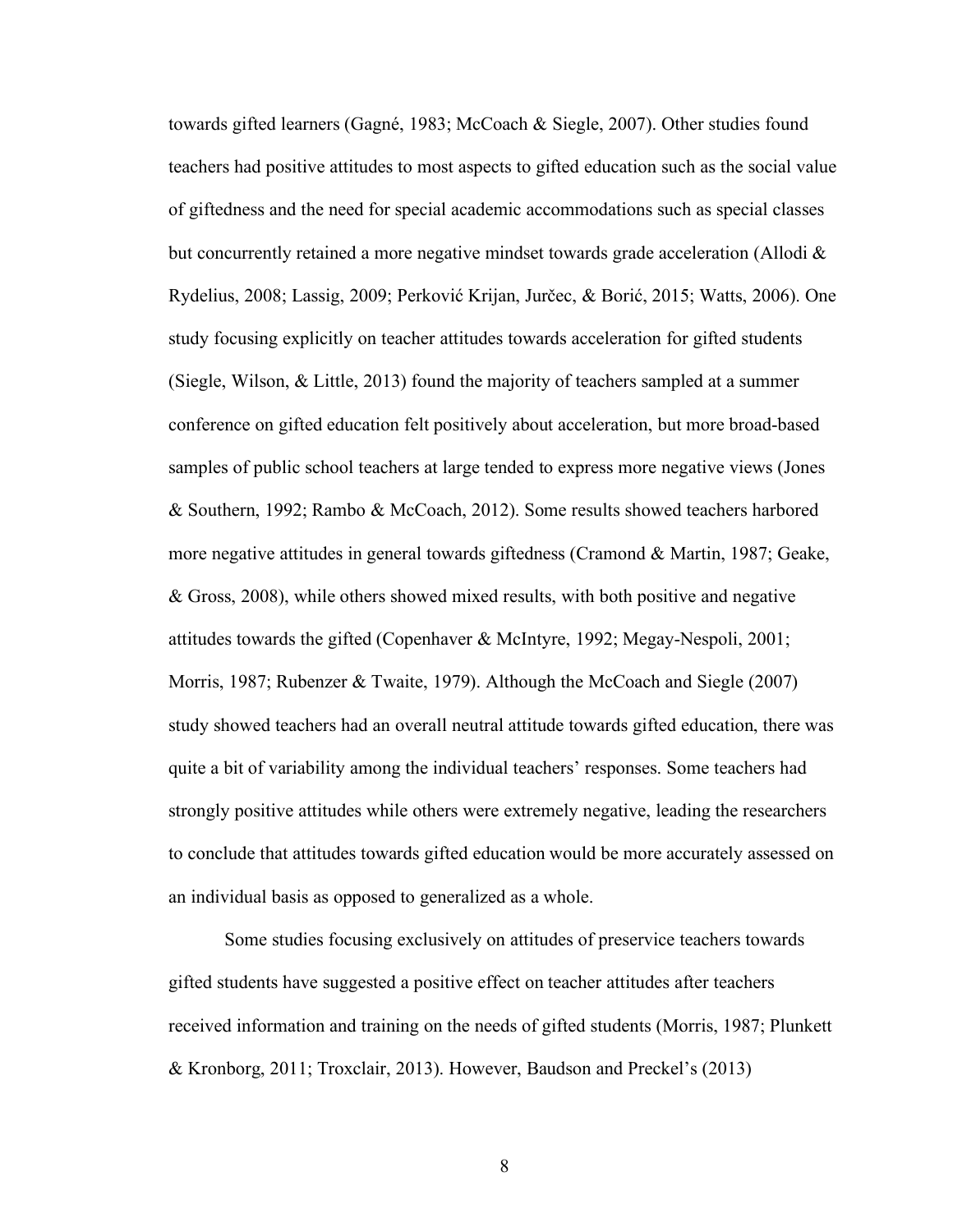comparative study of prospective and practicing teachers did not identify any differences in attitudes towards gifted students, counteracting the idea that more training and exposure to gifted students leads to more positive attitudes, which mirrors McCoach and Siegle's (2007) assertion that the majority of prior studies have shown teachers' implicit mindsets towards the gifted tend to remain stable throughout their career.

The search for predictors of teachers' attitudes towards gifted education has also yielded ambiguous results. Jones and Southern (1992) found that teachers in rural school districts expressed more negative perceptions towards acceleration than those in urban schools. In a survey of Canadian teachers, Bégin and Gagné's (1994) research isolated two factors, socioeconomic status and contact with giftedness, as significant predictors of positive attitudes towards gifted education. Grayson and Hall (1992) also found respondents with higher socioeconomic status showed more positive attitude towards giftedness. However, McCoach and Siegle (2007) noted that most existing studies either failed to use a random sample or a representative sample of teachers, rendering results that are not generalizable to any broad population of teachers. This further highlights the need to establish a research base focused on teachers in rural locales, while also selecting random samples of teachers from areas with similar demographic and/or socioeconomic characteristics in order to produce results which can be reasonably generalized to teachers in similar rural areas.

The existing body of research literature suggests an overall sense of ambivalence in teachers towards gifted students and gifted education (Cross, Cross, & Frazier, 2013). Anti-intellectualism occurs in many subsets of American society, including rural culture (Howley, Howley, & Pendarvis, 1995). Children are encouraged to do their best in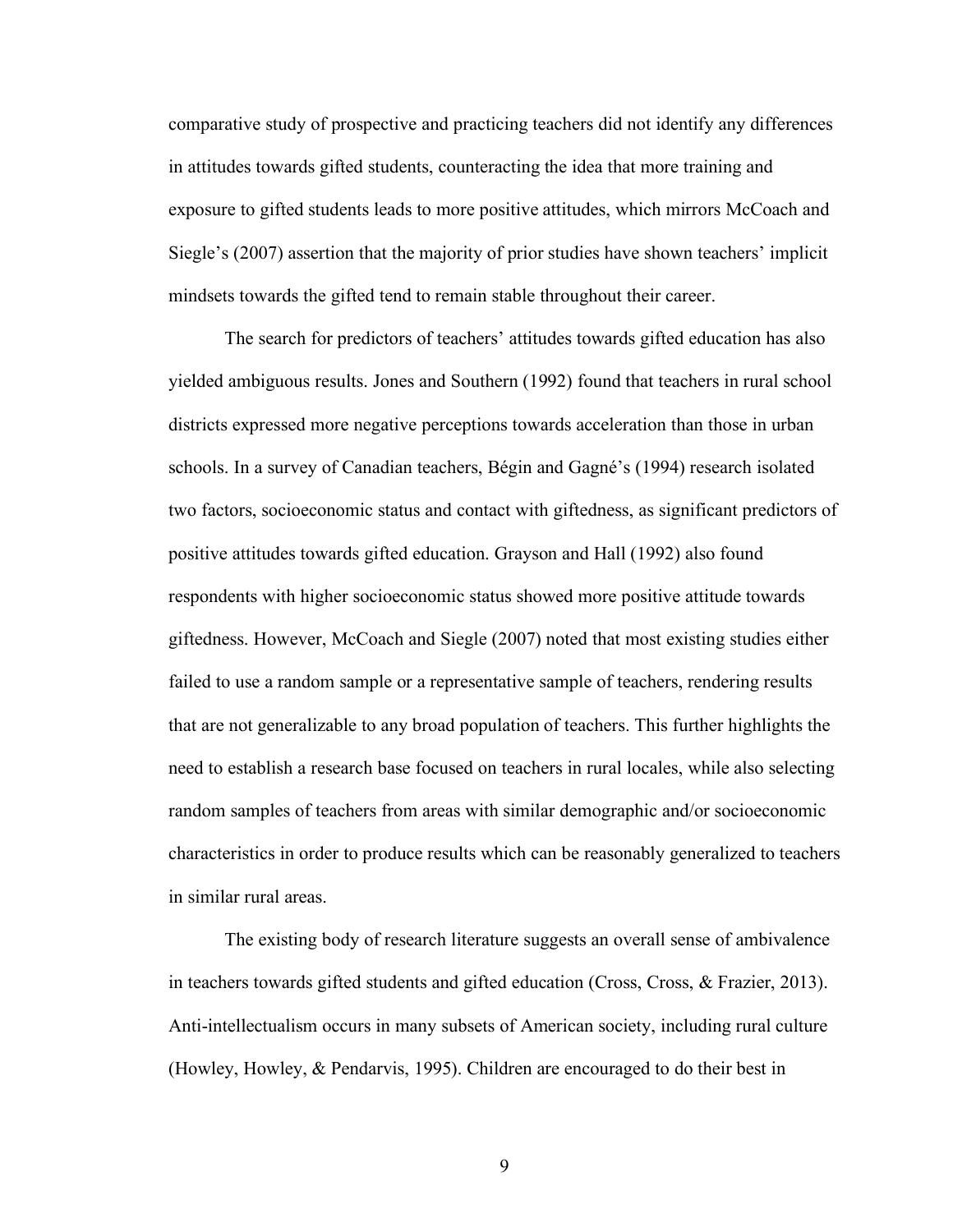school, but an implicit message lies underneath that gifted students should not excel beyond the capabilities of their classroom peers - they should not be *too* smart (Cross, 2002). Many teachers express concerns about gifted children not fitting in socially if accelerated - a fear connected to society's tendency to reject those seen as outsiders (Geake & Gross, 2008). Gifted students' behaviors may not fall within those considered "normal," a range narrowed even further by traditional cultural and religious beliefs in rural communities and pressure to not stand out or excel can be more extreme (Lawrence, 2009). The egalitarian nature of rural society creates concern over gifted education being elitist (Gross, 1997). Teachers experience these mixed messages (Cross et al., 2013) which may explain support for gifted services often coming with the caveat "only if it does not result in resources being taken away from classes of average students" (Grayson & Hall, 1992, p. 22). Another aspect of ambivalence towards gifted education services in rural areas is the necessity for students to eventually leave the community to pursue higher education opportunities (Mattingly & Schaefer, 2015). A deeper examination of how these cultural beliefs and messages affect teacher attitudes towards gifted education is needed.

#### **Purpose**

Despite the fact there are over 400,000 teachers in rural areas of the United States (Jimerson, 2003), no current research specifically focuses on attitudes of teachers in public schools in rural communities towards giftedness and gifted education. The purpose of this present study is to examine teachers' attitudes towards gifted students and gifted education in rural schools and determine any differences in attitudes between teachers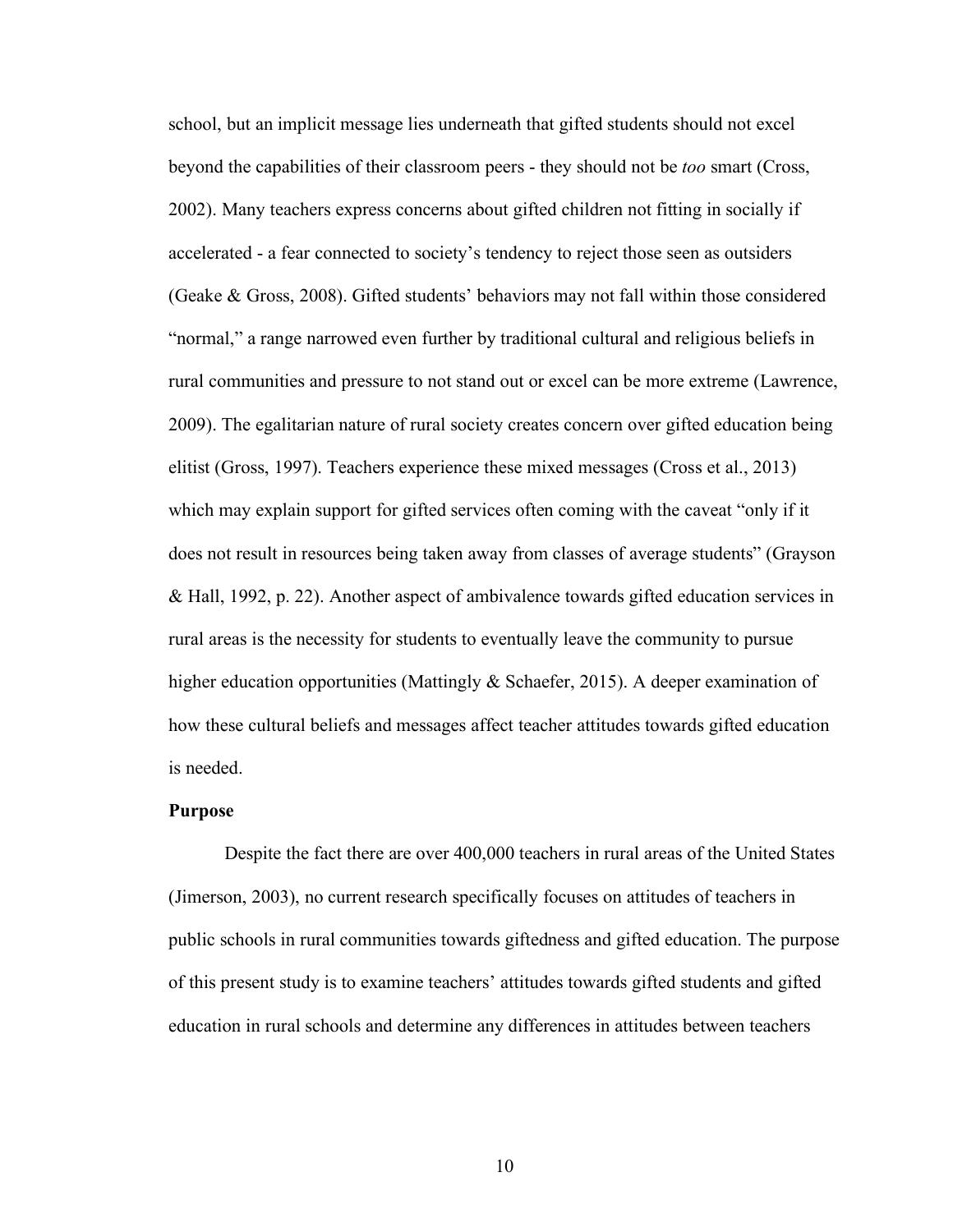who live in and/or graduated from the rural districts in which they teach, and those who do not.

Research questions for this paper include the following:

Research Question 1: What are teachers' attitudes toward gifted students and gifted education in rural areas?

Research Question 2: What differences in attitudes towards gifted students and gifted education exist between teachers who live within the rural districts in which they teach and those who do not?

Research Question 3: What differences in attitudes towards gifted students and gifted education exist between teachers who graduated from the rural districts in which they teach and those who did not?

#### **Method**

The purpose of this study is to investigate teachers' attitudes towards giftedness and gifted education within public school districts categorized as rural by NCES, to determine if any differences in attitudes exist between teachers who live within the rural districts in which they teach and those who do not and between teachers who graduated from the rural districts in which they teach and those who did not.

#### **Sample**

The population for this study consisted of a convenience sample of inservice teachers  $(n = 78)$  working in elementary, middle, and high schools in four different, nonadjacent public school districts in Kentucky categorized as either Rural-Fringe or Rural-Remote according to the NCES (2006) locale codes. The districts were drawn from different regions in Kentucky (two in the South Central area, one in the North Central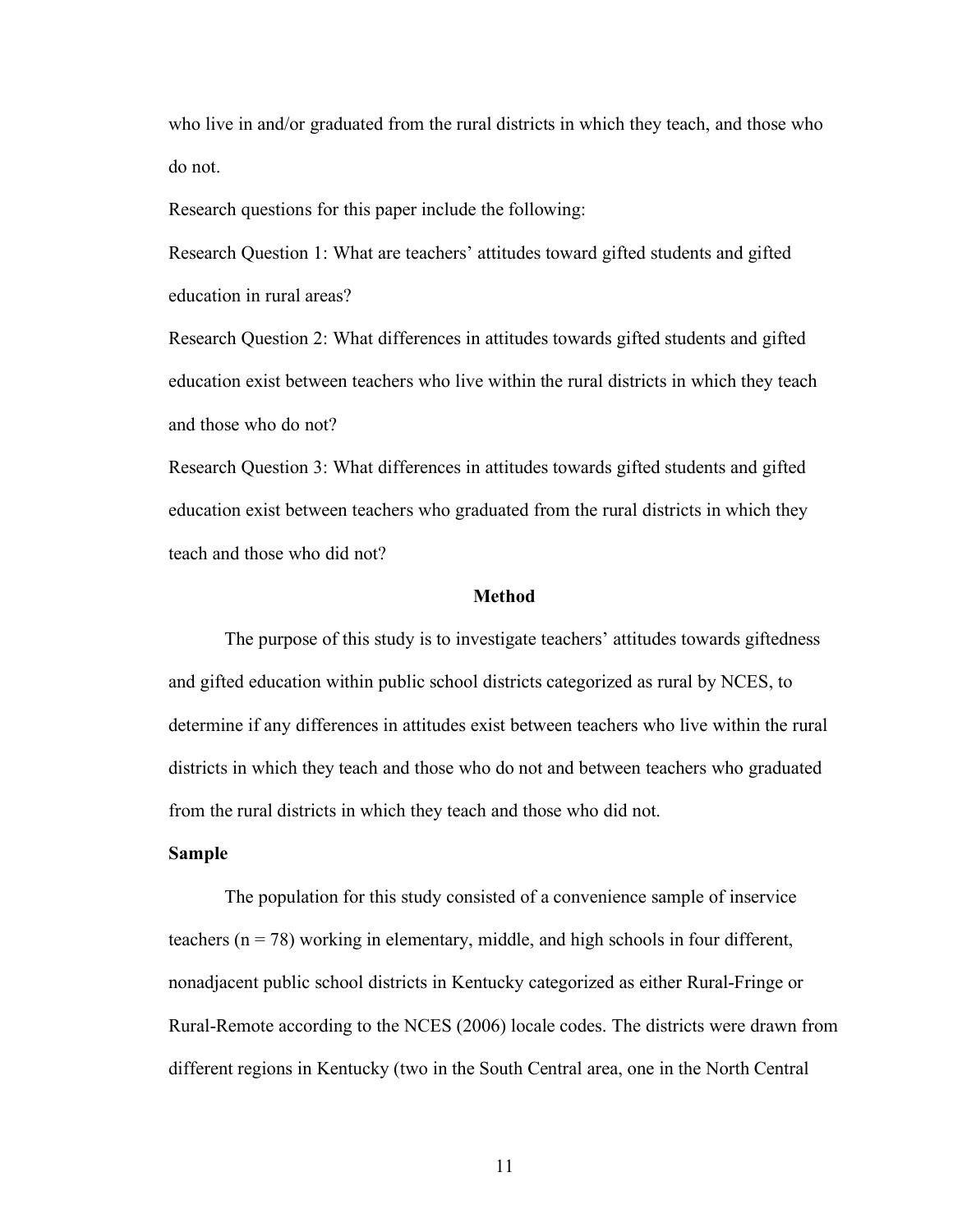region, and one in the far Northern sector). Although all four districts are categorized as rural and have predominantly White student populations, there are distinct differences in their demographic and socioeconomic profiles, such as districts having large differences in population (i.e., from 647 to 14,986) or percentages of non-White students (i.e., 6% to 33%) (see Table 2).

Table 2

|            |            | Low       |       |          |          |       |         |
|------------|------------|-----------|-------|----------|----------|-------|---------|
|            |            | Income    |       |          |          |       |         |
|            |            | (F/R)     |       |          |          |       | Two or  |
|            | Total      | Lunch     |       | African- |          |       | more    |
| District   | Enrollment | Eligible) | White | American | Hispanic | Asian | races   |
| District 1 | 1,826      | 63.3%     | 94.0% | 0.4%     | 4.1%     | 0.3%  | $1.2\%$ |
| District 2 | 6,868      | 55.3%     | 66.9% | 7.2%     | 20.2%    | 0.9%  | 4.5%    |
| District 3 | 647        | 81.7%     | 73.4% | 11.7%    | 3.6%     | 0.3%  | 10.8%   |
| District 4 | 14,986     | 56.8%     | 69.1% | 9.3%     | 9.1%     | 7.3%  | 4.5%    |

*Student Demographics 2016-17*

*Note*: From *District Report Card* by Kentucky Department of Education, 2018.

Demographic data collected from respondents (see Appendix) showed a mean of 12.81 years of teaching experience with a standard deviation of 8.95 years.

Approximately 97.5% of the teachers reported that their schools offered gifted programs while 2.5% reported that their schools did not. Slightly less than 79% of the respondents indicated that they worked with gifted learners on a regular basis; just over 21% indicated they did not. Just under 60% of the respondents indicated that they live within the rural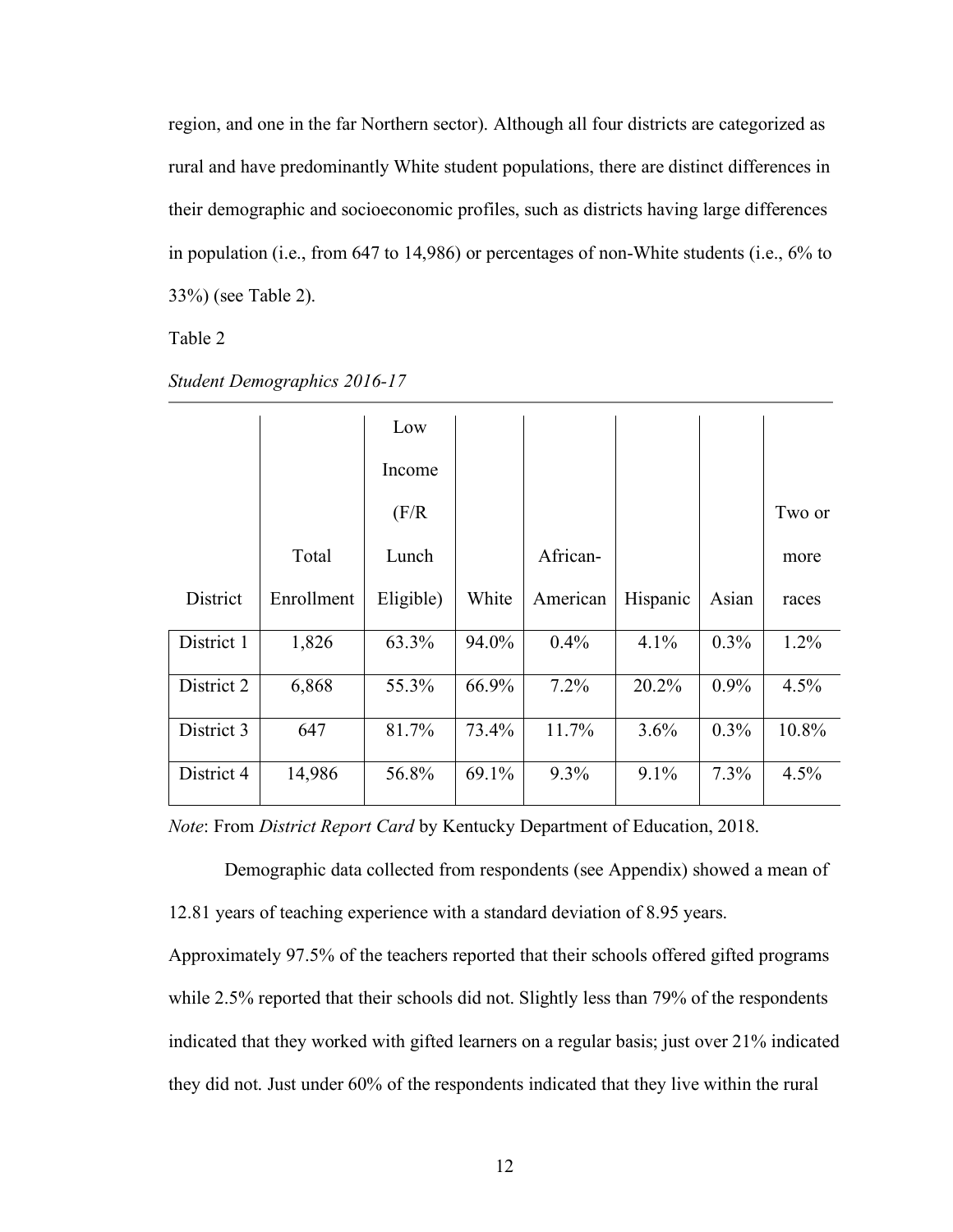school district in which they work, while 40% commute from outside the community. One third of the teachers who responded were graduates of the districts in which they are currently teaching, while two-thirds graduated elsewhere.

#### **Procedure**

Approval from the Institutional Review Board was obtained prior to distribution of the survey. An email containing information about the purpose of the study, an informed consent statement, and a link to the online survey were sent to principals and/or district instructional supervisors to distribute to teachers under their supervision in participating schools and districts. No personal identifying information was collected from respondents.

#### **Description of Instrumentation/Measurement Procedures**

Teachers' attitudes toward giftedness and gifted education were measured using the Gagne´and Nadeau attitude scale, Opinions About the Gifted and Their Education (F. Gagné, personal communication, April 30, 2017), a 34-item questionnaire designed to measure six factors related to attitudes toward the gifted. All items on the scale were measured using a 5-point Likert-type scale, where 1 = *totally disagree* and 5 = *strongly disagree.* This survey originally categorized the 34 items into six subscales as follows: Scale 1: Needs and Support, Scale 2: Resistance to Objections, Scale 3: Social Value, Scale 4: Rejection, Scale 5: Ability Grouping, and Scale 6: School Acceleration (see Appendix for the survey instrument).

The researcher followed the example of other researchers and conducted exploratory psychometrics and data analysis. Reliability was calculated for the scales according to the scoring sheet provided by Gagne´ and Nadeau (F. Gagné, personal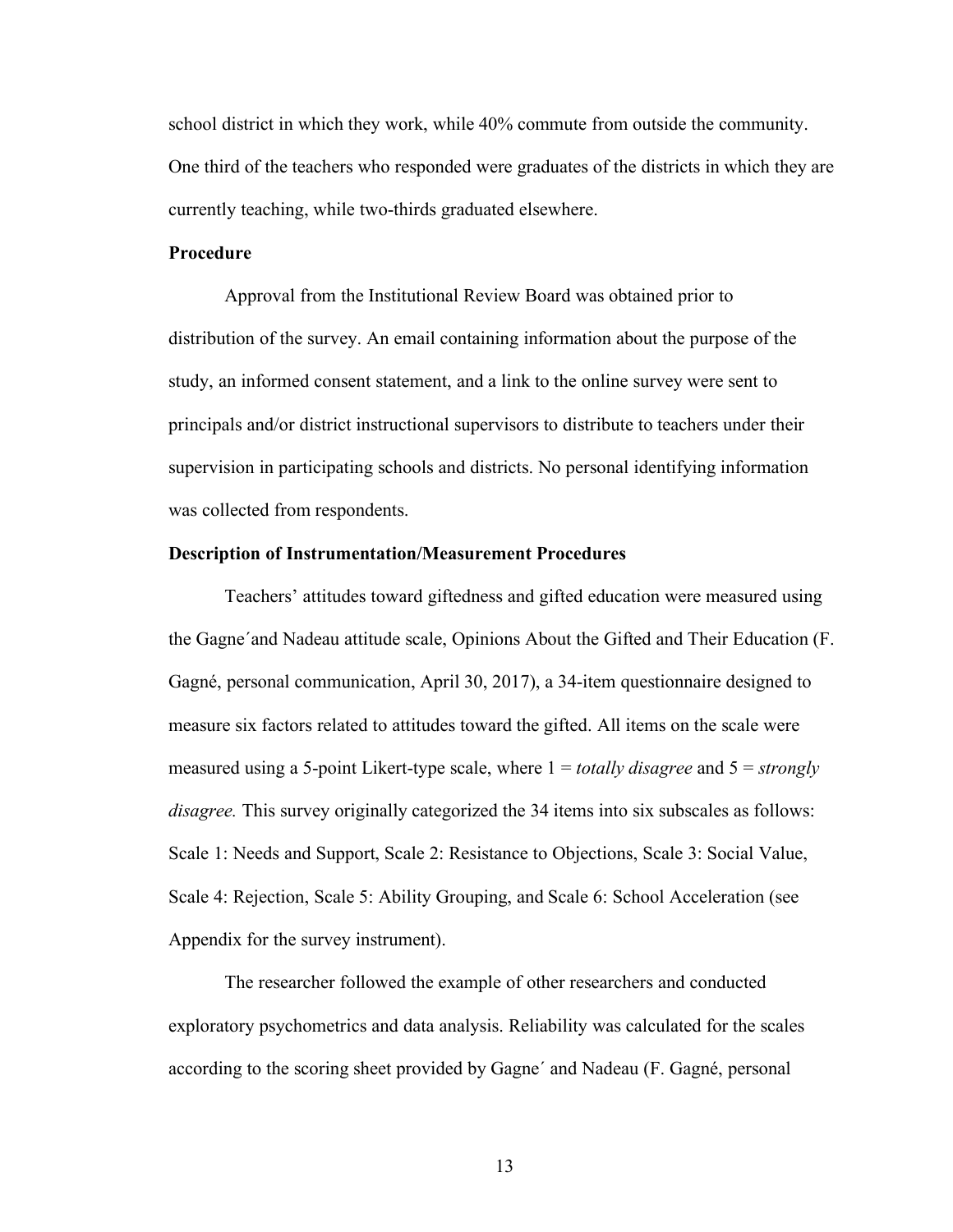communication, April 30, 2017). Some subscales had very low reliability (i.e.,  $\leq$  5) which led the researcher to question whether the results would be valid. Looking at prior research by McCoach and Siegle (2007) and Troxclair (2013), it was apparent that others had similar problems with psychometrics of the instrument.

#### **Results**

Based on the factor loadings, three main factors were determined (see Table 3). The items in the first factor related to statements that placed a priority on meeting the needs of other students rather than focusing on individual gifted learners and was thus labeled Common Good. This subscale contains eight items and has a Cronbach's alpha reliability of .635 in the present sample. The second factor comprised items focusing on grade skipping and was labeled Acceleration. This subscale contains five items and has a Cronbach's alpha of .751 in the sample. The third factor focused on social perception and the value of providing accommodations and was labeled Value and Needs. This subscale contains five items and has a Cronbach's alpha of .624 in the sample.

Table 3

*Subscales Used for This Study*

Subscale 1: Common Good (8 questions, alpha = .635)

- 4. Special programs for gifted children have the drawback of creating elitism.
- \*6. When the gifted are put in special classes, the other children feel devalued.
- 12. We have a greater moral responsibility to give special help to children with difficulties than to gifted children.
- \*20. Gifted children should be left in regular classes, since they serve as an intellectual stimulant for the other children.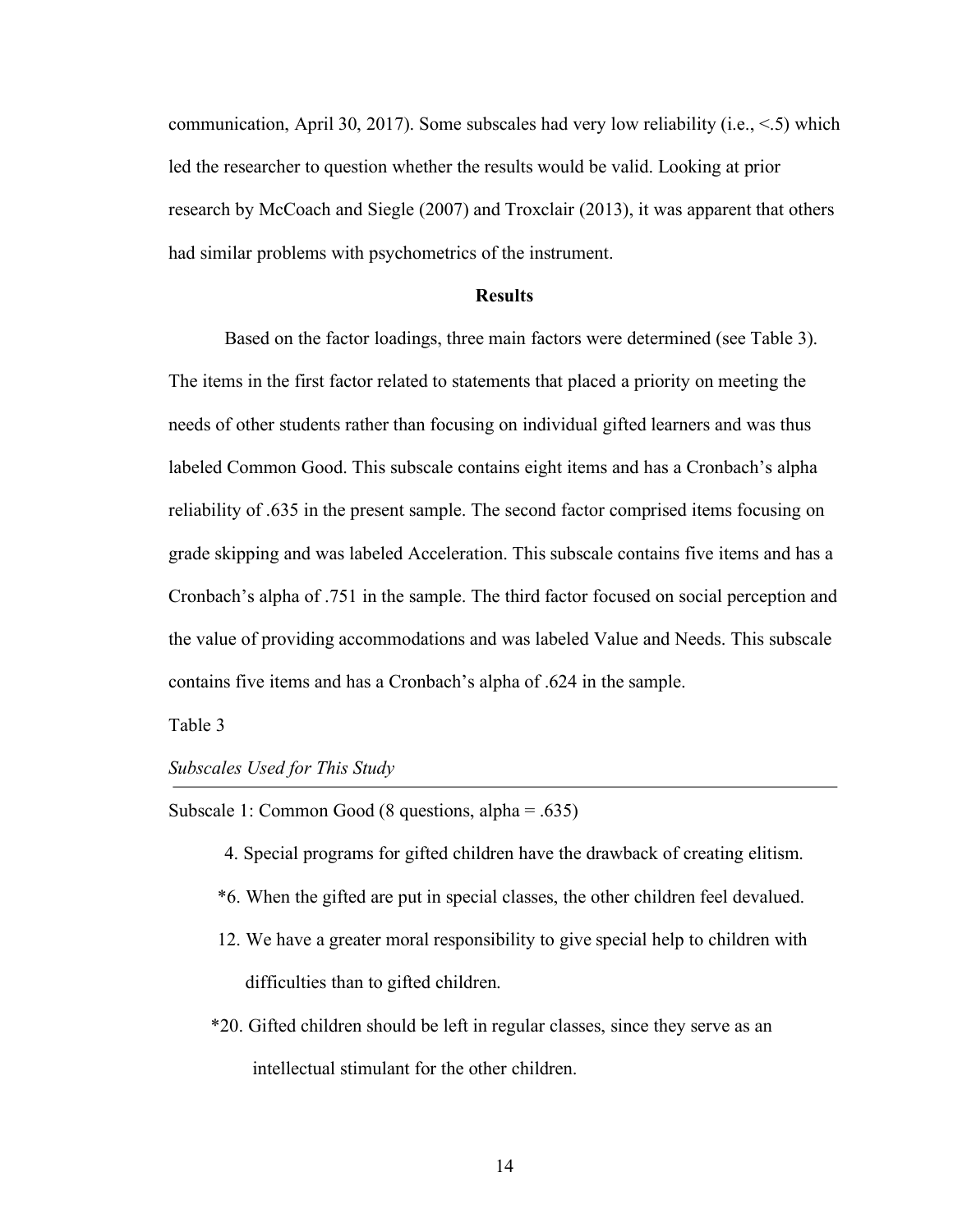- \*21. By separating students into gifted and other groups, we increase the labelling of children as strong-weak, good-less good, etc.
- 23. The gifted are already favored in our schools.
- 26. Taxpayers should not have to pay for special education for the minority of children who are gifted.
- 30. Since we invest supplementary funds for children with difficulties, we should do the same for gifted.

Subscale 2: Acceleration (5 questions, alpha = .751)

- \*7. Most gifted children who skip a grade have difficulties in their social adjustment to a group of older students.
	- 8. Gifted children are often bored in school.
- 11. The gifted waste their time in regular classes.
- \*29. When skipping a grade, gifted students miss important ideas (they have "holes" in their knowledge).
- 34. A greater number of gifted children should be allowed to skip a grade.

Subscale 3: Value and Needs (5 questions, alpha = .624)

13. Gifted persons are a value resource for our society.

14. The specific educational needs of the gifted are too often ignored in our schools.

24. In order to progress, a society must develop the talents of gifted individuals to the maximum.

31. Often, gifted children are rejected because people are envious of them.

32. The regular school program stifles the intellectual curiosity of gifted children.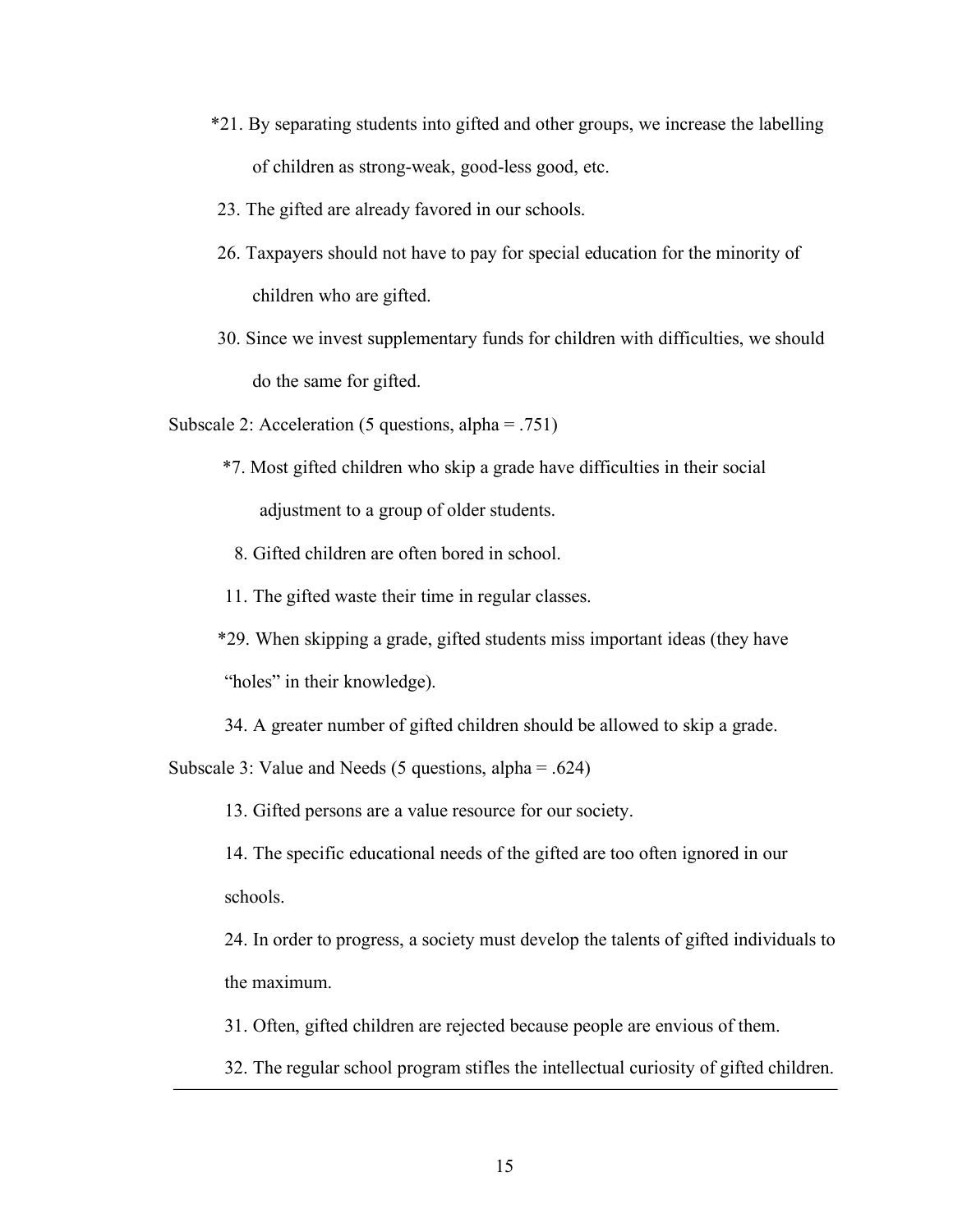*Note:* \*Reverse Scored*. Note.* From Opinions about the Gifted and Their Education (F. Gagné, personal communication, April 30, 2017).

None of the three subscales showed strong correlations. There was a significant correlation between Acceleration and Student Needs (see Table 4). The low correlations imply that each subscale measures a distinctly different area relating to attitudes towards gifted students.

Table 4

| Subscale        | Common Good | Acceleration | Value and Needs |
|-----------------|-------------|--------------|-----------------|
| Common Good     |             |              |                 |
| Acceleration    | .021        |              |                 |
| Value and Needs | $-.026$     | $261*$       |                 |

*Correlation Between the Subscales*

\* Correlation is significant at the 0.05 level (2-tailed).

Data were compiled and analyzed with consideration of both mean scores and total scores. Overall, the views of the teachers in this study were mixed with slightly positive views of the social value of the gifted (i.e., importance of developing talents of gifted persons to benefit society) and the need for academic accommodations to support gifted (i.e., funds should be invested in gifted children, need for special services for gifted students outweighs perceived elitism) but a slightly negative view of acceleration (i.e., grade-skipping) as Table 5 delineates.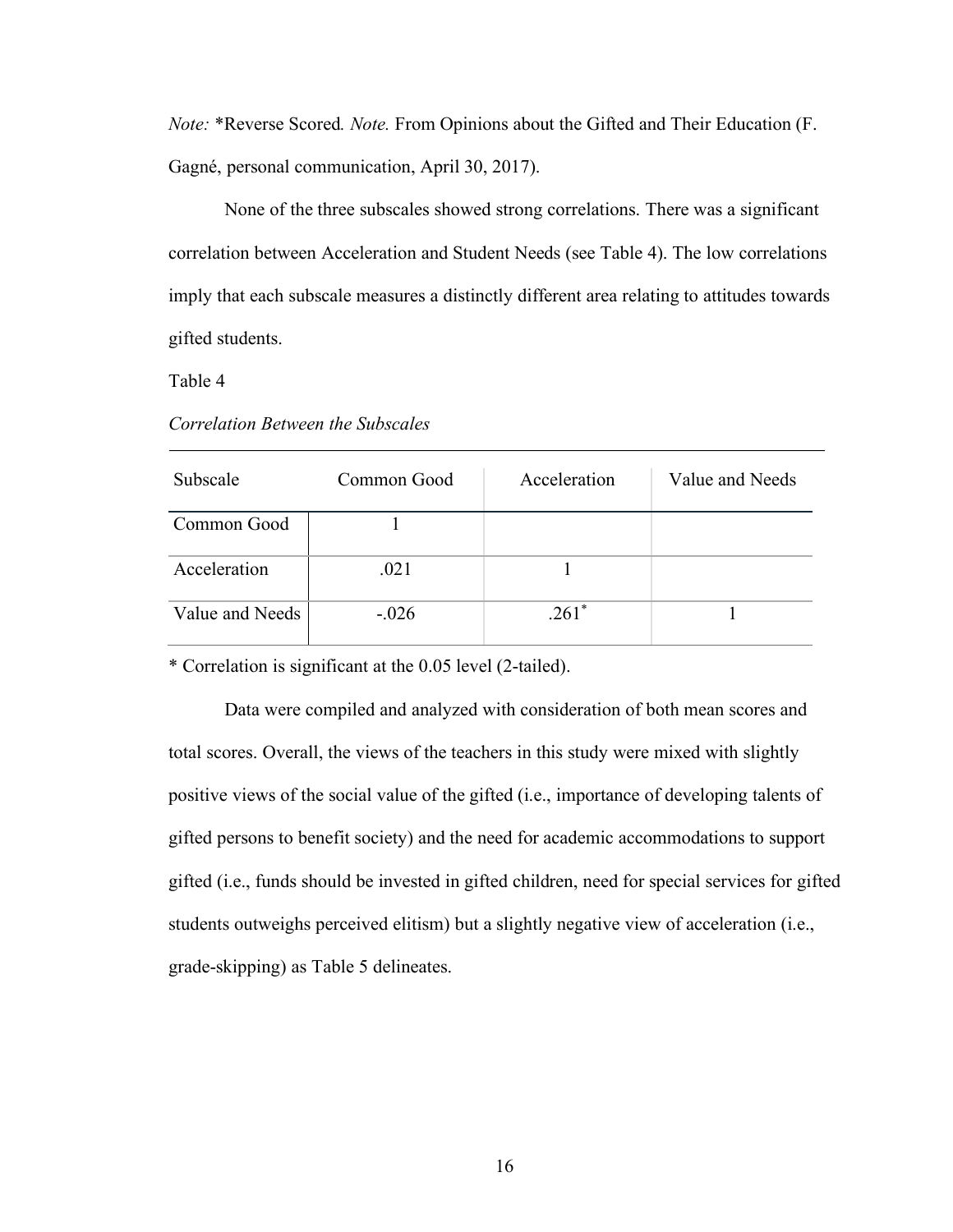#### Table 5

| Subscale         | N  | Minimum | Maximum | Mean   | Std. Deviation |
|------------------|----|---------|---------|--------|----------------|
| Common Good      | 78 | 17.00   | 31.00   | 23.205 | 2.907          |
| Acceleration     | 78 | 5.00    | 22.00   | 14.103 | 4.054          |
| Values and Needs | 77 | 9.00    | 25.00   | 18.468 | 3.351          |

*Means, Minimum/Maximum Scores, and Standard Deviations for Full Sample*

High scores on the Common Good factor indicate negative attitudes towards the gifted – greater importance is given to the perceived needs of the student body at large than the specific needs of gifted students. The mean on the Common Good scale was 23.205, which, when taken in context of the range scores from 17.00 to 31.00 would suggest teachers were slightly less concerned about the perceived common good of all students and slightly more focused on the needs of gifted students. The highest possible score for this subset was 40, yet the maximum score in this sample was only 31, meaning the range of responses as a whole shifted towards a lower range of scores. If more teachers had chosen the neutral response of "undecided" (a score value of 3), a mean score of 24 would have been expected. Therefore, a mean of 23.205 shows slightly lower value is placed on the common good versus the needs of individual gifted students, suggesting a slightly positive mindset towards gifted education and rejection of the view it is elitist.

The Acceleration subscale had a possible maximum score of 25 and a mean of 14 and displayed the most variance of the three subscales. A high score on this factor indicates a positive attitude towards the acceleration. An examination of the frequency of scores showed that a greater number of teachers had a slightly negative view of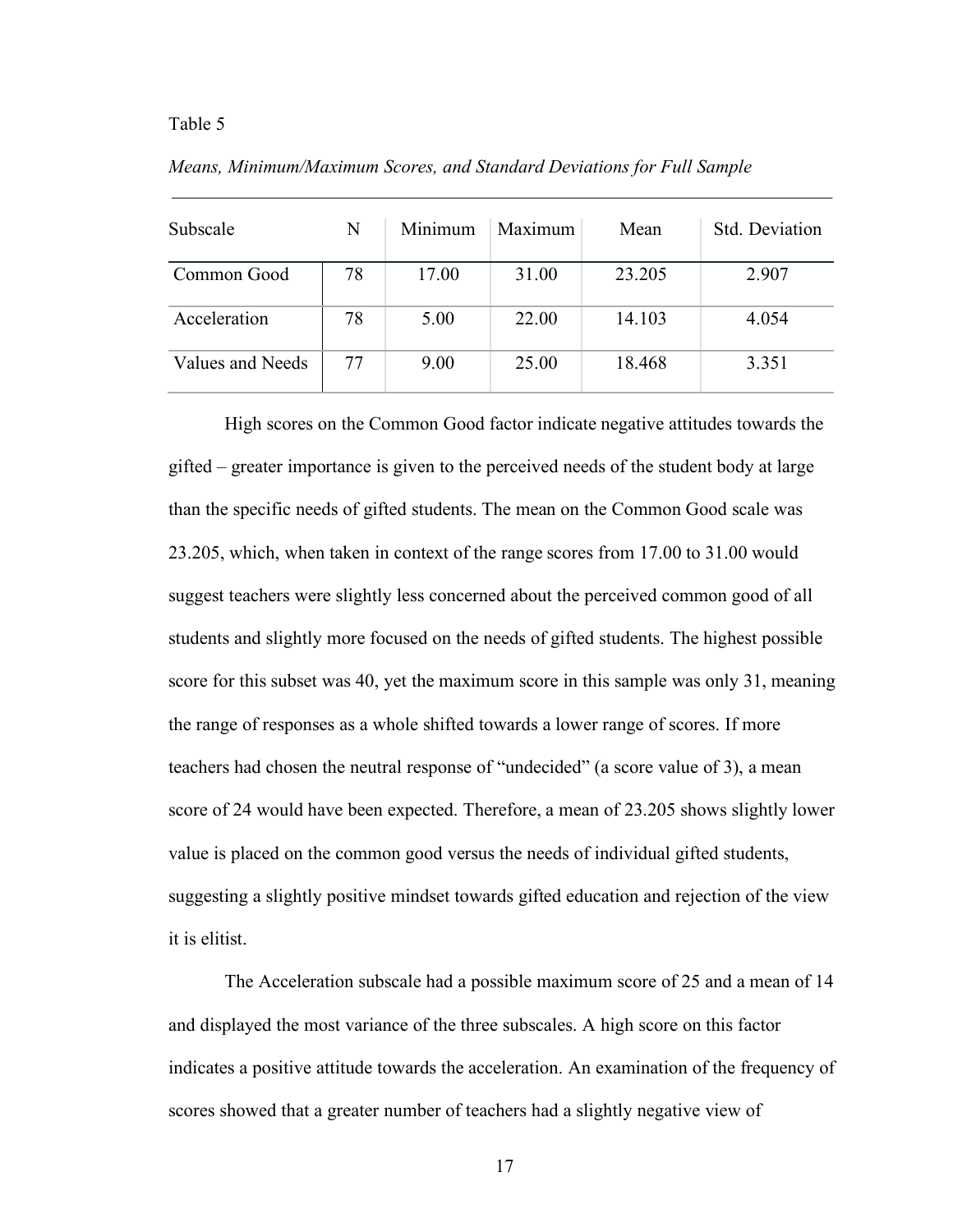acceleration (see Figure 1), which was characterized as grade-skipping in this survey. If the majority of teachers had chosen "undecided" (a score value of 3), the mean would have been 15. Since it was 14, this group had a slightly more negative score.

Figure 1

*Acceleration: Frequency of Scores*



Values and Needs had a possible maximum score of 25. A high score on this factor indicates a positive attitude towards the gifted. The mean for this sample was 18.468 which indicated a slightly higher social value of giftedness and interest in meeting student needs. A few very strong negative scores pulled the mean down slightly; however, there was a much greater number of positive scores. These positive scores still fit the normal curve, although some of the responses did reach the highest possible score. The mean was higher than expected if most teachers had answered "undecided" (a score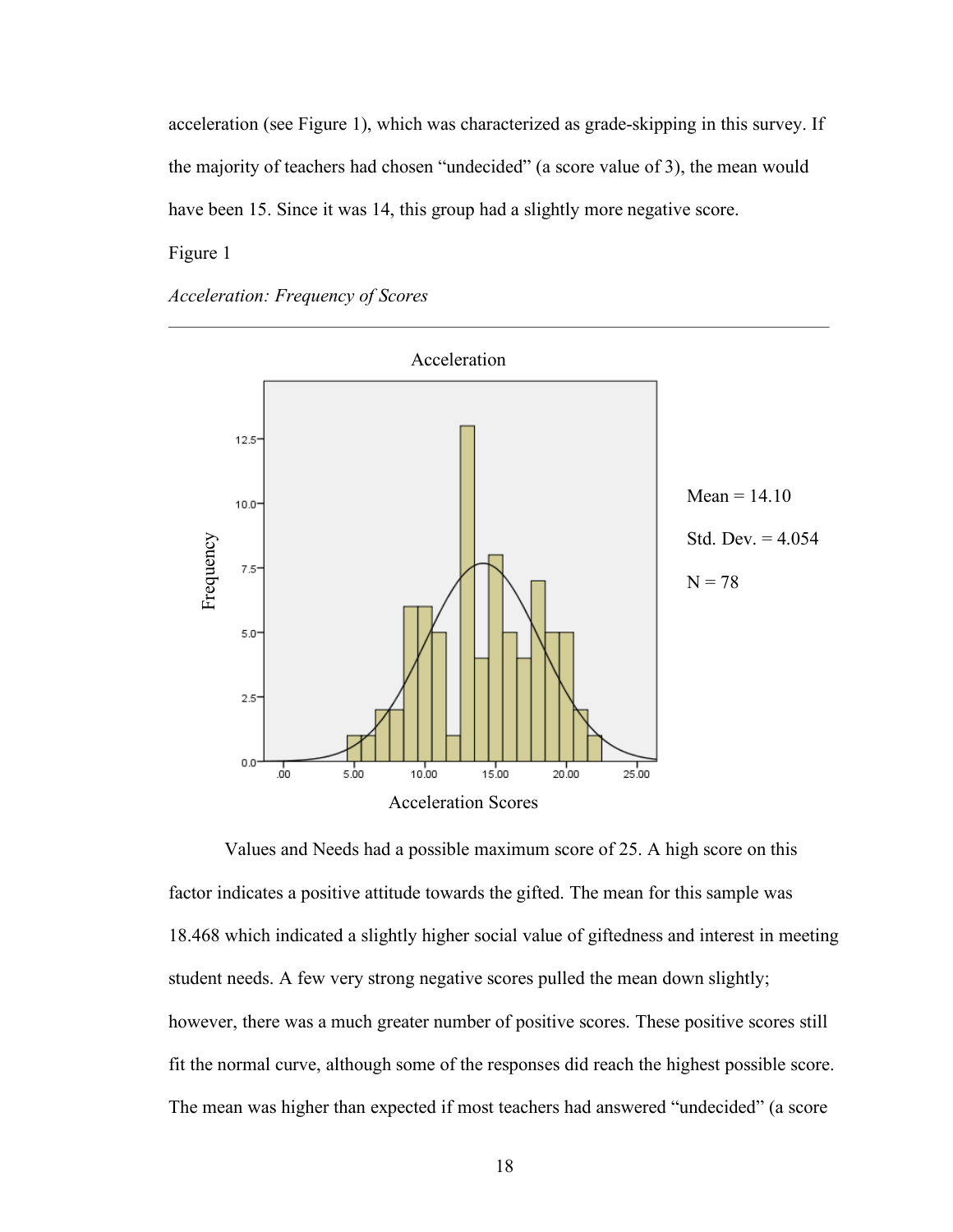value of 3), indicating respondents felt more positively about the social value of giftedness and were more in favor of focusing on student needs.

An analysis of variance (ANOVA) was conducted to determine differences by (a) grade level(s) taught, (b) if teachers lived in the rural districts in which they taught, (c) if respondents had been personally identified as gifted, and (d) if close friends or family members had been identified as gifted. The only statistically significant differences were found when examining data for respondents who did or did not graduate from the rural district in which they taught and when comparing data from different districts surveyed for this sample (see Table 6).

Table 6

| Subscale     |                       | Sum of Squares |              | df   Mean Square | F     | Sig.   |
|--------------|-----------------------|----------------|--------------|------------------|-------|--------|
| Common Good  | <b>Between Groups</b> | 12.410         | $\mathbf{1}$ | 12.410           | 1.478 | .228   |
|              | <b>Within Groups</b>  | 638.308        | 76           | 8.399            |       |        |
|              | Total                 | 650.718        | 77           |                  |       |        |
| Acceleration | <b>Between Groups</b> | 110.006        | $\mathbf{1}$ | 110.006          | 7.237 | .009   |
|              |                       |                |              |                  |       | $\ast$ |
|              | <b>Within Groups</b>  | 1155.173       | 76           | 15.200           |       |        |
|              | Total                 | 1265.179       | 77           |                  |       |        |
| Values and   | <b>Between Groups</b> | 5.989          | $\mathbf{1}$ | 5.989            | .530  | .469   |
| <b>Needs</b> | <b>Within Groups</b>  | 847.179        | 75           | 11.296           |       |        |
|              | Total                 | 853.169        | 76           |                  |       |        |

*Analysis of Variance by Graduate/Non-Graduate*

\* Significant at < 0.05 level.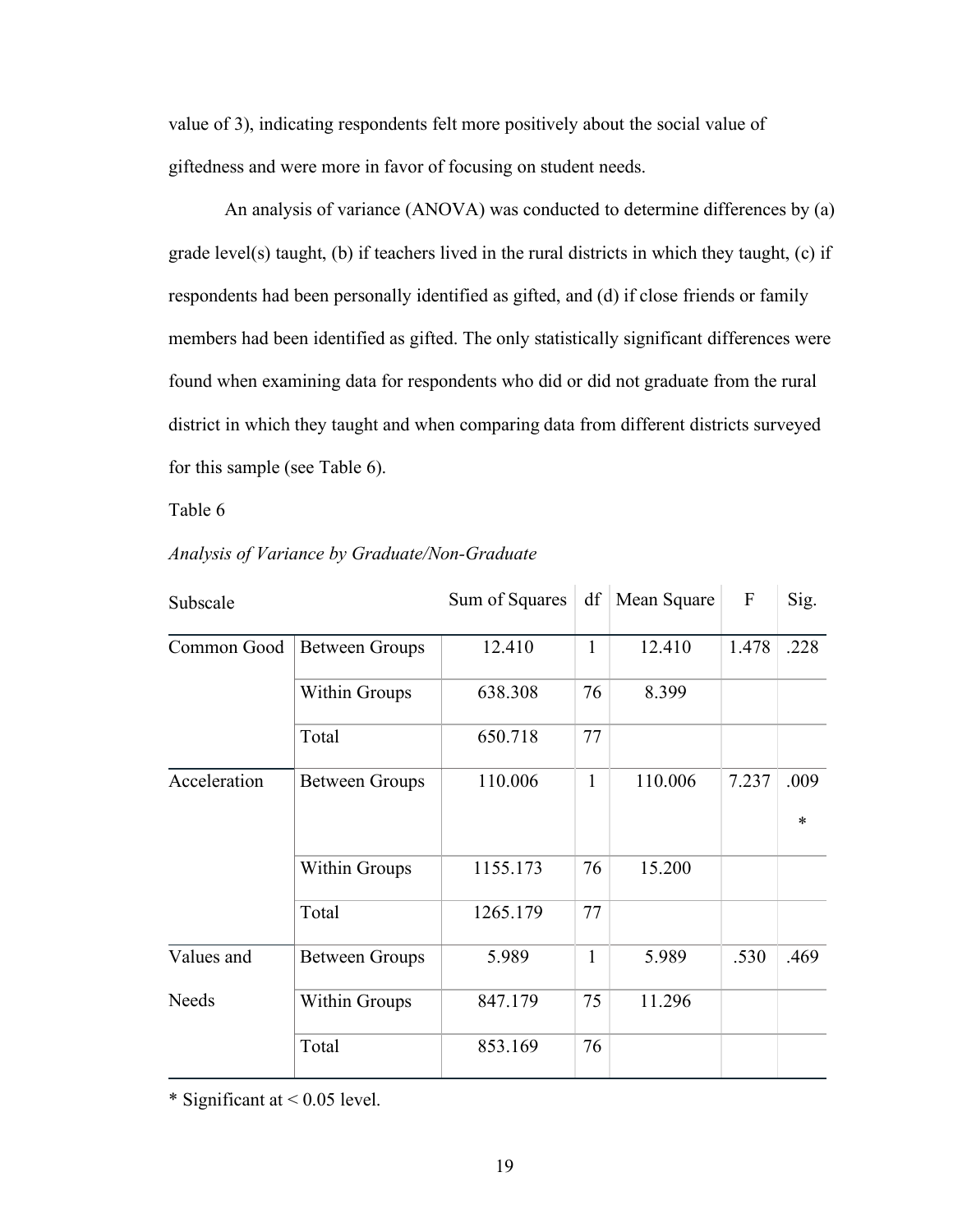The data were split between teachers who graduated from the same rural district in which they teach and those who did not. Descriptive statistics are available in Table 7. Statistically significant differences were found between the two groups on the variable of acceleration. Those who did not graduate from the district in which they teach showed a higher, more positive attitude towards acceleration with a mean score of 14.94, compared to those who did graduate from the same district where they teach, with a mean score of 12.42.

Table 7

| Graduate       |                 | N  | Minimum | Maximum | Mean   | Std. Deviation |
|----------------|-----------------|----|---------|---------|--------|----------------|
| N <sub>o</sub> | Common Good     | 52 | 17.00   | 31.00   | 22.923 | 2.983          |
|                | Acceleration    | 52 | 8.00    | 21.00   | 14.942 | 3.567          |
|                | Value and Needs | 51 | 9.00    | 25.00   | 18.667 | 3.284          |
| Yes            | Common Good     | 26 | 19.00   | 29.00   | 23.769 | 2.718          |
|                | Acceleration    | 26 | 5.00    | 22.00   | 12.423 | 4.500          |
|                | Value and Needs | 26 | 9.00    | 24.00   | 18.077 | 3.509          |

#### *Descriptive Statistics Graduates/Not Graduates*

An analysis of variance (ANOVA) was conducted for differences in responses from teachers from different districts. (see Table 8). When comparing teachers' responses from the different districts, a significant difference was noted on the subscale for Values and Needs. Post-hoc analysis showed the only significant difference was between Districts 1 and 4 (M=4.2619,  $p = .034$ ).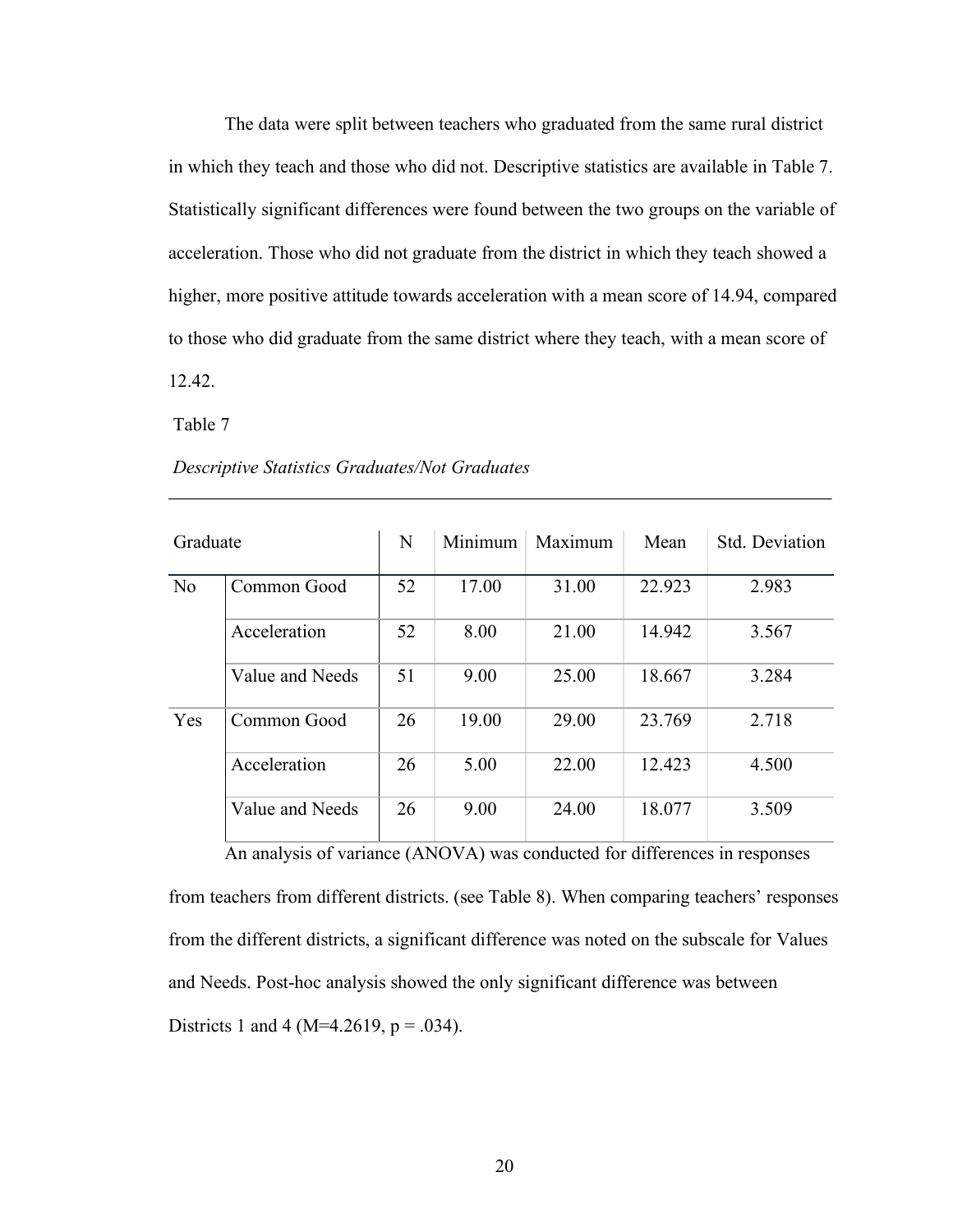#### Table 8

|                 |                       | Sum of   |                |             |             |         |
|-----------------|-----------------------|----------|----------------|-------------|-------------|---------|
| Subscale        |                       | Squares  | df             | Mean Square | $\mathbf F$ | Sig.    |
| Common Good     | <b>Between Groups</b> | 12.831   | $\overline{3}$ | 4.277       | .496        | .686    |
|                 | <b>Within Groups</b>  | 637.887  | 74             | 8.620       |             |         |
|                 | Total                 | 650.718  | 77             |             |             |         |
| Acceleration    | <b>Between Groups</b> | 80.589   | $\overline{3}$ | 26.863      | 1.678       | .179    |
|                 | <b>Within Groups</b>  | 1184.590 | 74             | 16.008      |             |         |
|                 | Total                 | 1265.179 | 77             |             |             |         |
| Value and Needs | <b>Between Groups</b> | 89.959   | $\overline{3}$ | 29.986      | 2.868       | $.042*$ |
|                 | <b>Within Groups</b>  | 763.210  | 73             | 10.455      |             |         |
|                 | Total                 | 853.169  | 76             |             |             |         |

#### *Analysis of Variance of Responses by District*

\* Significant at <0.05 level.

#### **Discussion**

The major purpose of this study was to determine the attitudes of teachers in rural schools toward giftedness and gifted education. Teachers in this current study reported slightly positive attitudes toward giftedness when considering educational accommodations specific to the needs of gifted students and the social value of gifted individuals but slightly negative attitudes towards acceleration. These mixed results are similar to views expressed from respondents in previous studies (Allodi & Rydelius, 2008; Lassig, 2009; McCoach & Siegle, 2007; Perković Krijan, Jurčec, & Borić, 2015; Watts, 2006). Despite research to the contrary, many teachers still ascribe to commonly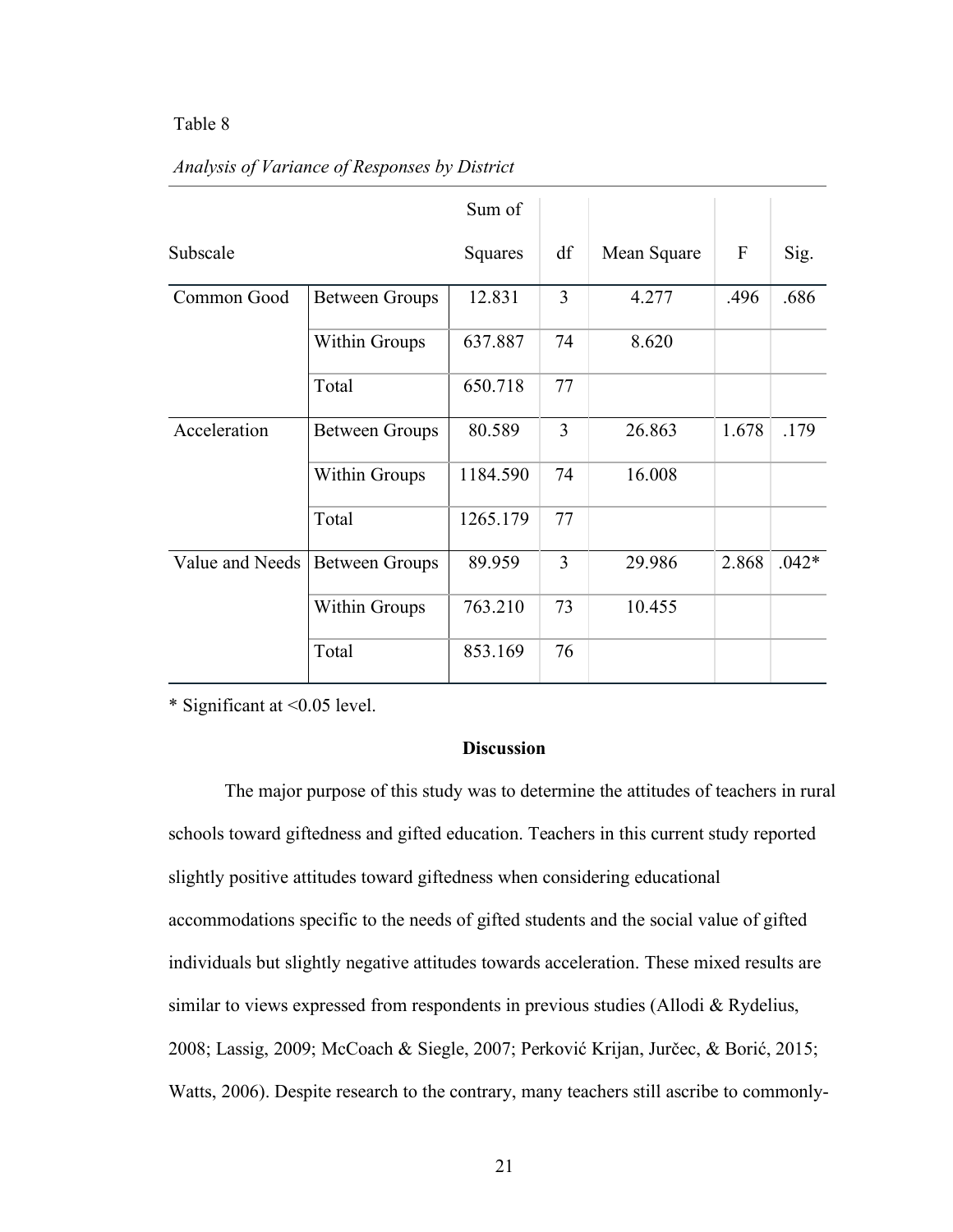held beliefs that acceleration has detrimental social effects for gifted students (Assouline, Colangelo, VanTassel-Baska, & Lupkowski-Shoplik, 2015; Siegle et al., 2013). Although the teachers appeared to have fairly neutral attitudes towards gifted education overall, there was a great deal of variability among teachers. While some teachers harbored markedly positive attitudes, other teachers harbored very negative attitudes. Therefore, as stated by McCoach and Siegle (2007), it would be more informative for practitioners in the field of gifted education to examine the attitudes of individual teachers on a case-bycase basis versus making broad assumptions about teachers' attitudes toward gifted education as a whole based on group averages.

Although all of the surveyed schools within the four districts included in this study are categorized as either Rural-Fringe and/or Rural-Distant per the NCES locale codes, demographic variations between the schools and districts exist. Puryear and Kettler (2017) question the usefulness of NCES locale codes for the purposes of education research and denote the need to consider effects of proximity to city centers even within the same locale codes. Other factors besides proximity influence the socioeconomic and cultural profiles of rural communities. The districts ranged in size from a total population of 647 students in the smallest district to just under 15,000 students in the largest (see Table 2). District percentages of students from poverty or lowincome households, as determined by eligibility for free or reduced lunch prices, ranged from 56.8% up to 81.7%. The amount of student diversity varied from district to district as well, ranging from a relatively nondiverse population: 94% White students and 4.1% Hispanic in one district to a district with 66.9% White and over 20% Hispanic students in another (see Table 3). Differences in responses from teachers in District 1 and District 4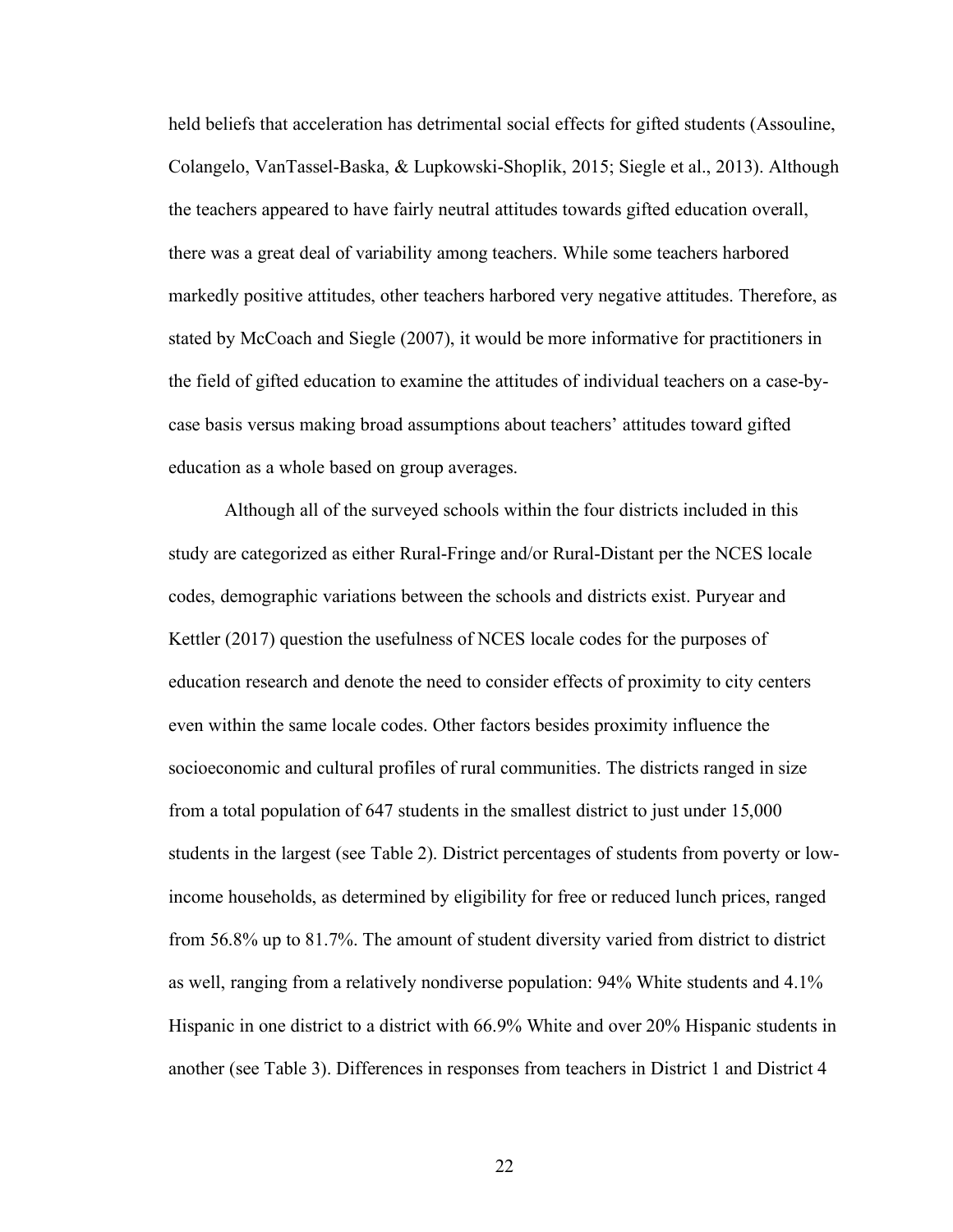to questions in the Values and Needs subscale cannot be correlated to any one discrete factor from data collected in this study.

No differences were found in attitudes towards giftedness and gifted education between teachers who lived within the rural districts in which they taught and those that did not. Some commuting teachers would be drawn from surrounding areas that are also rural, while others would be driving in from nearby small towns or even urban areas. Thus some, but not all, of the commuting teachers may also be graduates of other rural districts and/or live in a rural community – but simply not the one in which they currently teach.

Differences in attitudes towards acceleration were found between teachers who were graduates of the rural districts in which they teach and those who are not. Although both groups had slightly negative attitudes towards acceleration, the attitudes of teachers who were graduates of their districts where significantly more negative than those of teachers who were not. Mattingly and Schaefer (2015) suggest many rural communities have a deeply-embedded culture that does not value formal education as a practical necessity for a successful future. Getting an advanced education requires moving away from a rural area, causing a 'brain drain' that is often looked upon negatively by members of rural communities. The practice of grade acceleration, commonly referred to as gradeskipping, advances gifted students towards graduation at an earlier age, thus hastening the possibility of pursuit of a higher education away from home.

Although not a benchmark research question for this study, research by Bégin and Gagné (1994) suggested teachers' self-perception as gifted had a positive effect on their attitudes towards gifted education. Data from this study indicated self-perception had no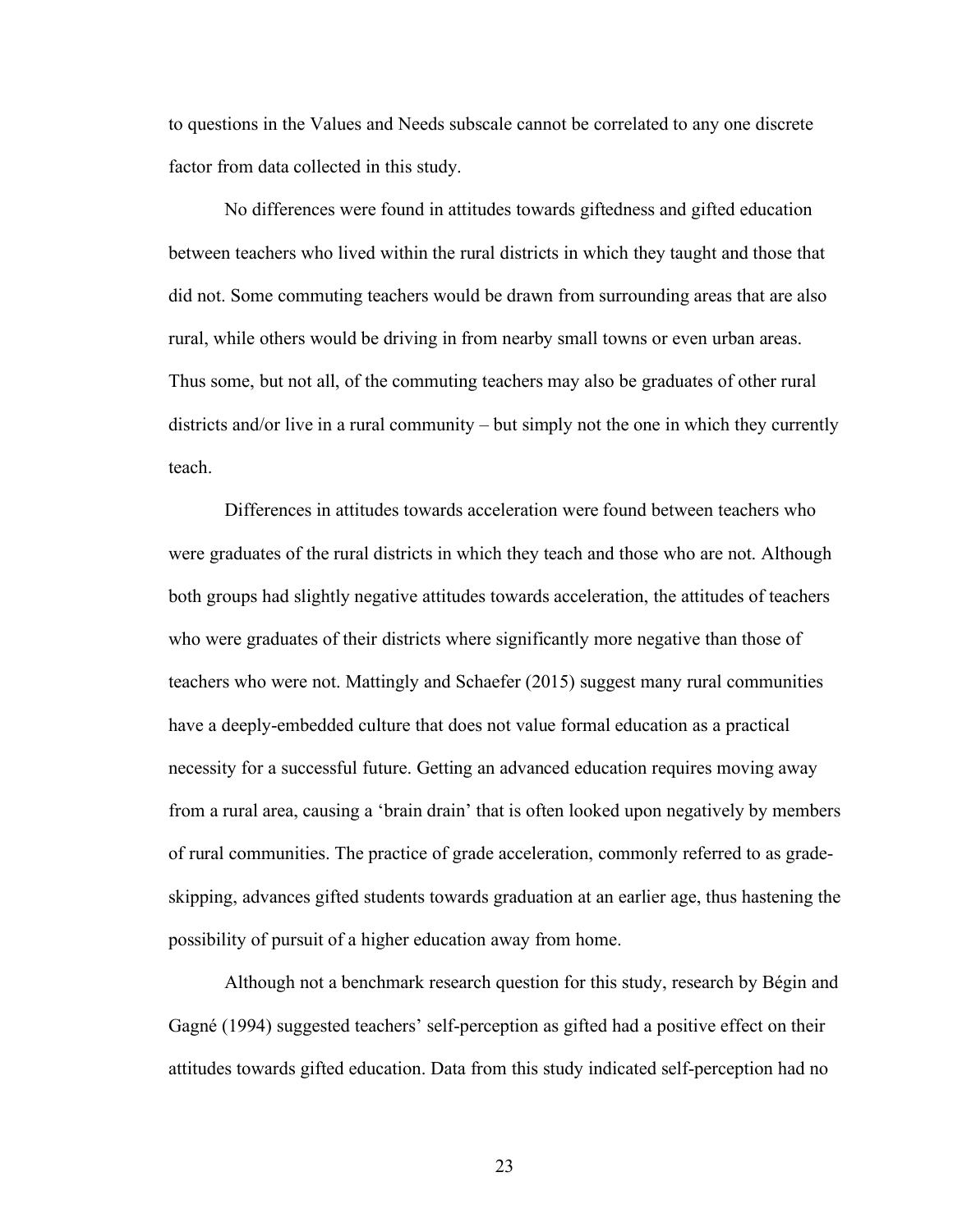significant effect, a result that is in line with other studies on teachers' attitudes towards giftedness (McCoach & Siegle, 2007; Troxclair, 2013), one that seems somewhat counterintuitive. McCoach  $\&$  Siegle (2007) bring up the interesting conjecture that perhaps more inclusive definitions of giftedness have inadvertently made the argument for specialized services for gifted studies less compelling. Possible connections between teachers' self-perception of being gifted and their attitudes towards special programming and services for the gifted merit further research.

#### **Limitations**

This study has several limitations which affect the ability to generalize the results. Although eleven schools in four districts in nonadjacent regions of Kentucky were chosen as a representative sample of Rural-Fringe and Rural-Distant public schools districts, the demographic and socioeconomic makeup of populations in rural areas varies greatly across different geographical regions of the United States, and there may be peculiarities to the selected school districts in Kentucky that would not generalize more broadly.

Another limitation is the low number of total responses from teachers in the surveyed districts ( $n = 78$ ). The attitudes of teachers who responded to the survey may systematically differ from those of teachers who did not respond. For example, it is possible that teachers who are more directly involved with gifted students or who have more training in gifted education may have been more likely to respond to this survey, since the survey dealt with attitudes towards giftedness and gifted education.

Finally, the instrumentation used in this survey only captured a limited scope of factors related to attitudes towards gifted education. Just over half of the questions (18 out of 34) from the original survey instrument were included on three subscales that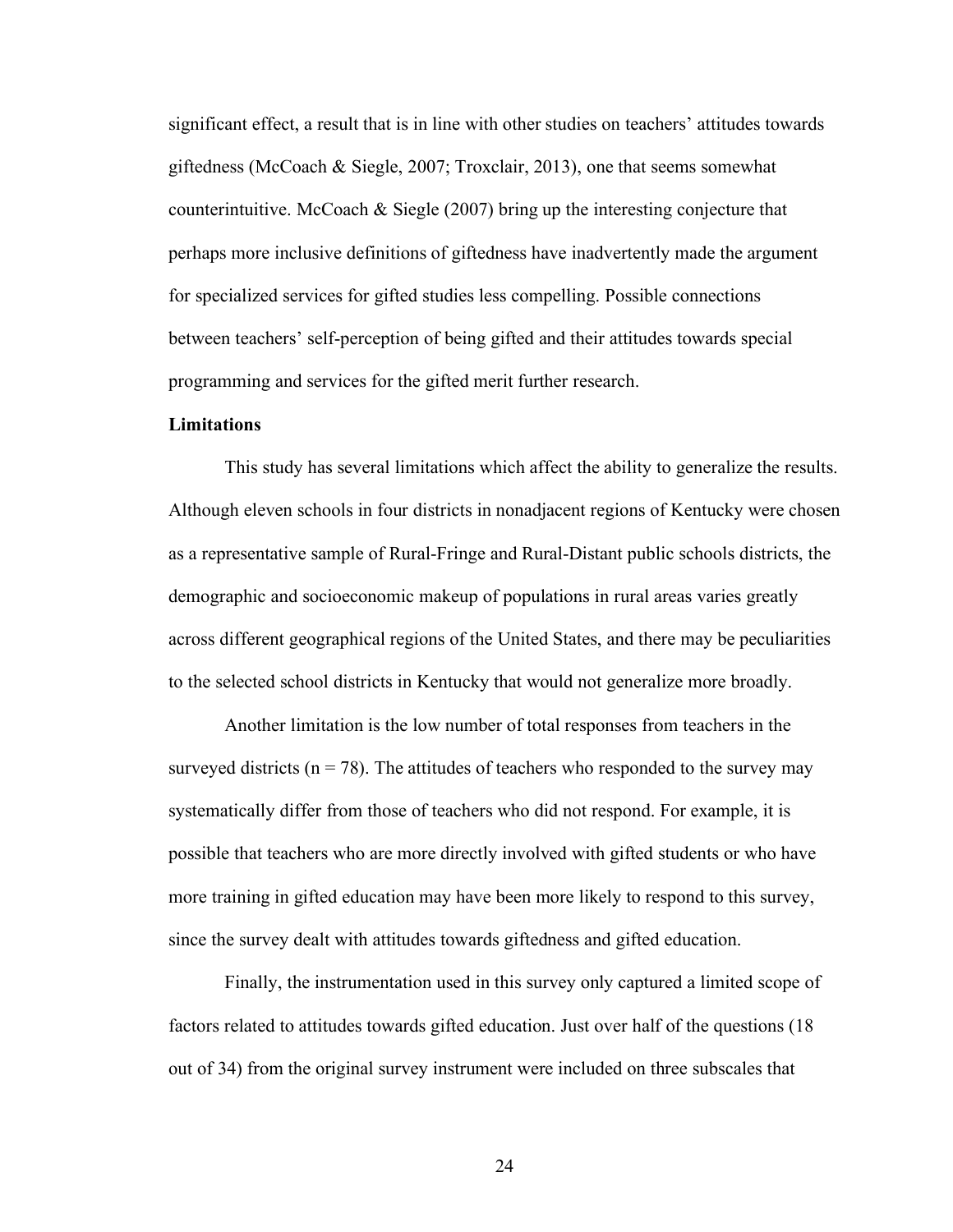demonstrated high enough reliabilities to be used for analysis. Therefore, the measurement of attitudes toward giftedness and gifted education included in this study only encompassed a limited and distinct subsample of attitudinal factors. For example, questions related to acceleration are limited to the practice of grade-skipping or wholegrade acceleration, and they do not reference other forms of acceleration such as subjectarea acceleration or early entrance to kindergarten. The use of different attitudinal measures could produce very different results.

#### **Conclusion**

Research to date has not indicated any one overarching factor which can be credited with shaping teachers' attitudes towards giftedness and gifted education. Multiple challenges to providing equitable opportunities for gifted students exist in rural areas including geographical barriers, financial constraints, issues with recruiting and retaining high-quality teachers and cultural undercurrents of anti-intellectualism. As a matter of equity, it is important for future research to consider the effects of rurality on gifted education and to also take into careful consideration the broad variances in the demographic and socioeconomic profiles of different rural regions.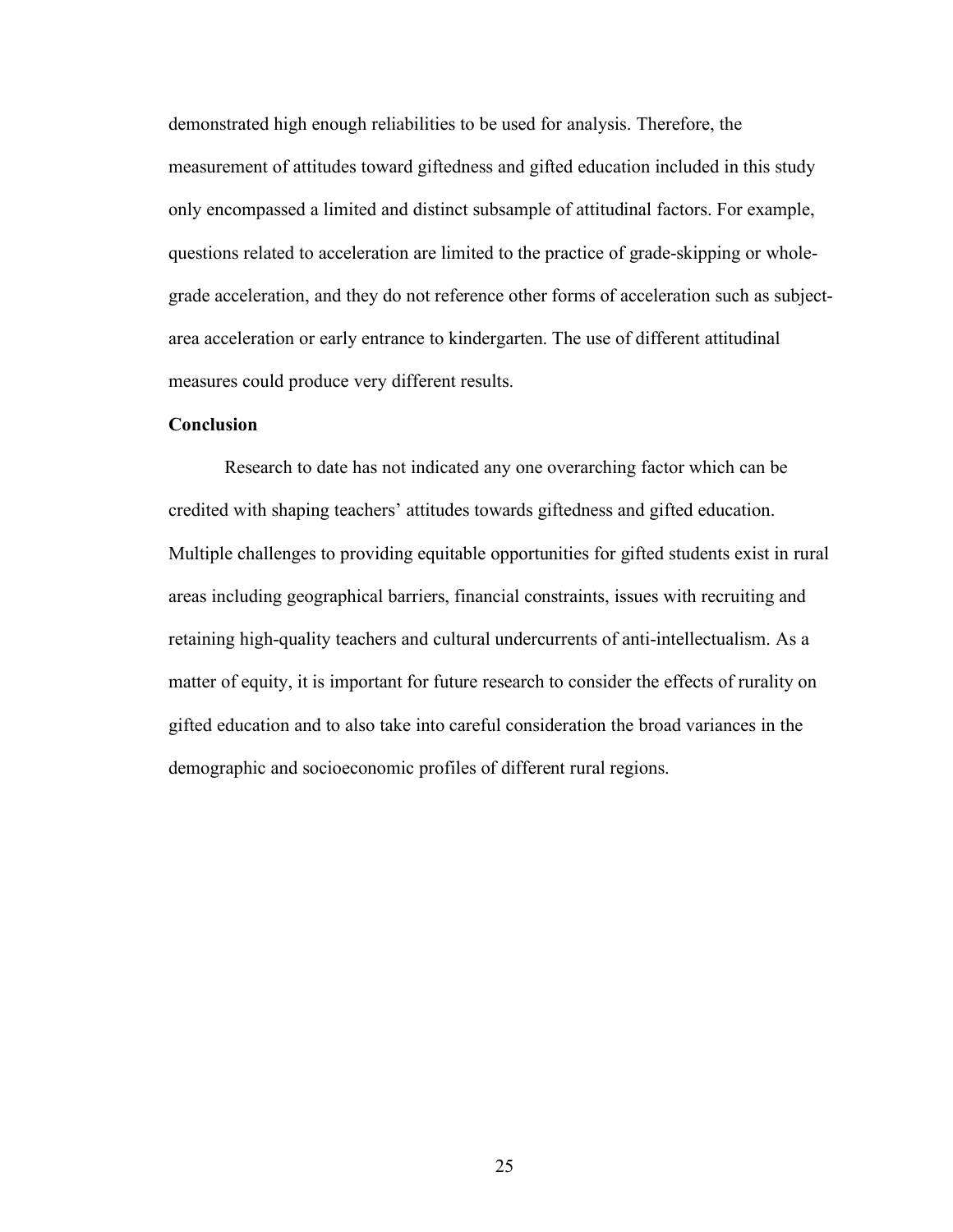#### **References**

- Allodi, M. W., & Rydelius, P. A. (2008). The needs of gifted children in context: A study of Swedish teachers' knowledge and attitudes. In *ECHA conference.* Retrieved from https://www.academia.edu/254805/The needs of gifted children in context a study of Swedish teachers knowledge and attitudes?
- Arnold, M. L., Newman, J. H., Gaddy, B. B., & Dean, C. B. (2005). A look at the condition of rural education research: Setting a direction for future research. *Journal of Research in Rural Education*, *20*(6), 1-25.
- Assouline, S. G., Colangelo, N., VanTassel-Baska, J., & Lupkowski-Shoplik, A. (2015). A nation empowered: Evidence trumps the excuses holding back America's brightest students. Iowa City, IA: The Connie Belin and Jacqueline N. Blank International Center for Gifted Education and Talent Development.
- Azano, A. P., Callahan, C. M., Missett, T. C., & Brunner, M. (2014). Understanding the experiences of gifted education teachers and fidelity of implementation in rural schools. *Journal of Advanced Academics*, *25*(2), 88-100.
- Baudson, T. G., & Preckel, F. (2013). Teachers' implicit personality theories about the gifted: An experimental approach. *School Psychology Quarterly*, *28*(1), 37.
- Bégin, J., & Gagné, F. (1994). Predictors of attitudes toward gifted education: A review of the literature and a blueprint for future research. *Journal for the Education of the Gifted*, *17*(2), 161-179.
- Colangelo, N., Assouline, S. G., & New, J. K. (1999). Gifted education in rural schools: A national assessment. Iowa City, IA: The Connie Belin & Jacqueline N. Blank International Center for Gifted Education and Talent Development.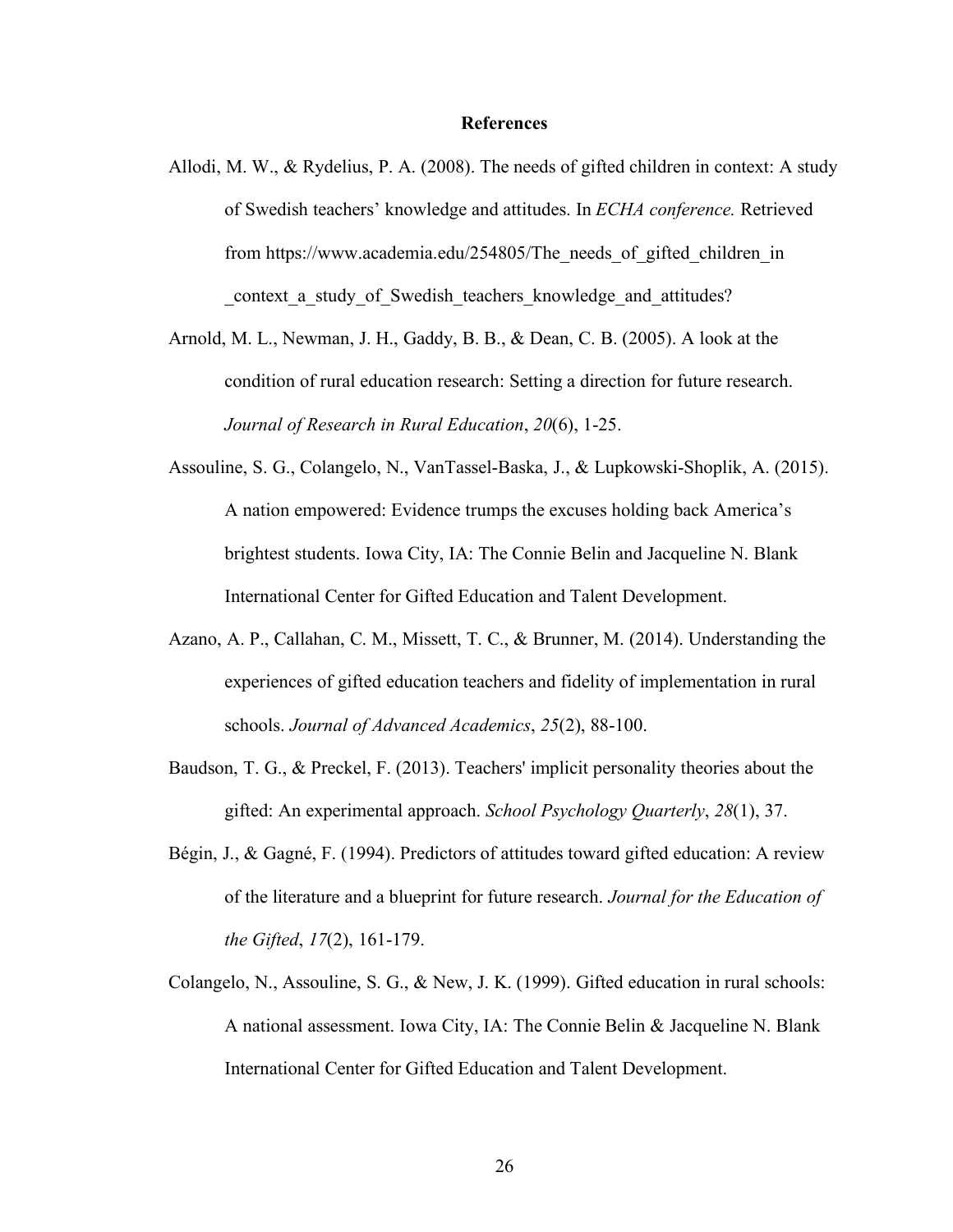Retrieved from ERIC database. (ED430766).

- Colangelo, N., Assouline, S. G., & New, J. K. (2001). *Gifted voices from rural America*. Iowa City, IA: The Connie Belin & Jacqueline N. Blank International Center for Gifted Education and Talent Development. Retrieved from ERIC database. (ED463916).
- Copenhaver, R. W., & McIntyre, D. J. (1992). Teachers' perceptions of gifted students. *Roeper Review 14*(3), 151-153.
- Cramond, B., & Martin, C. E. (1987). In-service and preservice teachers' attitudes toward the academically brilliant. *Gifted Child Quarterly*, *31*(1), 15-19.
- Croft, L. (2015). Rural teachers of the gifted: The importance of professional development. In T. Stambaugh & S. Wood (Eds.), *Serving gifted students in rural settings* (pp. 341-362*)*. Waco, TX: Prufrock Press.
- Cross, T. L. (2002). Competing with myths about the social and emotional development of gifted students. *Gifted Child Today, 25*(3), 44-45, 65.
- Cross, T. L., & Burney, V. H. (2005). High ability, rural, and poor: Lessons from Project Aspire and implications for school counselors. *Journal of Secondary Gifted Education*, *16*(4), 148-156.
- Cross, J. R., Cross, T., & Frazier, A. D. (2013). Student and teacher attitudes toward giftedness in a two laboratory school environment: A case for conducting a needs assessment. *NALS journal*, *5*(1), 1.
- Ford, D. Y. (2010). Multicultural issues: Underrepresentation of culturally different students in gifted education: Reflections about current problems and recommendations for the future. *Gifted Child Today*, *33*(3), 31-35.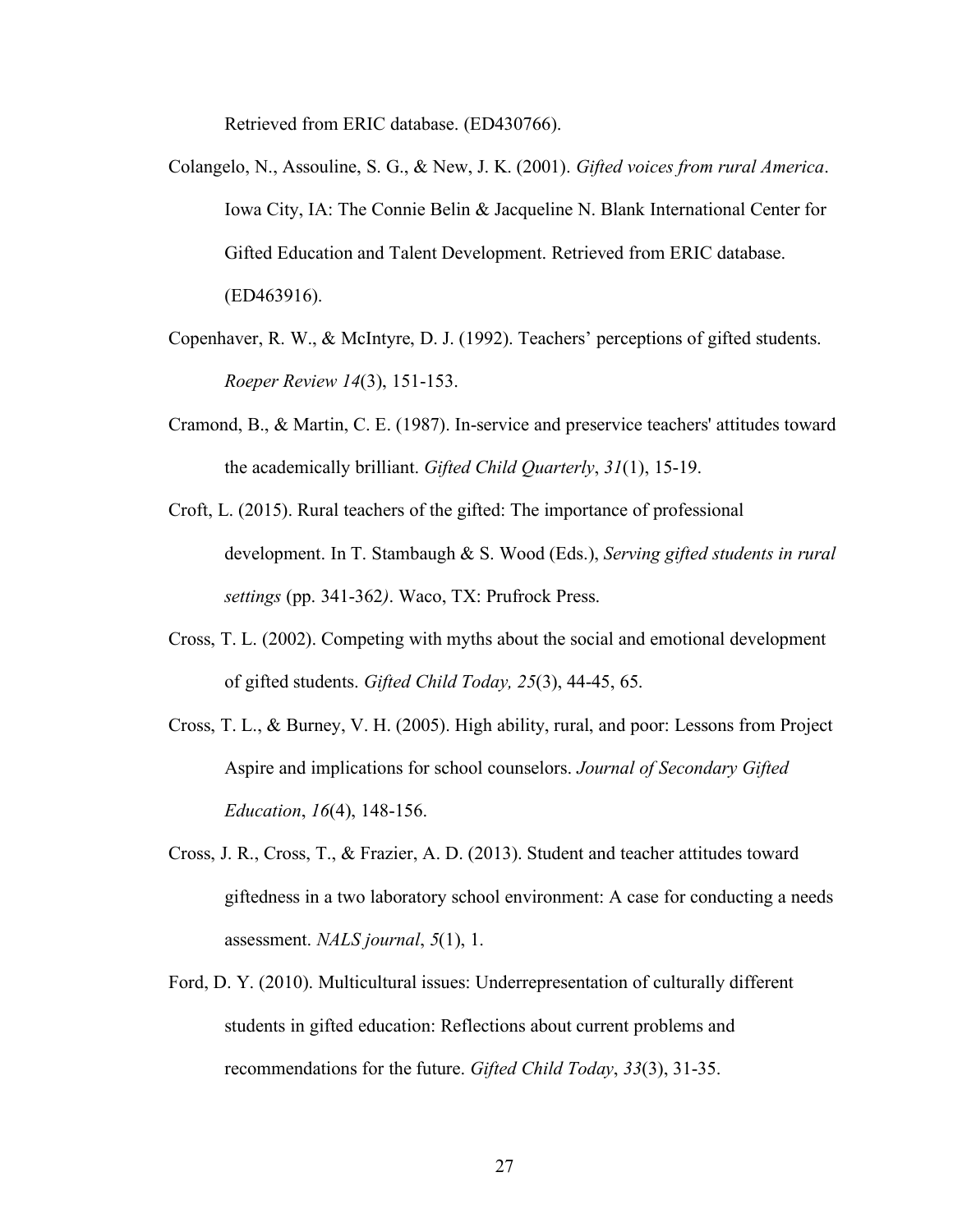- Ford, D. Y. (2013). Recruiting and retaining culturally different students in gifted education. Waco, TX: Prufrock Press.
- Fowles, J., Butler, J. S., Cowen, J. M., Streams, M. E., & Toma, E. F. (2014). Public employee quality in a geographic context: A study of rural teachers. *The American Review of Public Administration*, *44*(5), 503-521. https://doi.org/10.1177/0275074012474714
- Gagne, F. (1983). Perceptions of programs for gifted children: Agreement on principles, but disagreement over modalities. *BC Journal of Special Education*, *7*(2), 113- 27.
- Gagné, F., & Nadeau, L. (1991). *Opinions about the gifted and their education.* Unpublished instrument.
- Geake, J. G., & Gross, M. U. (2008). Teachers' negative affect toward academically gifted students: An evolutionary psychological study. *Gifted Child Quarterly*, *52*(3), 217-231.
- Grayson, J. & Hall, J. H. (1992). Public attitudes toward education for the 'gifted' in Ontario. Institute for Social Research, York University. Retrieved from ERIC database. (ED419341).
- Gross, M. (1997). Changing teacher attitudes toward gifted children: An early and essential step. In J. Chan, J. Li, & J. Spinks (Eds.), *Maximizing potential: Lengthening and strengthening our stride.* Proceeding of the 11th World Conference on Gifted and Talented Children (pp. 3-22). Hong Kong, China: University of Hong Kong Social Sciences Center.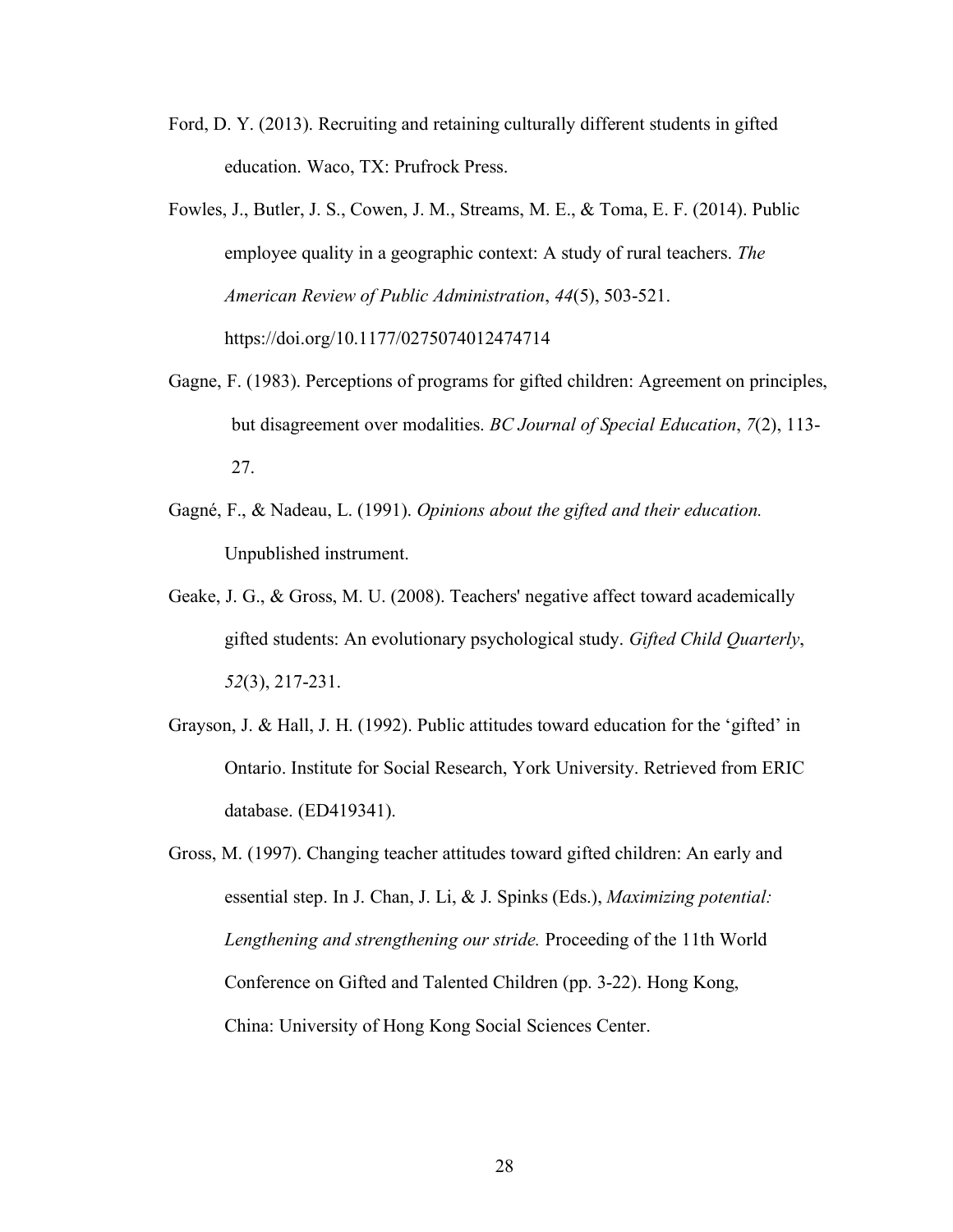- Hamilton, L. C., Hamilton, L. R., Duncan, C. M., & Colocousis, C. R. (2008). Place matters: Challenges and opportunities in four rural Americas. Durham, NH: Carsey Institute. Retrieved from https://scholars.unh.edu/cgi/viewcontent .cgi?article=1040&context=carsey
- Howley, C. B., Howley, A., & Pendarvis, E. (1995). *Out of our minds: Antiintellectualism in American schooling*. New York, NY: Teachers College Press.
- Howley, A., Rhodes, M., & Beall, J. (2009). Challenges facing rural schools: Implications for gifted students. *Journal for the Education of the Gifted*, *32*(4), 515-536.
- Jimerson, L. (2003). *The competitive disadvantage: Teacher compensation in rural America.* Washington, DC: Rural School and Community Trust. Retrieved from http://www.rociidaho.org/wp-content/uploads/2014/12/ROCI\_2014FedEdPolicy \_Final.pdf
- Johnson, L. D., Mitchel, A. L., & Rotherham, A. J. (2014). *Federal education policy in rural America*. Retrieved from Rural Opportunities Consortium of Idaho website: http://www.rociidaho.org/federaleducation-policy-in-rural-america
- Johnson, J., Showalter, D., Klein, R., & Lester, C. (2014). *Why rural matters 2013-2014: The condition of rural education in the 50 states.* Washington, DC: Rural School and Community Trust. Retrieved from https://files.eric.ed.gov/fulltext/ED556045 .pdf
- Johnson, J., & Strange, M. (2007). *Why rural matters 2007: The realities of rural education growth*. Washington, DC: Rural School and Community Trust. Retrieved from https://files.eric.ed.gov/fulltext/ED498859.pdf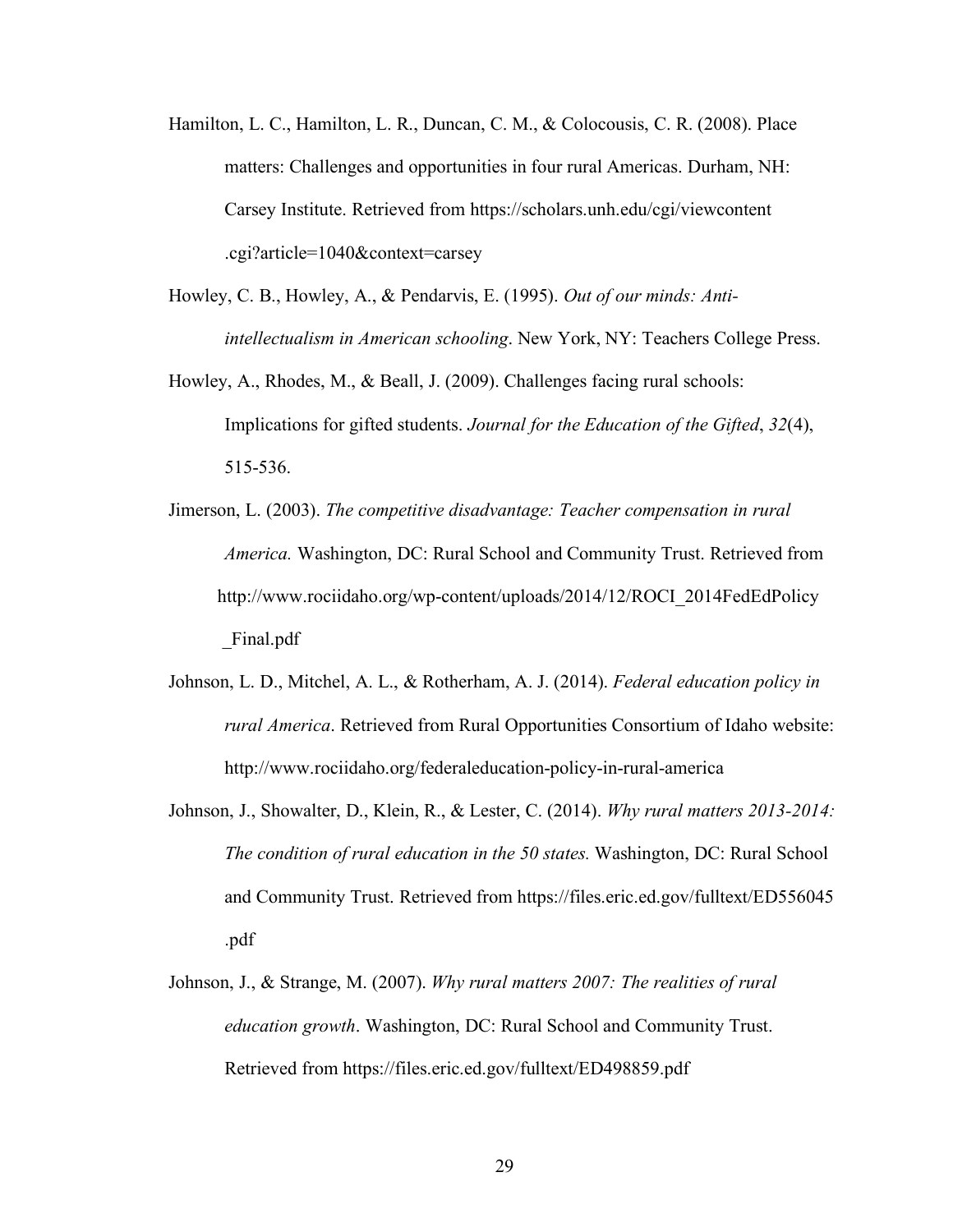- Jones, E. D., & Southern, W. T. (1992). Programming, grouping, and acceleration in rural school districts: A survey of attitudes and practices. *Gifted Child Quarterly*, *36*(2), 112-117.
- Justman, J., & Wrightstone, J. W. (1956). The expressed attitudes of teachers toward special classes for intellectually gifted children. *Educational Administration and Supervision*, *42*, 141-148.
- Kentucky Department of Education. (2018). *School Report Card.* Retrieved from https://applications.education.ky.gov/src/Default.aspx
- Lassig, C. (2009). Teachers' attitudes towards the gifted: The importance of professional development and school culture. *Australasian Journal of Gifted Education*, *18*(2), 32.
- Lavalley, M. (2018). *Out of the loop: Rural schools are largely left out of research and policy discussions, exacerbating poverty, inequity, and isolation*. Alexandria, VA: The Center for Public Education*.* Retrieved from http://www .centerforpubliceducation.org/system/files/Rural%20School%20Full20Report.pdf
- Lawrence, B. K. (2009). Rural gifted education: A comprehensive literature review. *Journal for the Education of the Gifted*, *32*(4), 461-494.
- Lewis, J. D. (1999). Country living: Benefits and barriers for gifted learners. *In: Rural Special Education for the New Millennium.* Conference Proceedings of the American Council on Rural Special Education (ACRES). Albuquerque, New Mexico. Retrieved from ERIC database. (ED429751).
- Malhoit, G. C. (2005). Providing rural students with a high quality education: The Rural perspective on the concept of educational adequacy. Washington, D.C.: Rural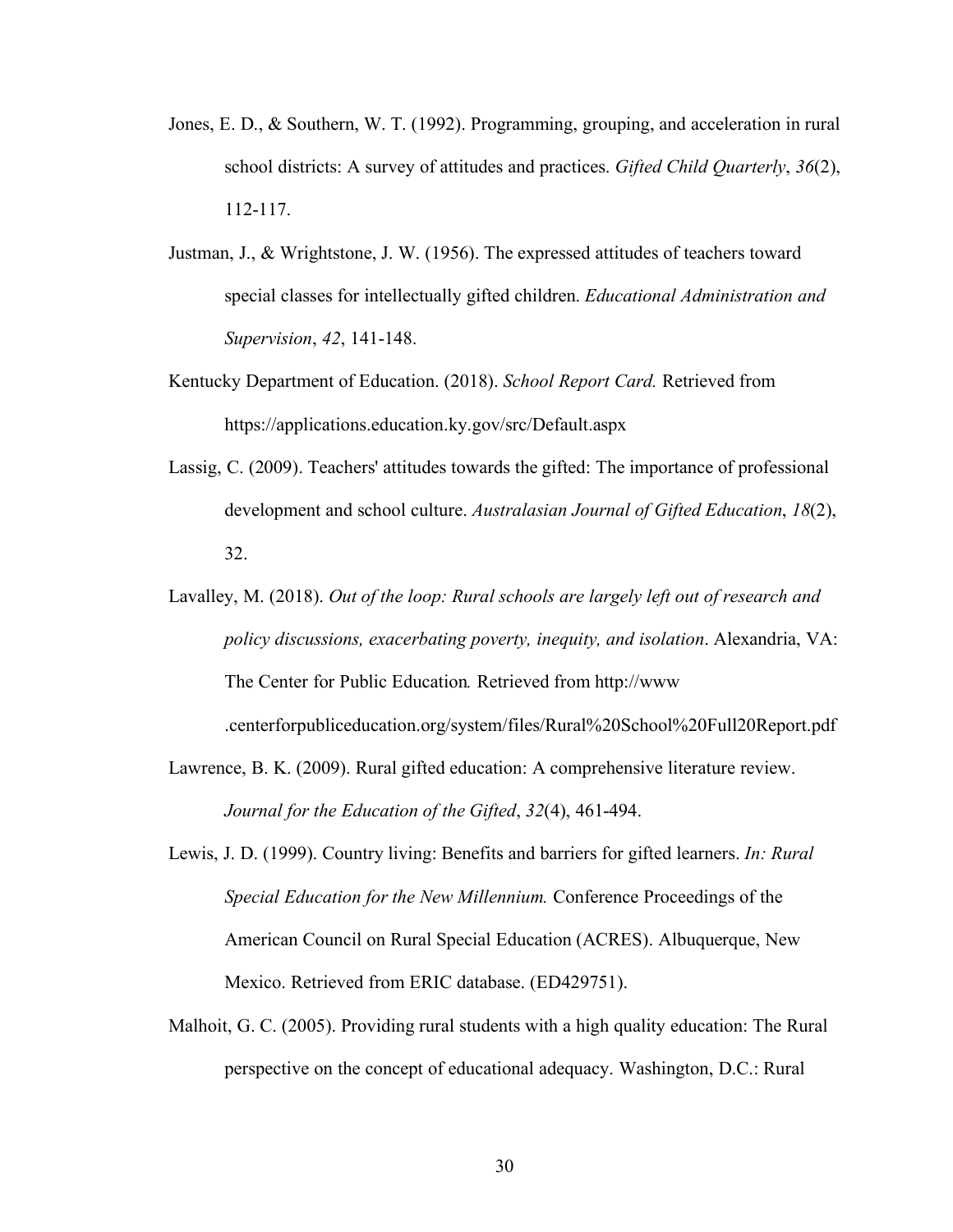School and Community Trust. Retrieved from http://www.ruraledu.org/user \_uploads/file/Providing\_Rural\_Students.pdf

- Mattingly, M. J. & Schaefer, A. (2015). Education in rural America: Challenges and opportunities. In T. Stambaugh & S. Wood (Eds.), *Serving gifted students in rural settings* (pp. 53-70). Waco, TX: Prufrock Press.
- McBee, M. T. (2006). A descriptive analysis of referral sources for gifted identification screening by race and socioeconomic status. *Journal of Secondary Gifted Education*, *17*(2), 103-111.
- McCoach, D. B., & Siegle, D. (2007). What predicts teachers' attitudes toward the gifted? *Gifted Child Quarterly*, *51*(3), 246-254.
- Megay-Nespoli, K. (2001). Beliefs and attitudes of novice teachers regarding instruction of academically talented learners. *Roeper Review*, *23*(3), 178-182.
- Moon, T. R., Callahan, C. M., Oh, S., & Hailey, E. P. (2012, November). Current status of K-12 gifted programs: A national survey. *In annual convention of the National Association for Gifted Children*, Denver, CO.
- Morris, S. K. (1987). Student teachers' attitudes toward gifted students. *Creative Child & Adult Quarterly (12),* 112-114.
- National Center for Education Statistics. (2006). *Definitions: School locale definitions.* Retrieved from https://nces.ed.gov/surveys/ruraled/definitions.asp
- Peachman, M. C. (1942). Attitudes: their significance in education for the gifted. *Journal of Educational Psychology*, *33*(3), 183.
- Perković Krijan, I., Jurčec, L., & Borić, E. (2015). Primary School Teachers' Attitudes toward Gifted Students. *Croatian Journal of Education: Hrvatski časopis za*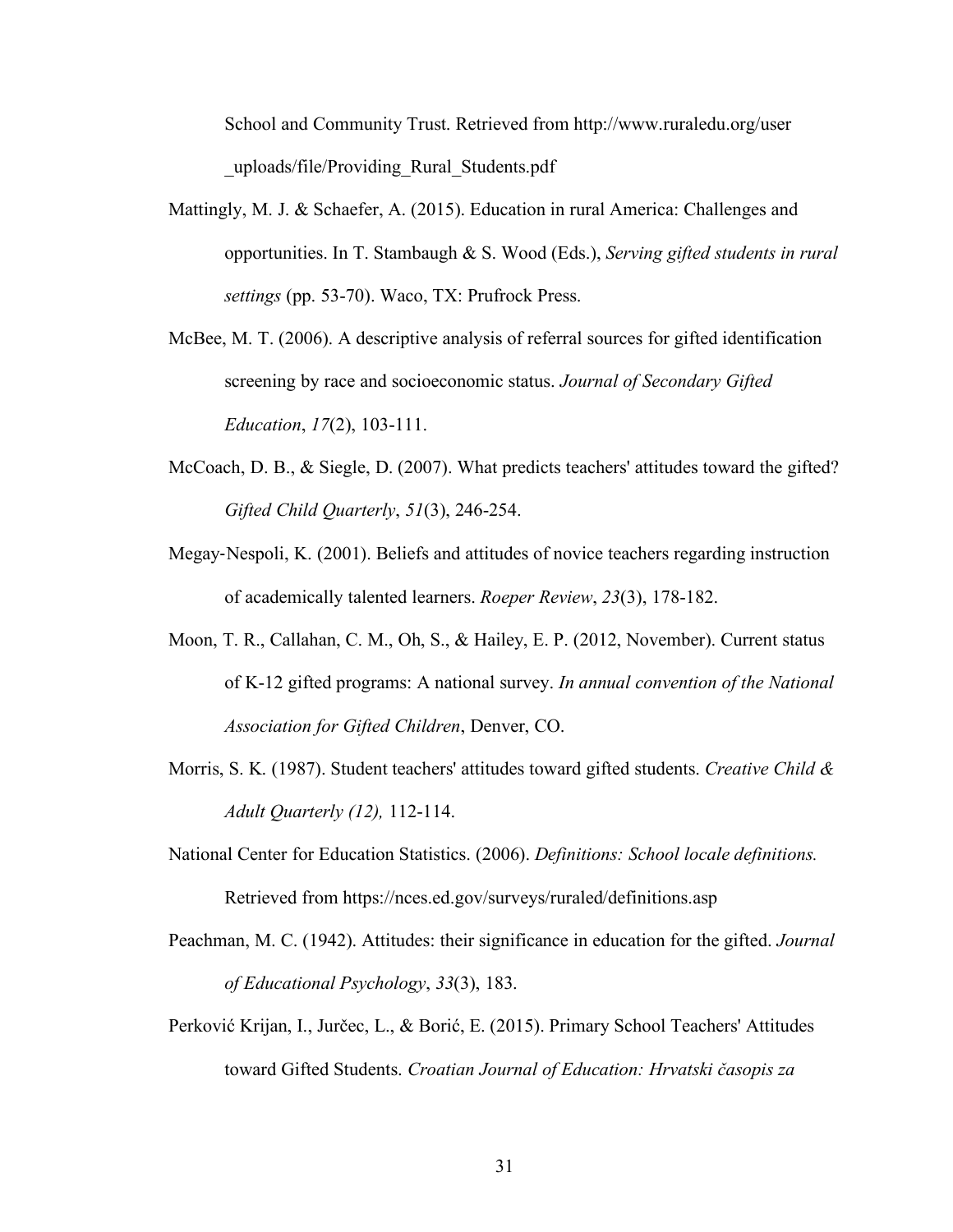*odgoj i obrazovanje*, *17*(3), 681-724. Retrieved from https://doi.org/10.15516 /cje.v17i3/1199

Player, D. (2015, March). The supply and demand for rural teachers. Boise, ID: Rural Opportunities Consortium of Idaho. Retrieved from http://www.rociidaho.org /wpcontent/uploads/2015/03/ROCI\_2015\_RuralTeachers\_FINAL.pdf

Plucker, J. A. (2013). Students from rural environments. In C. Callahan & H. Hertberg-Davis (Eds.), *Fundamentals of gifted education: Considering multiple perspectives (2nd ed.)* (pp. 301-314). New York, NY: Routledge.

- Plunkett, M., & Kronborg, L. (2011). Learning to be a teacher of the gifted: The importance of examining opinions and challenging misconceptions. *Gifted and Talented International*, *26*(1-2), 31-46.
- Puryear, J. S., & Kettler, T. (2017). Rural gifted education and the effect of proximity. *Gifted Child Quarterly*, *61*(2), 143-152.
- Rambo, K. E., & McCoach, D. B. (2012). Teacher attitudes toward subject-specific acceleration: Instrument development and validation. *Journal for the Education of the Gifted*, *35*(2), 129-152.
- Ramos, E. (2010). Let us in: Latino underrepresentation in gifted and talented programs. *Journal of Cultural Diversity*, *17*(4), 151.

Reininger, M. (2012). Hometown disadvantage? It depends on where you're from: Teachers' location preferences and the implications for staffing schools. *Educational Evaluation and Policy Analysis*, *34*(2), 127-145.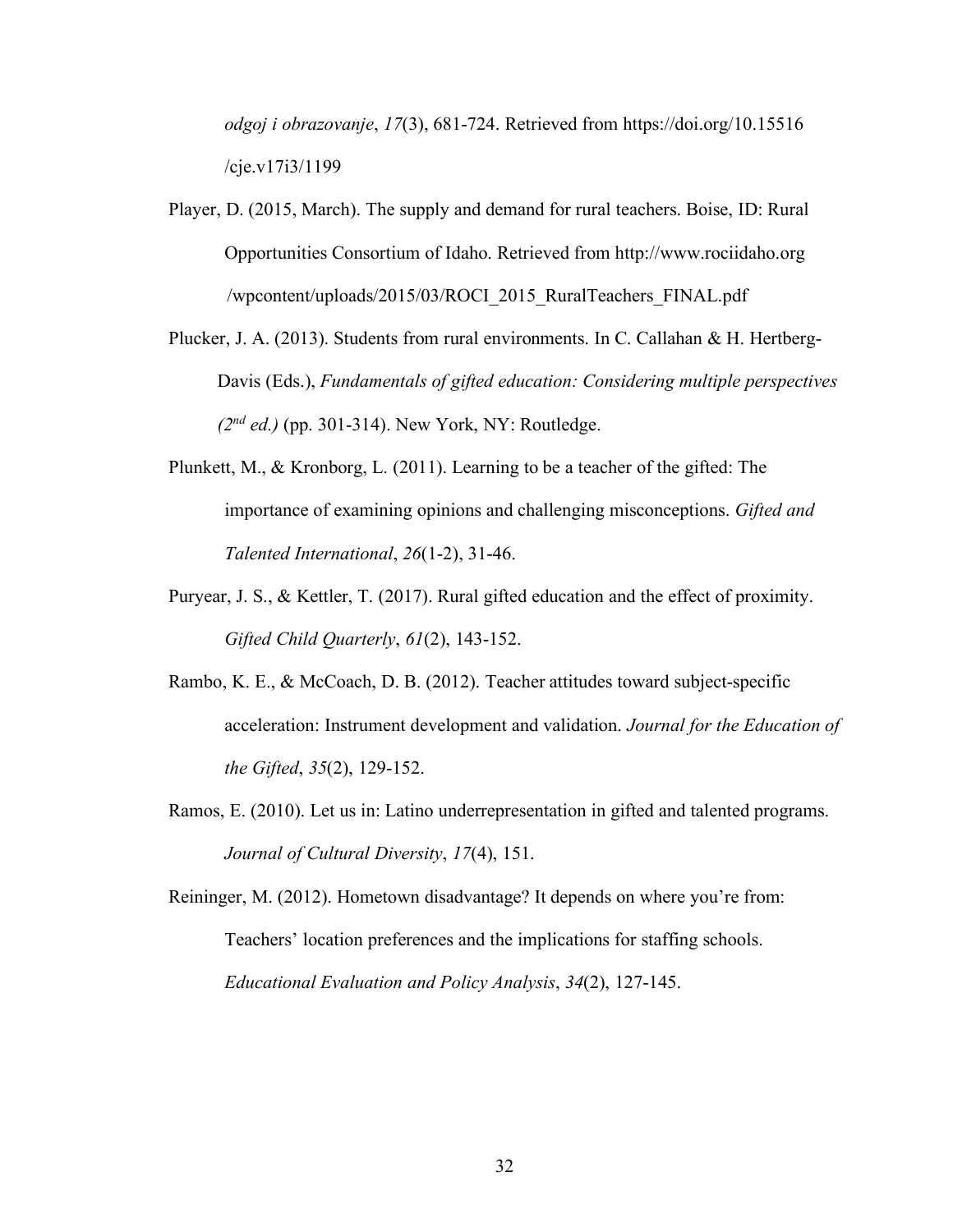- Richards, Z. & Stambaugh, T. (2015). National context of rural schools. In T. Stambaugh & S. Wood (Eds.), *Serving gifted students in rural settings* (pp. 341- 362). Waco, TX: Prufrock Press.
- Rubenzer, R. L., & Twaite, J. A. (1979). Attitudes of 1,200 educators toward the education of the gifted and talented: Implications for teacher preparation. *Talents and Gifts*, *2*(4), 202-213.
- Showalter, D., Johnson, J., Klein, R., & Hartman, S. L. (2017). *Why rural matters 2015 2016: Understanding the changing landscape*. Washington, DC: Rural School and Community Trust. Retrieved from http://www.ruraledu.org/user\_uploads /file/WRM-2015-16.pdf
- Siegle, D., Wilson, H. E., & Little, C. A. (2013). A sample of gifted and talented educators' attitudes about academic acceleration. *Journal of Advanced Academics*, *24*(1), 27-51.
- Spicker, H. H., Southern, W. T., & Davis, B. I. (1991). The rural gifted child. In R. Jenkins-Friedman, E. S. Richert, & J. F. Feldhusen (Eds.) *Special populations of gifted learners: A book of readings* (pp. 92-98). New York: Royal Fireworks Press.
- Stambaugh, T. (2015). Celebrating talent: Identification of rural gifted students. In T. Stambaugh & S. Wood (Eds.), *Serving gifted students in rural settings* (pp. 97- 110). Waco, TX: Prufrock Press.
- Szymanski, T., & Shaff, T. (2013). Teacher perspectives regarding gifted diverse students. *Gifted Children*, *6*(1), 1.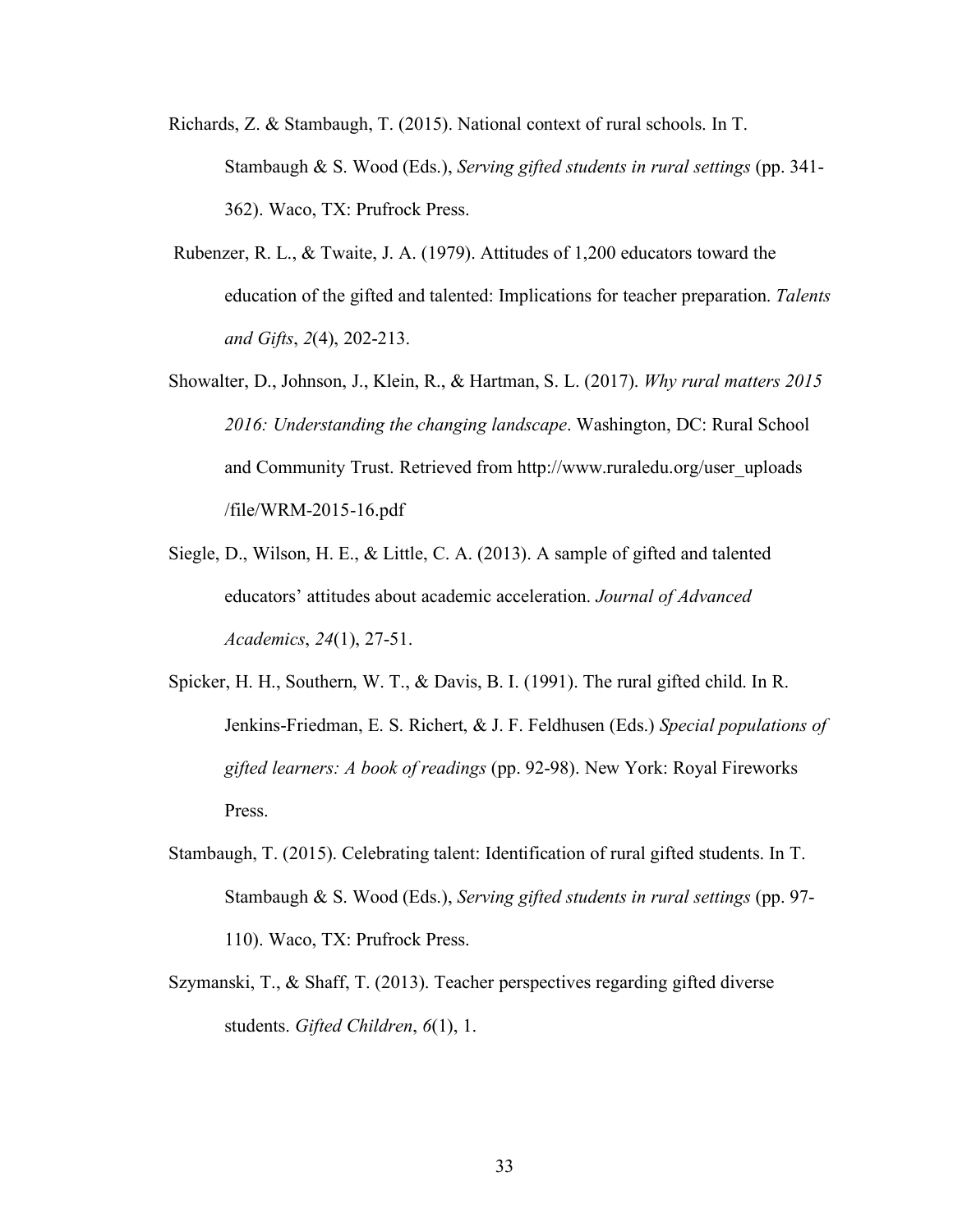- Tannenbaum, A. J. (1962). *Adolescent attitudes toward academic brilliance*. New York, NY: Bureau of Publications, Teachers College, Columbia University.
- Troxclair, D. A. (2013). Preservice teacher attitudes toward giftedness. *Roeper Review*, *35*(1), 58-64.
- U.S. Department of Education, National Center for Education Statistics. (2014). *Common core of data: Public elementary/secondary school universe survey 2013-14 (version 1a).* Retrieved from https://nces.ed.gov/surveys/ruraled/tables/A.1.a .3\_2.asp?refer=
- Watts, G. (2006). Teacher attitudes to the acceleration of the gifted: a case study from New Zealand. *Gifted & Talented*, *10*(1), 11-19.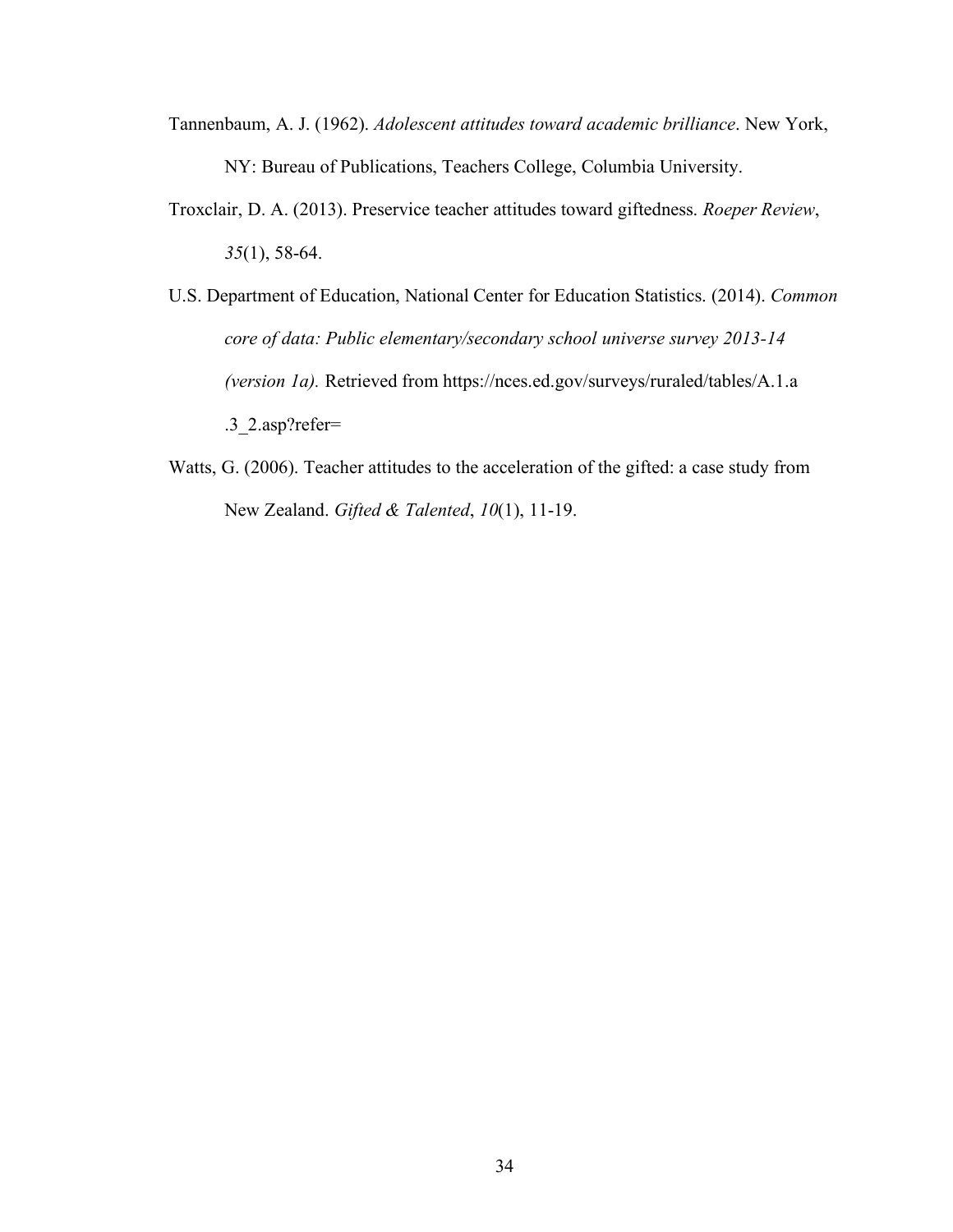#### **Appendix: Survey Instrument**

Please review the following implied consent form and choose "Yes" or "No"

o Yes, I wish to continue to the survey.

o No, I would like to quit and exit the survey.

Q1 Thank you for participating in this survey. We are requesting the district in which you teach in order to categorize data by locality code only; no identifying information about

you will be shared. This survey should take approximately 10-15 minutes to complete.

Q2 School district in which you teach:

Q3 Number of years teaching:

Q4 Does your school have a gifted program?

- o Yes
- o No

Q5 Does your school have a gifted and talented coordinator?

- o Yes
- o No

Q6 Grade level(s) you teach: (check all that apply)

o Elementary Grades (K-5)

- o Middle Grades (6-8)
- o High School (9th-12th)
- Q7 Do you work with gifted learners on a regular basis?
	- o Yes
	- o No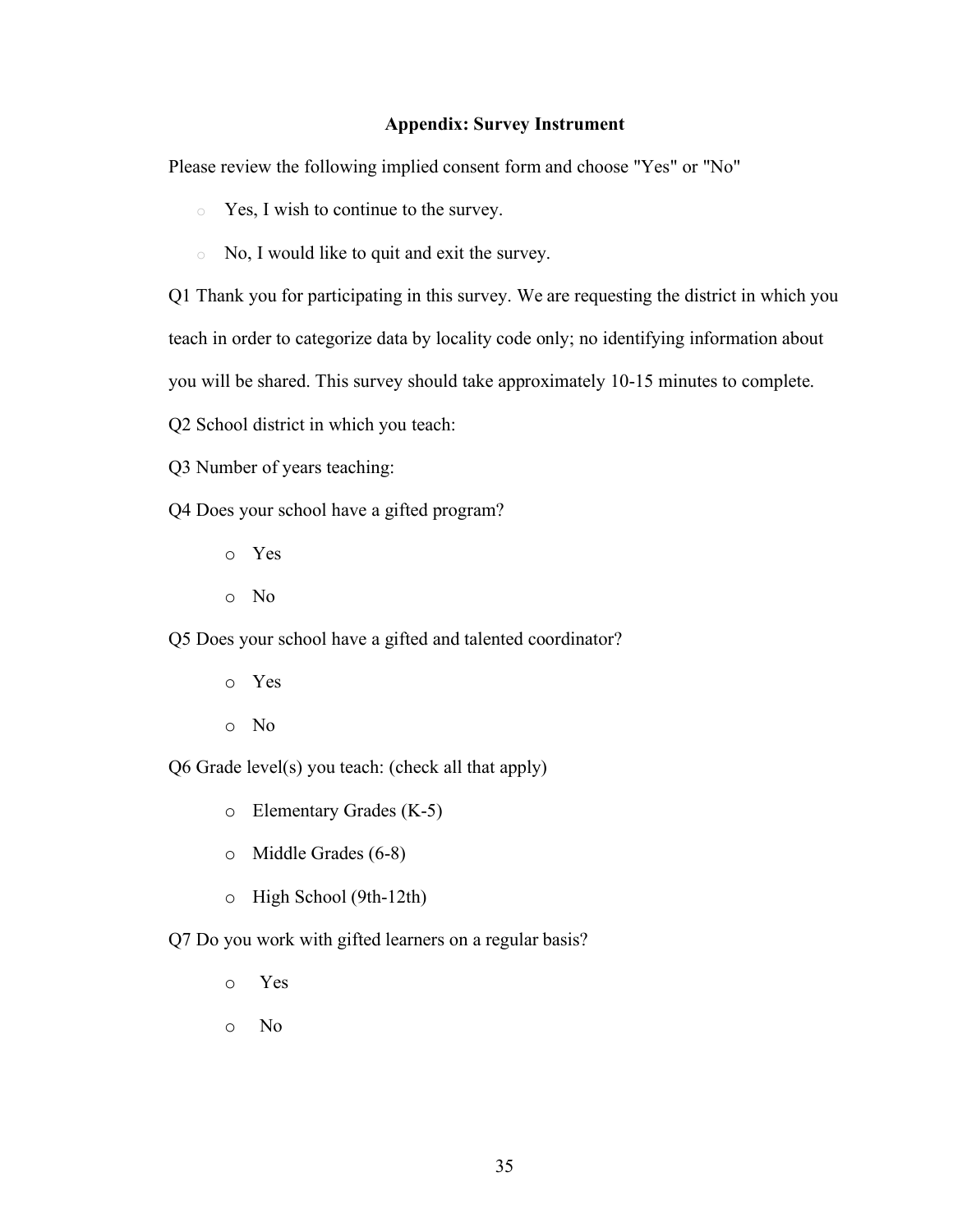Q8 Have you ever been identified for participation in gifted programming?

- o Yes
- o No

Q9 Have any of your family members of close friends ever been identified for participation in gifted programming?

- o Yes
- o No

Q10 Do you live within the community in which you teach?

- o Yes
- o No, I commute from another district
- Q11 If you commute from another district, how far is your commute?
	- $\circ$  1-10 miles
	- $\circ$  11-25 miles
	- $\circ$  26-50 miles
	- o more than 50 miles

Q12 Are you a graduate of the school district in which you currently teach?

- o Yes
- o No

#### Directions:

The following statements concern gifted children and their education; they were taken from newspaper articles, books, and other sources. We would like to know the extent of your agreement or disagreement with each of them. **There are no correct or incorrect answers.** Please feel free to express your personal opinion.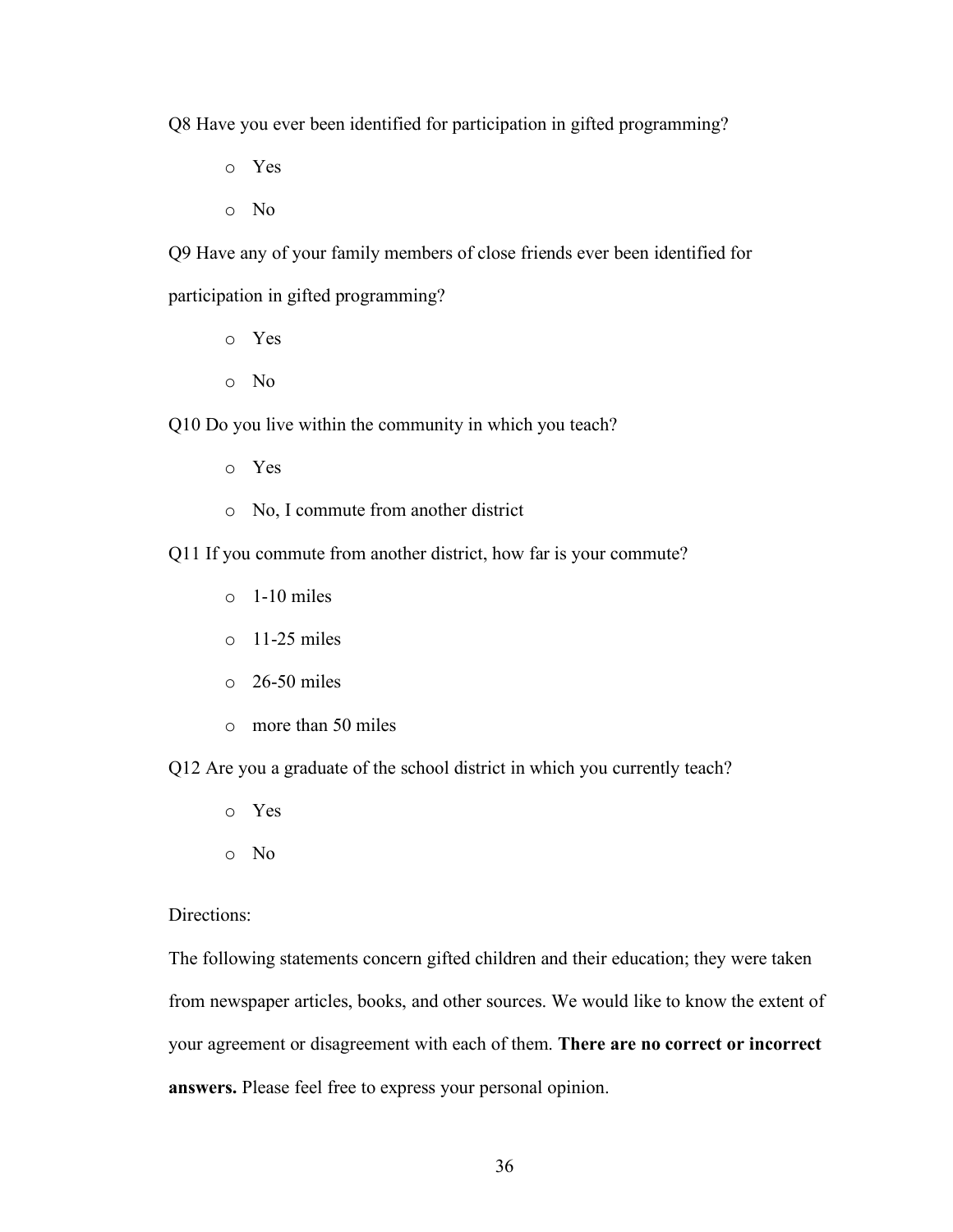- 1. Use the scale below to give your opinion.
- 2. Choose the statement which best represents your opinion.
- 3. Answer as spontaneously as possible.
- 4. Please answer all questions.
- 5. Please use "Undecided" as an answer as little as possible.

Q13 Our schools should offer special educational services for the gifted.

- o Totally disagree
- o Partially disagree
- o Undecided
- o Partially agree
- o Totally agree

Q14 The best way to meet the needs of the gifted is to put them in special classes.

- o Totally disagree
- o Partially disagree
- o Undecided
- o Partially agree
- o Totally agree

Q15 Children with difficulties have the most need of special education services.

- o Totally disagree
- o Partially disagree
- o Undecided
- o Partially agree
- o Totally agree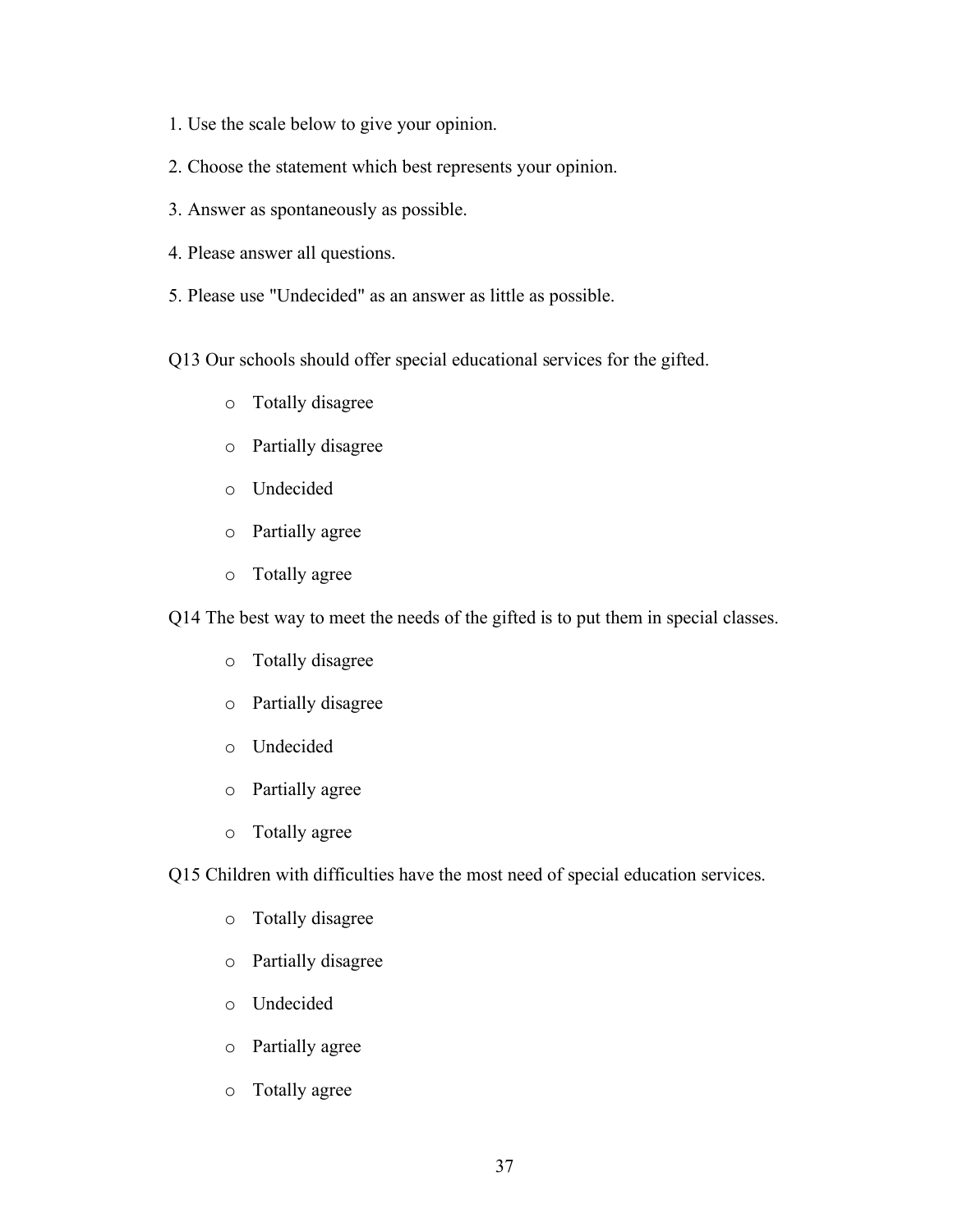Q16 Special programs for gifted children have the drawback of creating elitism.

- o Totally disagree
- o Partially disagree
- o Undecided
- o Partially agree
- o Totally agree

Q17 Special educational services for the gifted are a mark of privilege.

- o Totally disagree
- o Partially disagree
- o Undecided
- o Partially agree
- o Totally agree

Q18 When the gifted are put in special classes, the other children feel devalued.

- o Totally disagree
- o Partially disagree
- o Undecided
- o Partially agree
- o Totally agree

Q19 Most gifted children who skip a grade level have difficulties in their social adjustment to a group of older students.

- o Totally disagree
- o Partially disagree
- o Undecided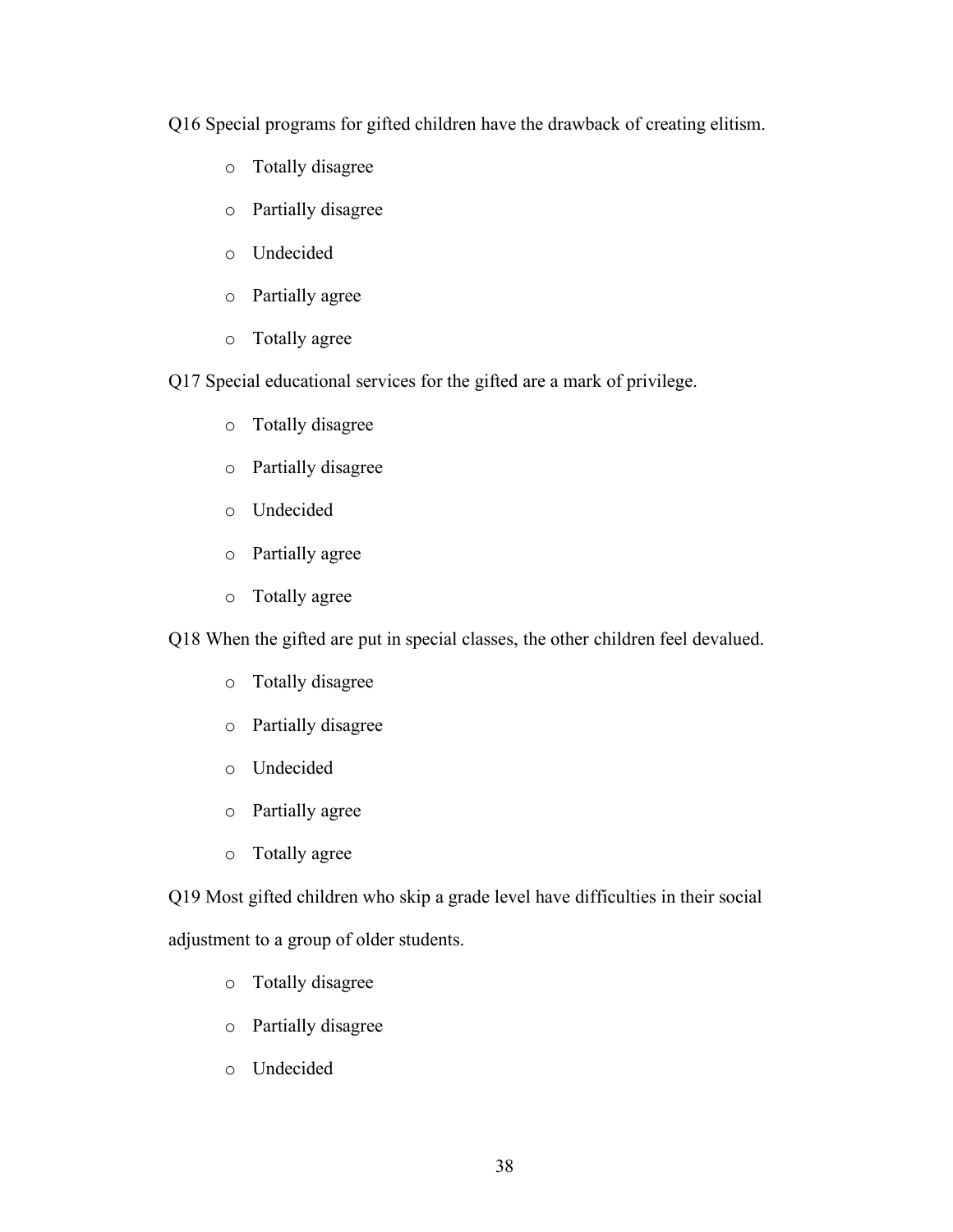- o Partially agree
- o Totally agree

Q20 It is more damaging for a gifted child to waste time in class than to adapt to skipping a grade.

- o Totally disagree
- o Partially disagree
- o Undecided
- o Partially agree
- o Totally agree

Q21 Gifted children are often bored in school.

- o Totally disagree
- o Partially disagree
- o Undecided
- o Partially agree
- o Totally agree

Q22 Children who skip a grade are usually pressured to do so by their parents.

- o Totally disagree
- o Partially disagree
- o Undecided
- o Partially agree
- o Totally agree

Q23 The gifted waste their time in regular classes.

o Totally disagree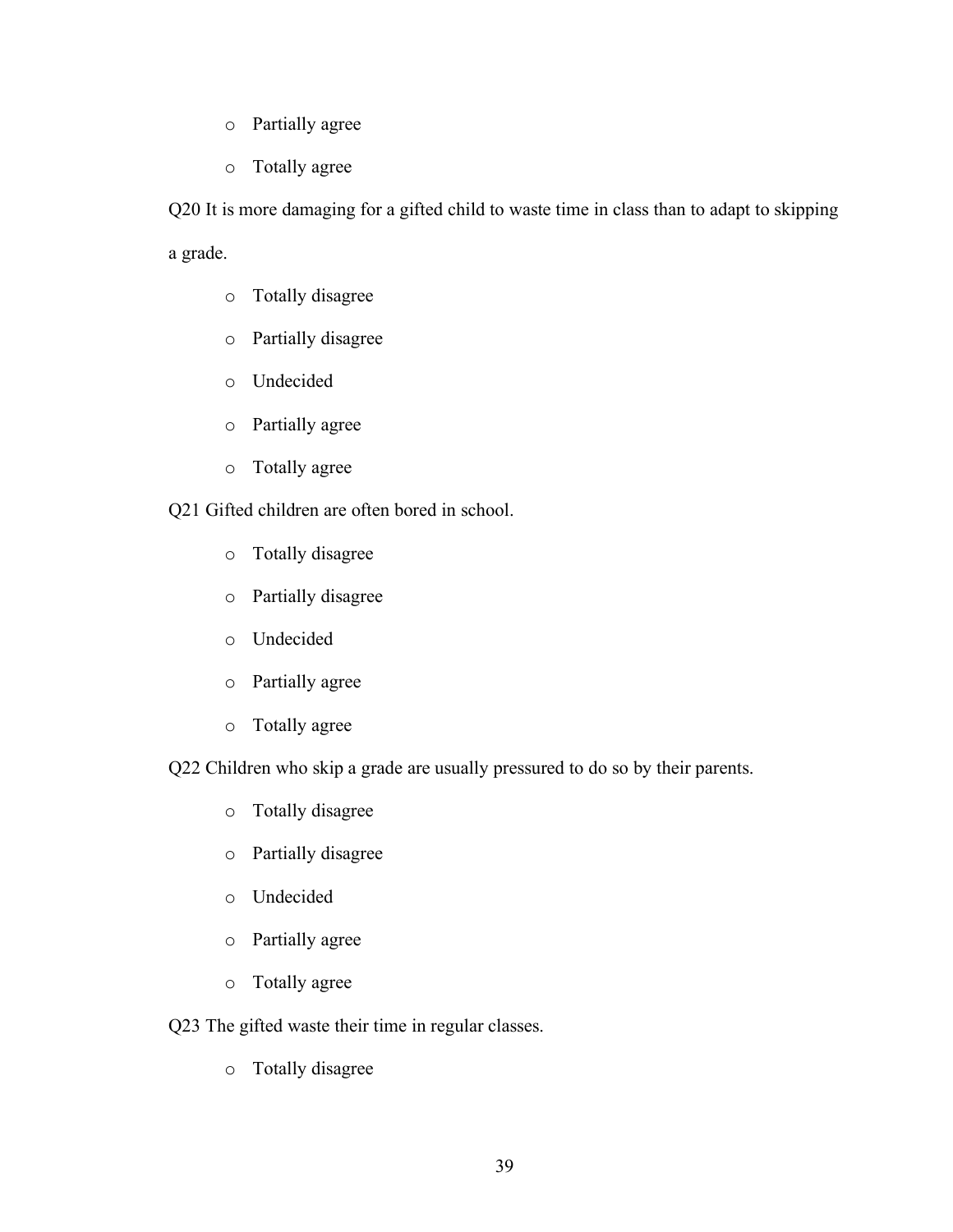- o Partially disagree
- o Undecided
- o Partially agree
- o Totally agree

Q24 We have a greater moral responsibility to give special help to children with

difficulties than to gifted children.

- o Totally disagree
- o Partially disagree
- o Undecided
- o Partially agree
- o Totally agree

Q25 Gifted persons are a valuable resource for our society.

- o Totally disagree
- o Partially disagree
- o Undecided
- o Partially agree
- o Totally agree

Q26 The specific educational needs of the gifted are too often ignored in our schools.

- o Totally disagree
- o Partially disagree
- o Undecided
- o Partially agree
- o Totally agree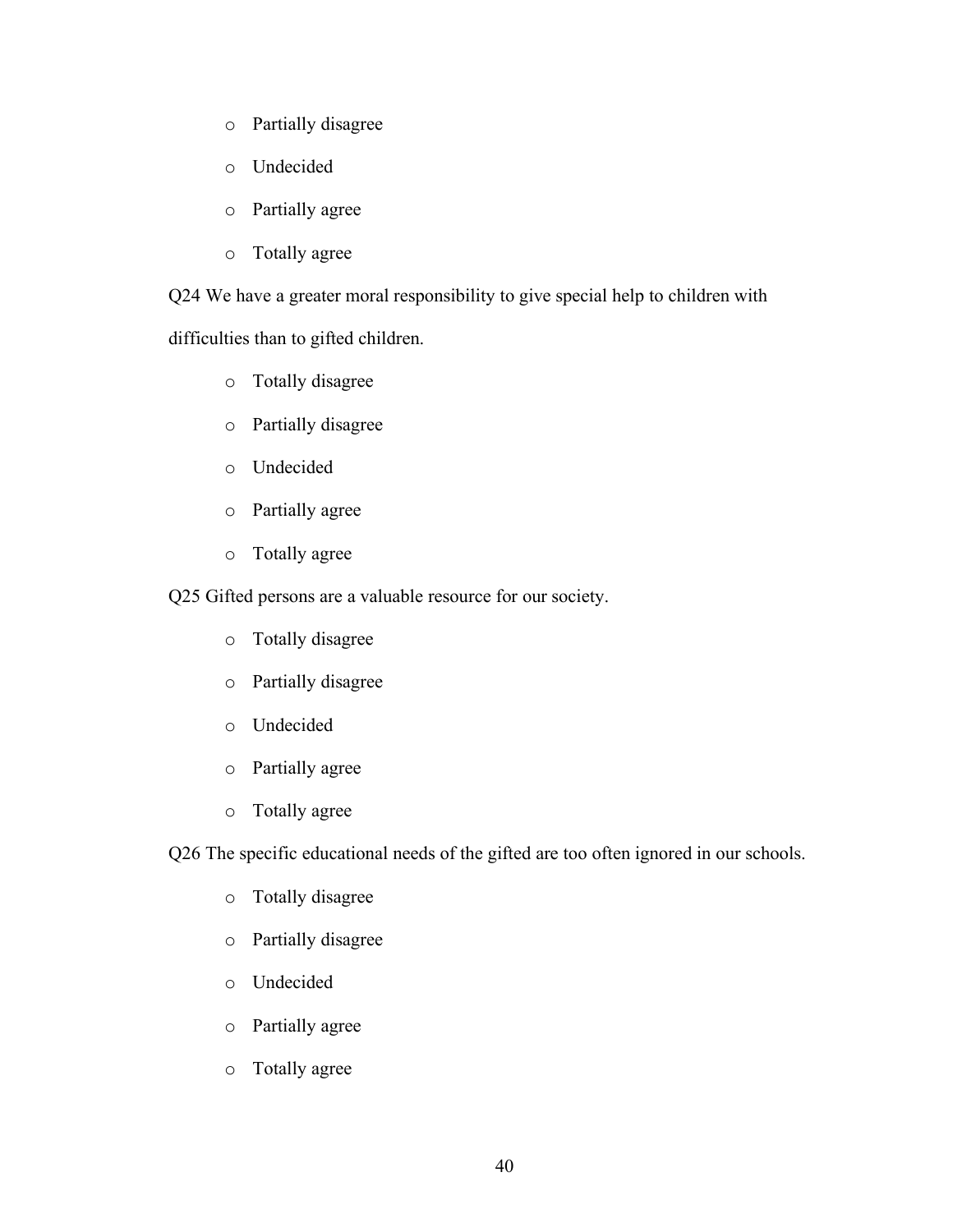Q27 The gifted need special attention in order to fully develop their talents.

- o Totally disagree
- o Partially disagree
- o Undecided
- o Partially agree
- o Totally agree

Q28 Our schools are already adequate in meeting the needs of the gifted.

- o Totally disagree
- o Partially disagree
- o Undecided
- o Partially agree
- o Totally agree

Q29 I would very much like to be considered a gifted person.

- o Totally disagree
- o Partially disagree
- o Undecided
- o Partially agree
- o Totally agree

Q30 It is parents who have the major responsibility for helping gifted children develop their talents.

- o Totally disagree
- o Partially disagree
- o Undecided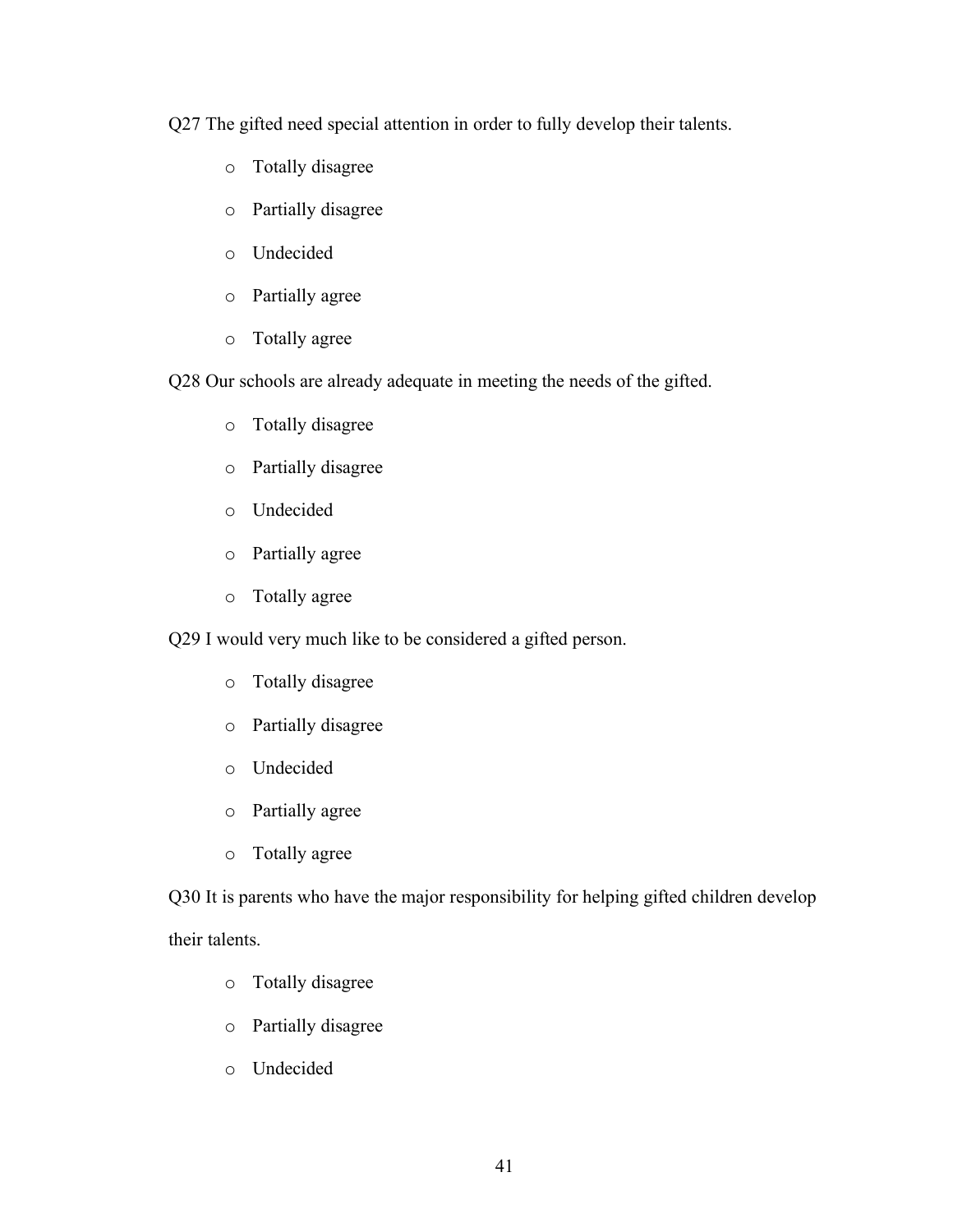- o Partially agree
- o Totally agree

Q31 A child who has been identified as gifted has more difficulty in making friends.

- o Totally disagree
- o Partially disagree
- o Undecided
- o Partially agree
- o Totally agree

Q32 Gifted children should be left in regular classes, since they serve as an intellectual stimulant for the other children.

- o Totally disagree
- o Partially disagree
- o Undecided
- o Partially agree
- o Totally agree

Q33 By separating students into gifted and other groups, we increase the labeling of

children as strong-weak, good-less good, etc.

- o Totally disagree
- o Partially disagree
- o Undecided
- o Partially agree
- o Totally agree

Q34 Some teachers feel their authority threatened by gifted children.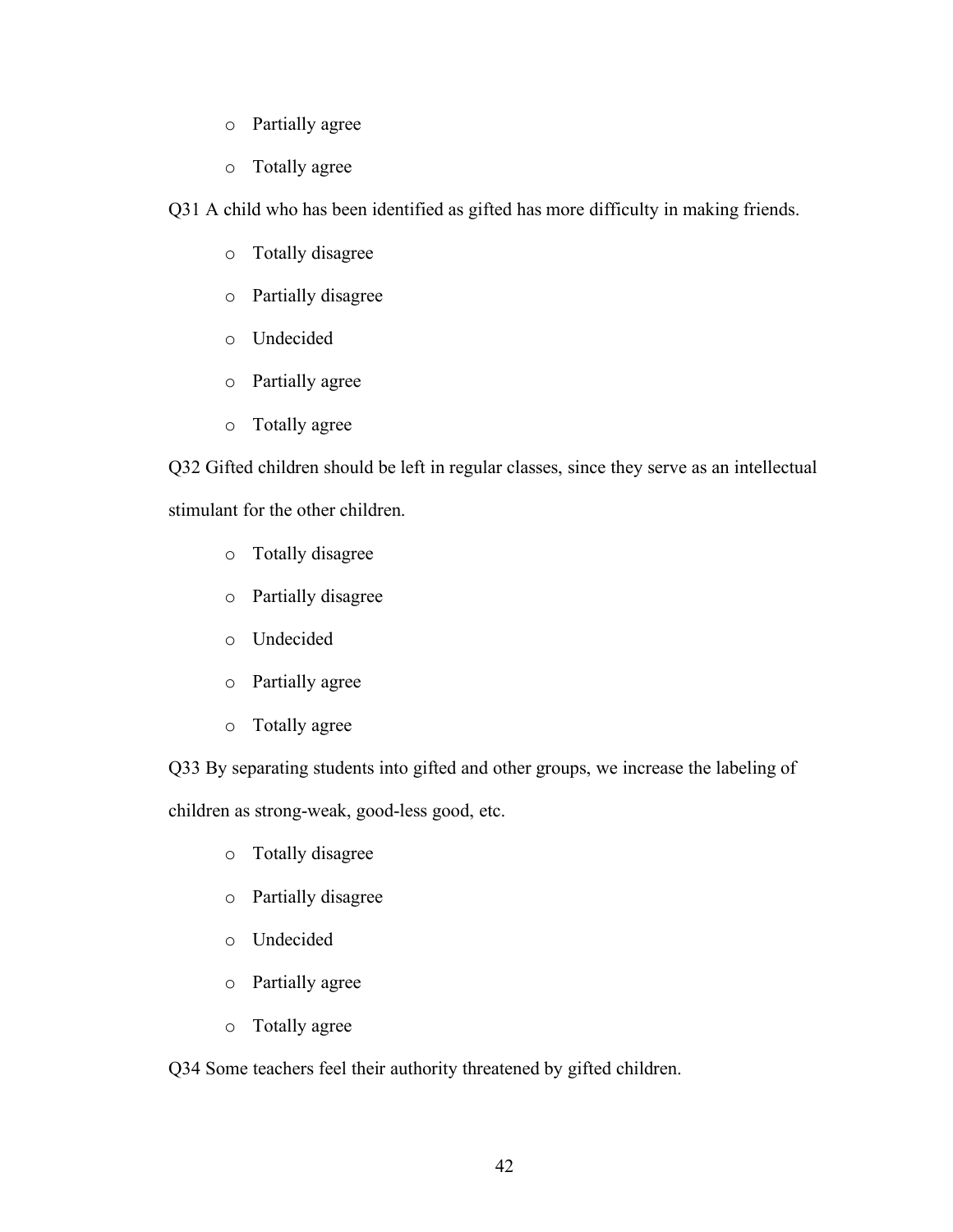- o Totally disagree
- o Partially disagree
- o Undecided
- o Partially agree
- o Totally agree

Q35 The gifted are already favored in our schools.

- o Totally disagree
- o Partially disagree
- o Undecided
- o Partially agree
- o Totally agree

Q36 In order to progress, a society must develop the talents of gifted individuals to a

maximum.

- o Totally disagree
- o Partially disagree
- o Undecided
- o Partially agree
- o Totally agree

Q37 By offering special educational services to the gifted we prepare the future members of a dominant class.

- o Totally disagree
- o Partially disagree
- o Undecided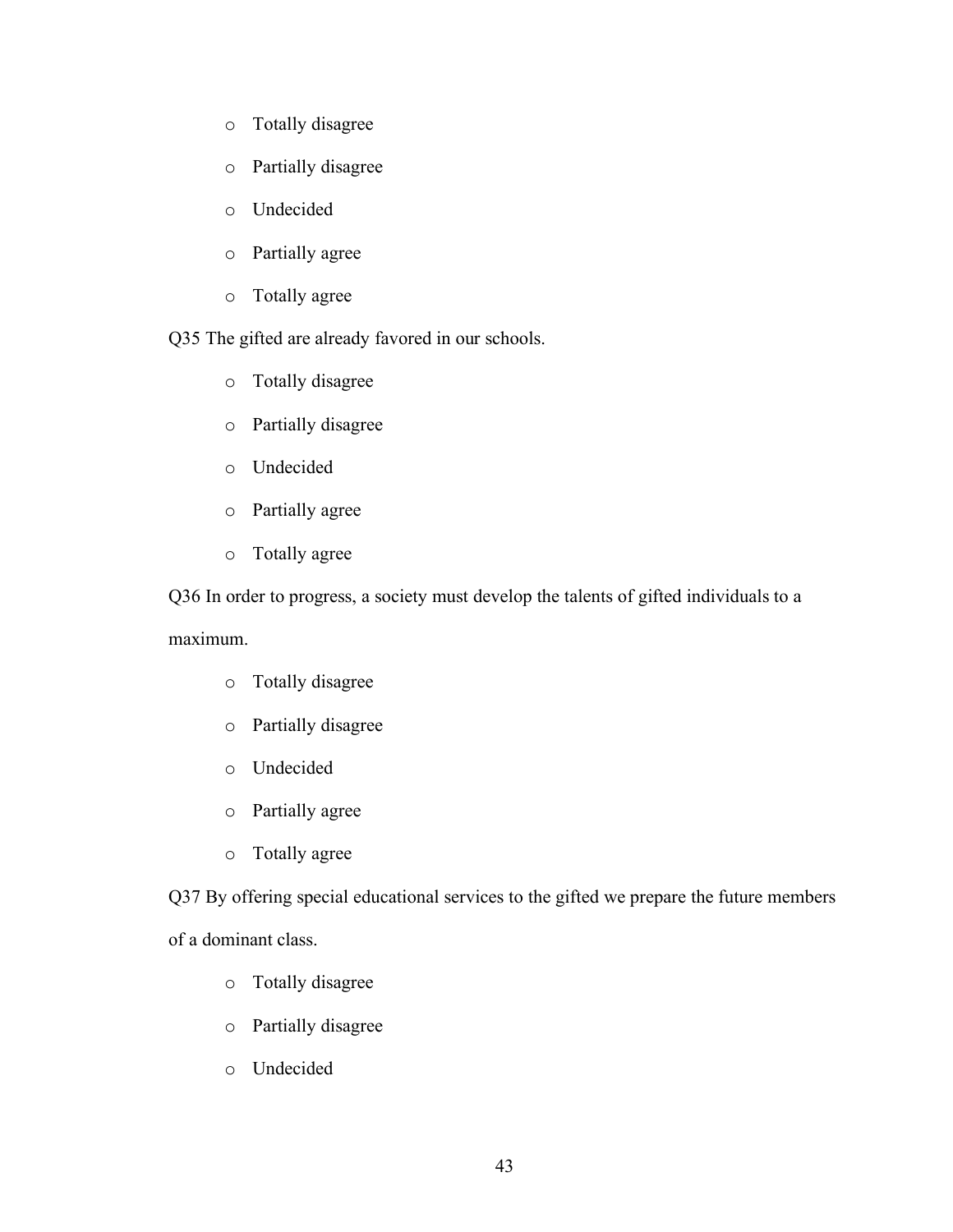- o Partially agree
- o Totally agree

Q38 Taxpayers should not have to pay for special education for the minority of children who are gifted.

- o Totally disagree
- o Partially disagree
- o Undecided
- o Partially agree
- o Totally agree

Q39 Average children are the major resource of our society; so, they should be the focus of our attention.

- o Totally disagree
- o Partially disagree
- o Undecided
- o Partially agree
- o Totally agree

Q40 Gifted children might become vain or egotistical if they are given special attention.

- o Totally disagree
- o Partially disagree
- o Undecided
- o Partially agree
- o Totally agree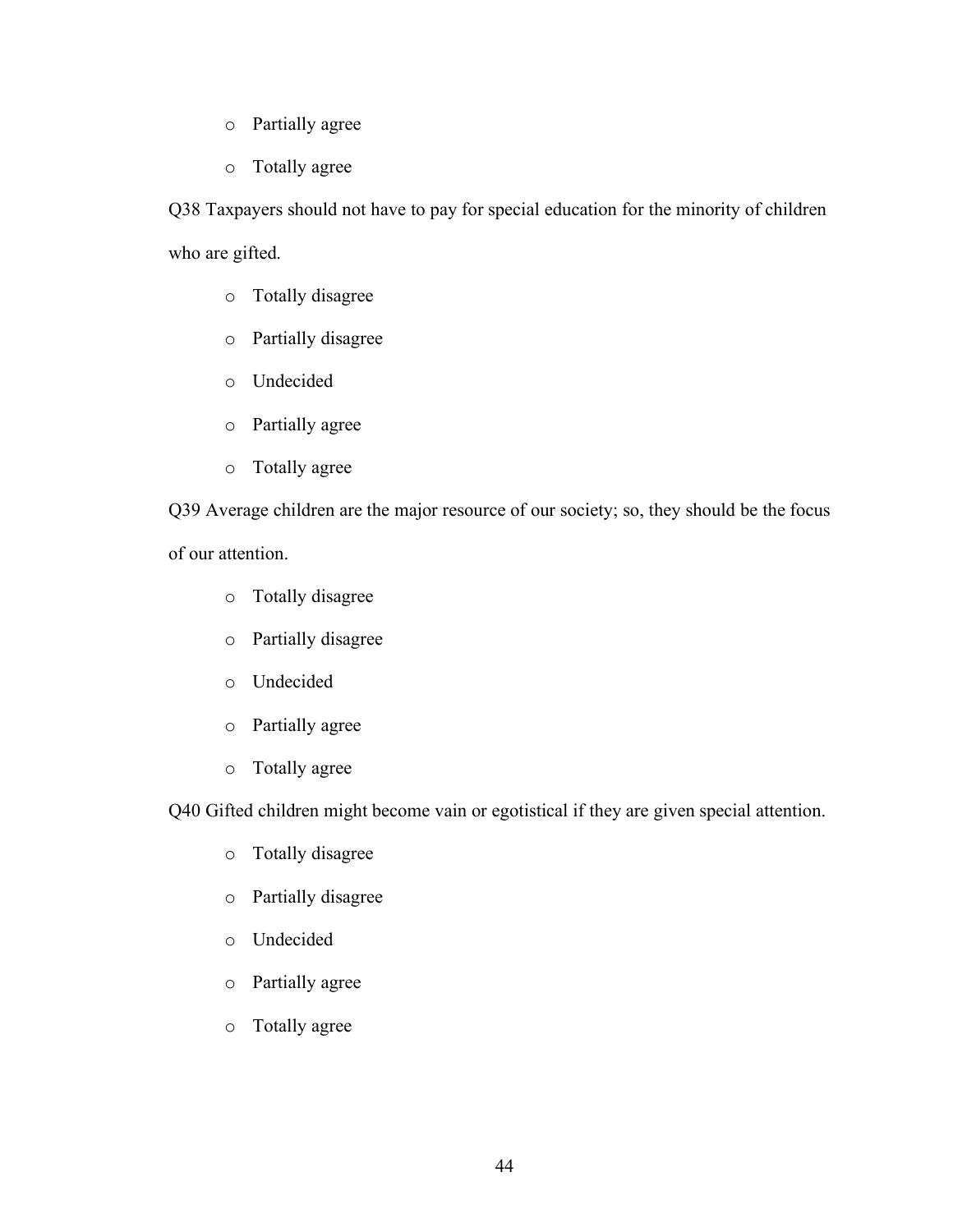Q41 When skipping a grade, gifted students miss important ideas (they have "holes" in their knowledge).

- o Totally disagree
- o Partially disagree
- o Undecided
- o Partially agree
- o Totally agree

Q42 Since we invest supplementary funds for children with difficulties, we should do the same for the gifted.

- o Totally disagree
- o Partially disagree
- o Undecided
- o Partially agree
- o Totally agree

Q43 Often, gifted children are rejected because people are envious of them.

- o Totally disagree
- o Partially disagree
- o Undecided
- o Partially agree
- o Totally agree

Q44 The regular school program stifles the intellectual curiosity of gifted children.

- o Totally disagree
- o Partially disagree